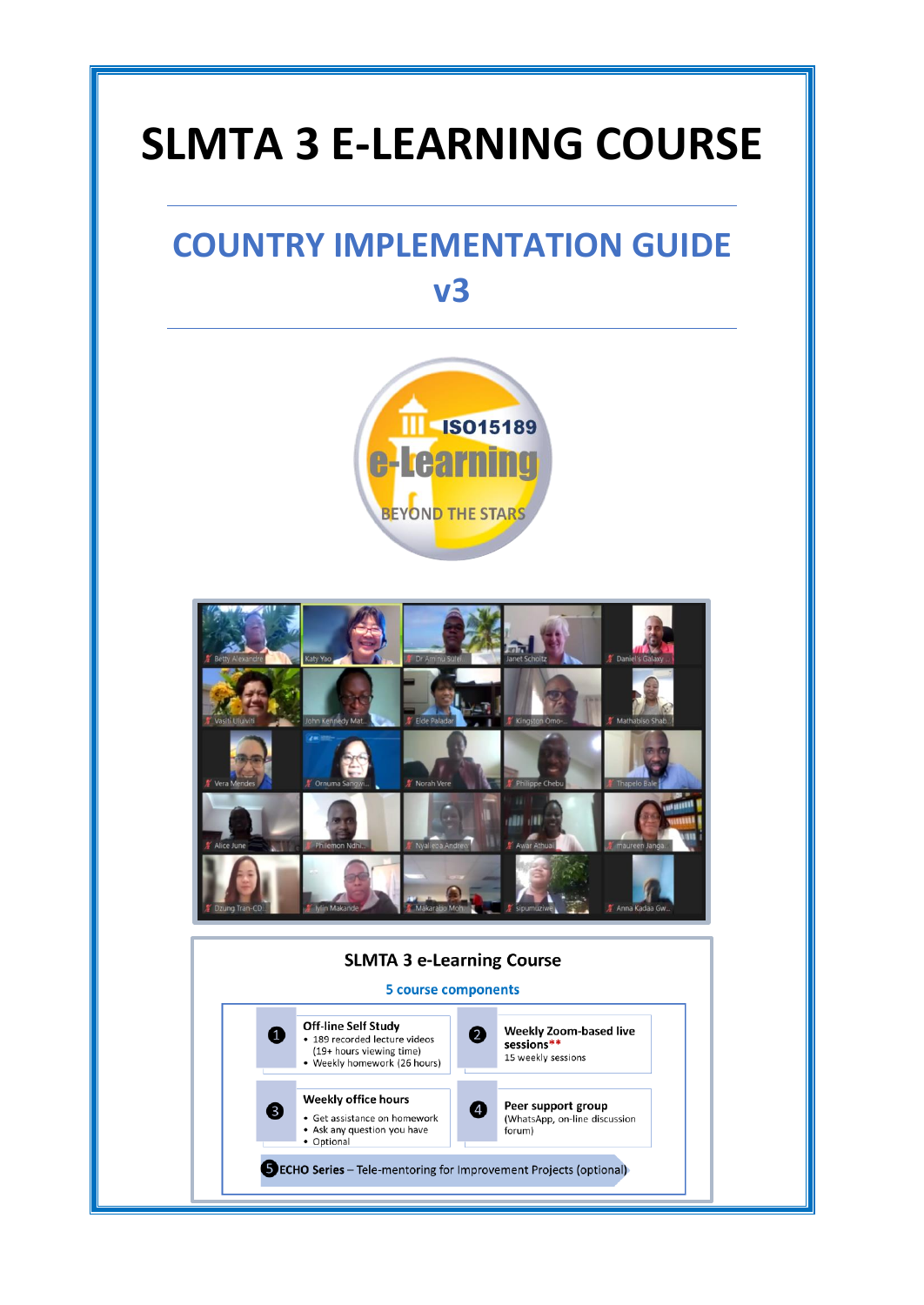# Contents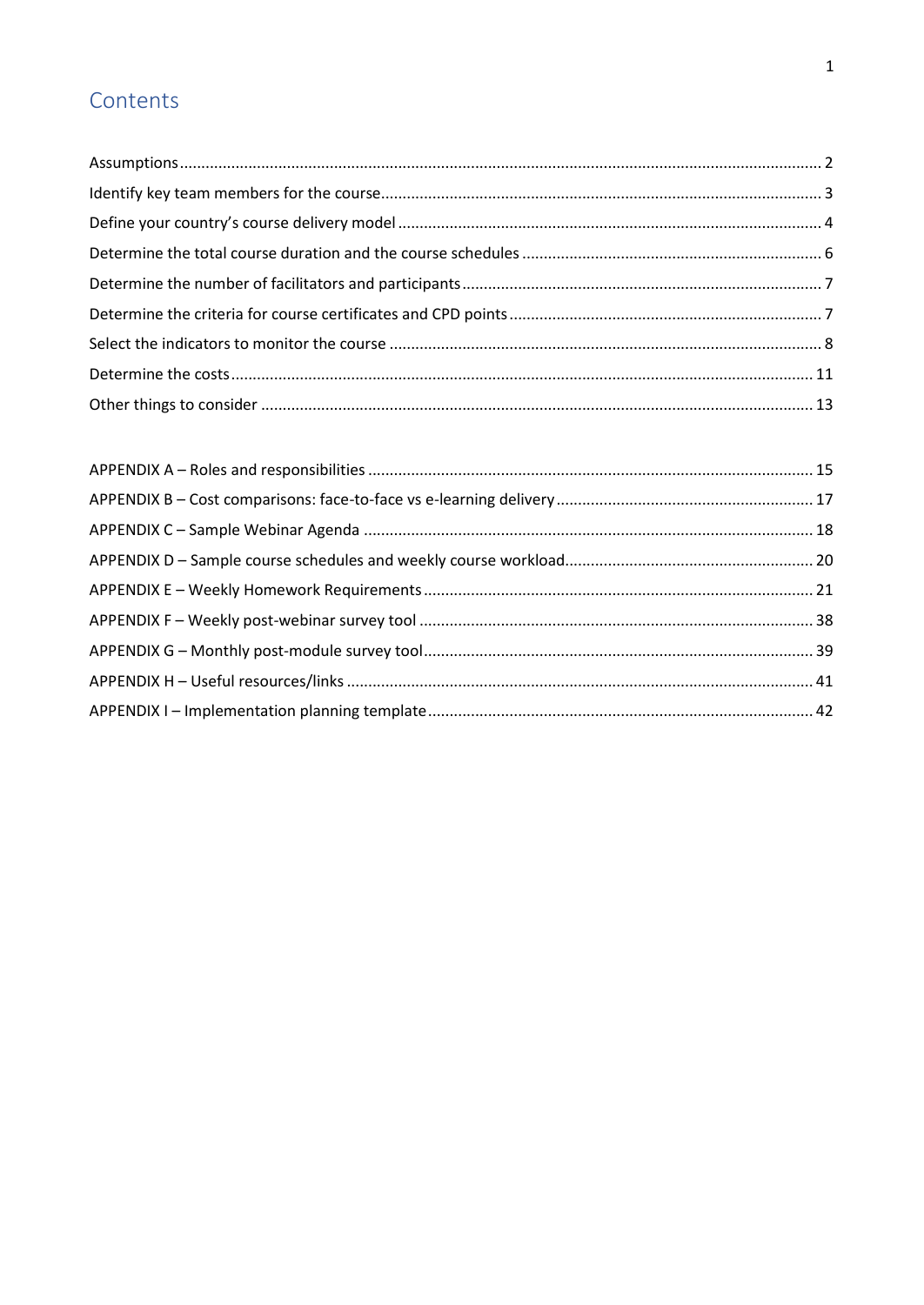#### <span id="page-2-0"></span>Assumptions

- Countries will use the public-facing course materials on the SLMTA 3 course [website](https://slmta.org/learning/) (190+ lecture videos and 300+ documents) to deliver the didactics. Non-English-speaking countries who wish to recreate the lecture recordings and documents in their own languages will need additional considerations not accounted for in this guidance.
- **■** If countries want to replicate the non-public facing section of the course website including the recordings of live sessions, discussion forum, and participant profiles (accessible only by registered participants), they are responsible for administering those webpages.
- Countries are responsible for providing a legal copy (paper or cloud) of the ISO 15189 document to their participants.
- Countries will be responsible for organizing and delivering live sessions, including the weekly office hours and training sessions. These may be done virtually or face-to-face, depending on country preferences. The office hours are designed to help participants with their homework before submission deadlines while the training sessions focus on group-based learning, such as conducting/debriefing group activities, reviewing homework, Q&A, and discussion.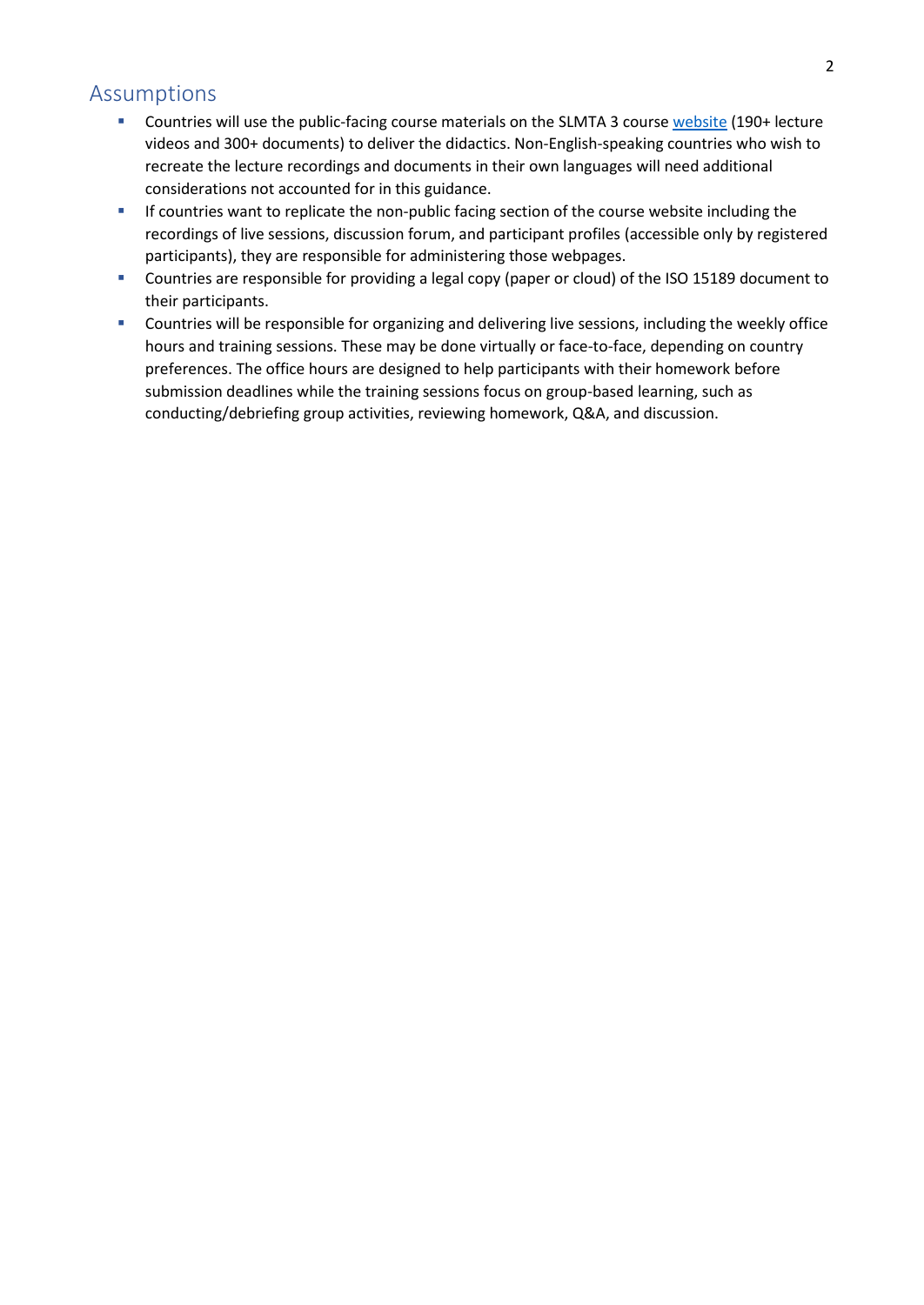### <span id="page-3-0"></span>Identify key team members for the course

Key members include Course Director, Course Facilitators, and Course Coordinator. See their qualifications below. Refer to Appendix A for their roles and responsibilities. One person may serve more than one role for example, a facilitator may also serve the role of the course director if they have the skills and capacity.

| <b>Member</b>             | <b>Qualifications</b>                                                                                                                                                                                                                                                                                                                                                                                                           |  |
|---------------------------|---------------------------------------------------------------------------------------------------------------------------------------------------------------------------------------------------------------------------------------------------------------------------------------------------------------------------------------------------------------------------------------------------------------------------------|--|
| <b>Course Director</b>    | Experience in SLMTA program management<br>T,<br>Experience in project management<br>ш<br>Experience in mentoring others, with coaching and<br>ш<br>feedback skills<br>Competency in learner-centered facilitation skills<br>П<br>Proven track record in engaging stakeholders effectively<br>П<br>Experience in program monitoring and evaluation<br>ш<br>Familiarity with the Zoom platform or other virtual<br>ш<br>platforms |  |
| <b>Facilitators</b>       | SLMTA master trainers or trainers who have attended<br>×.<br>the SLMTA 3 face-to-face workshop or eLearning course<br>Have the commitment and availability for the entire<br>×<br>duration of the course<br>Experience in mentoring others, with coaching and<br>×<br>feedback skills<br>Familiarity with the Zoom platform or other virtual<br>platforms                                                                       |  |
| <b>Course Coordinator</b> | Basic data analytical skills<br>×<br>Good Microsoft office skills<br>u.<br>Attention to detail<br>ш<br><b>Excellent organization skills</b><br>×.<br>Ability to meet tight deadlines<br>×.<br>Availability to be present in all live sessions<br>ш<br>Familiarity with the Zoom platform or other virtual<br>ш<br>platforms                                                                                                     |  |

Other team members may include web master and IT support.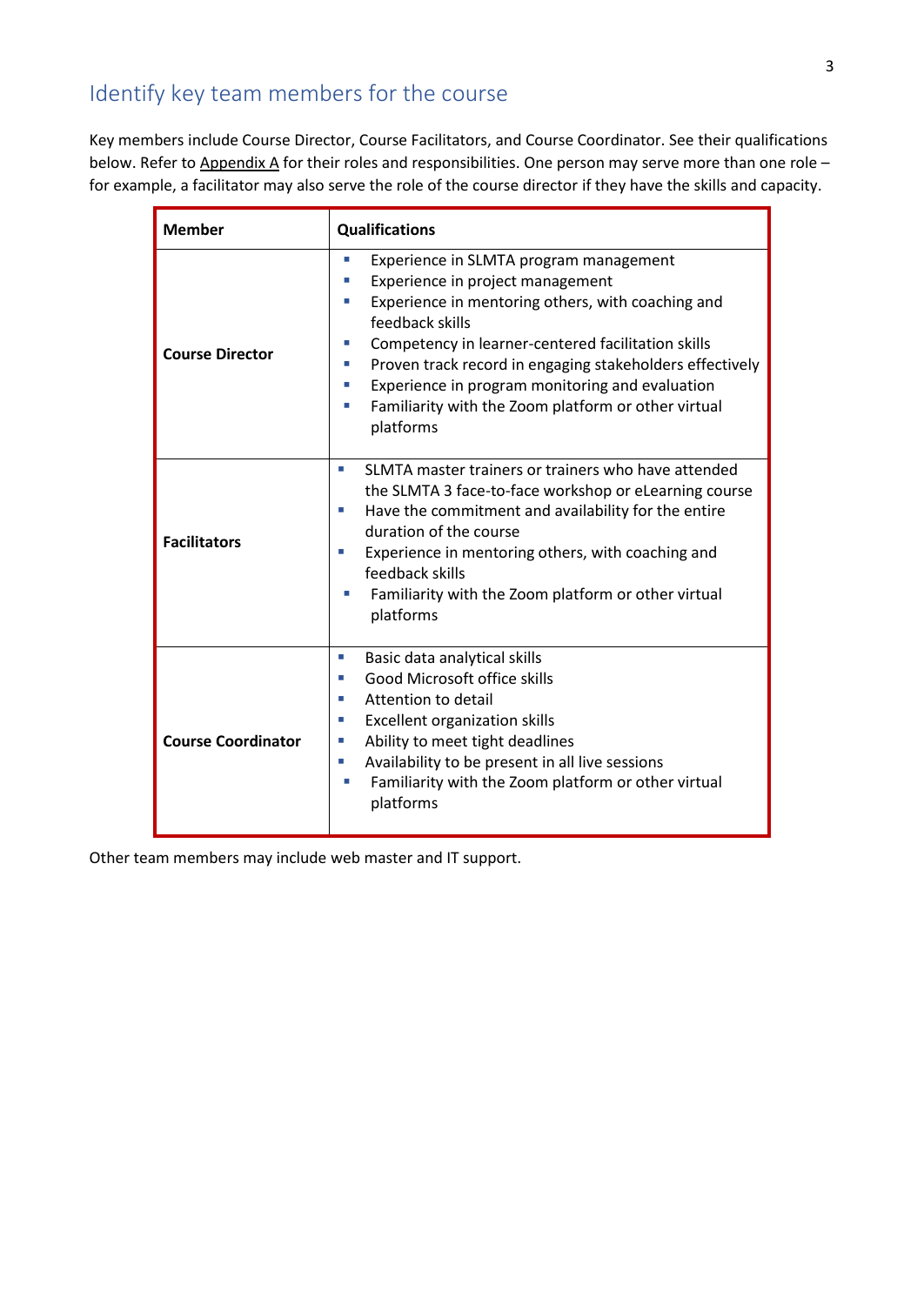### <span id="page-4-0"></span>Define your country's course delivery model

Consider factors such as: access to stable internet connections, costs, and other factors Refer to the following 3 main options to design your own variation. See Appendix B for cost comparisons between faceto-face and e-learning delivery.

| <b>E-learning</b><br><b>Components</b> | <b>Option 1</b>                                                                                                                                                                                                                                                                            | <b>Option 2</b>                                                                                                                                  | <b>Option 3</b>                                                                                                                                                                                                                                                                                                        |  |
|----------------------------------------|--------------------------------------------------------------------------------------------------------------------------------------------------------------------------------------------------------------------------------------------------------------------------------------------|--------------------------------------------------------------------------------------------------------------------------------------------------|------------------------------------------------------------------------------------------------------------------------------------------------------------------------------------------------------------------------------------------------------------------------------------------------------------------------|--|
| <b>Webinars</b>                        | 100% live on-line<br>(synchronous)                                                                                                                                                                                                                                                         | Hybrid:<br>Face-to-face for the first<br>(kick-off) and last<br>(graduation) session of the<br>course                                            | 100% face-to-face<br>(synchronous)                                                                                                                                                                                                                                                                                     |  |
| Office Hours**                         | 100% on-live                                                                                                                                                                                                                                                                               | See below**                                                                                                                                      | See below**                                                                                                                                                                                                                                                                                                            |  |
| Homework/self-study                    | Off-line (asynchronous)                                                                                                                                                                                                                                                                    | Off-line (asynchronous)                                                                                                                          | Off-line (asynchronous)                                                                                                                                                                                                                                                                                                |  |
| Advantage                              | Anyone can attend the<br>course regardless of their<br>geographic locations. No<br>venue hire or travel costs<br>and less disruption to<br>participants' work schedules.<br>This option also broadens<br>the pool of candidates for<br>facilitators since they can<br>train from anywhere. | Face-to-face interactions<br>facilitate community and<br>relationship building.                                                                  | No internet access is<br>needed to attend live<br>sessions, although it is still<br>required to access the<br>course website.                                                                                                                                                                                          |  |
| Disadvantage                           | Access to strong and steady<br>internet access is essential.<br>Without it, learning will be<br>severely hampered.<br>Participants need to learn<br>the new virtual platform<br>used for e-learning.                                                                                       | This option may limit<br>access by participants from<br>certain geographic area.<br>Venue hire, travel costs<br>and per diem may be<br>required. | This option may be the<br>most expensive (i.e.,<br>venue hire and travel<br>expenses/per diem). It is<br>also the most disruptive to<br>participants' work<br>schedules since they must<br>travel to the training site<br>weekly. This option may<br>limit access by participants<br>from certain geographic<br>areas. |  |

**\*\***One alternative for the Office Hour may be, instead of a live session via Zoom, participants post their homework-related questions via email or WhatsApp. See below for the comparisons. The global SLMTA 3 e-learning course not only offered live Office Hour sessions, but also allowed participants to email facilitators their homework questions any time.

| <b>Office Hours</b><br>Format | <b>Synchronous</b><br><b>Live Office Hours</b><br>(Virtual or face-to-face)    | <b>Asynchronous</b><br><b>Using Email or WhatsApp</b>                   |
|-------------------------------|--------------------------------------------------------------------------------|-------------------------------------------------------------------------|
| Advantage                     | Live sessions stimulate group discussion<br>and peer-to-peer sharing.          | Participants may send their questions<br>any time.                      |
|                               | Verbal Q&A sessions (as in live sessions)<br>save time and allow instantaneous | Participants, as well as facilitators,<br>who receive the questions may |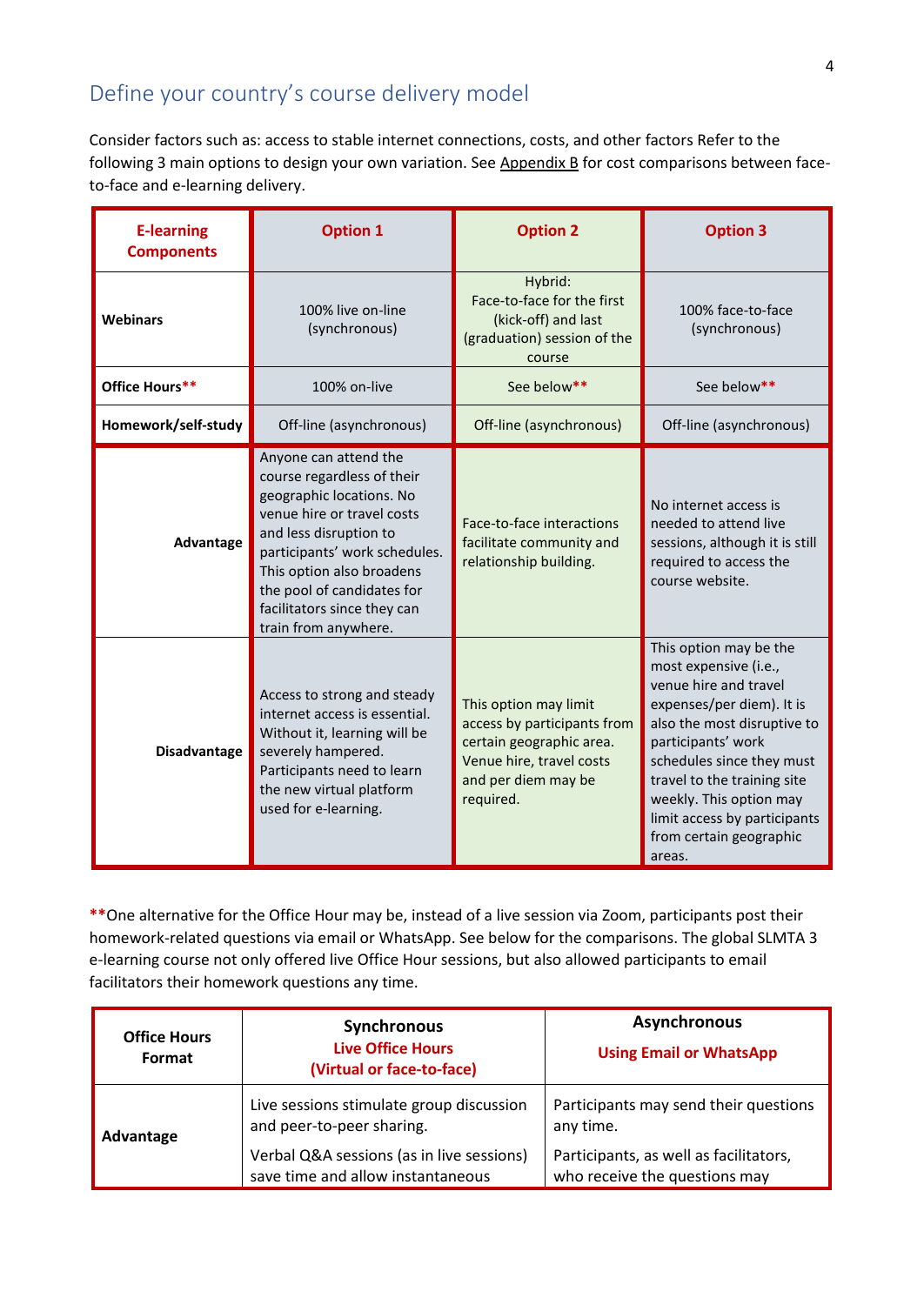| <b>Office Hours</b><br><b>Format</b> | <b>Synchronous</b><br><b>Live Office Hours</b><br>(Virtual or face-to-face)                                                              | <b>Asynchronous</b><br><b>Using Email or WhatsApp</b>                                                                                                                                                                                                                                                                             |
|--------------------------------------|------------------------------------------------------------------------------------------------------------------------------------------|-----------------------------------------------------------------------------------------------------------------------------------------------------------------------------------------------------------------------------------------------------------------------------------------------------------------------------------|
|                                      | follow-ups if the answers given are not<br>understood.<br>Questions and answers are heard by all<br>in attendance, benefitting everyone. | respond. This facilitates participant<br>networking.                                                                                                                                                                                                                                                                              |
| <b>Disadvantage</b>                  | Time for scheduled office hours may not<br>be convenient for some participants.                                                          | There may be a time lag between<br>questions sent and answers received.<br>Questions/answers sent via email may<br>not reach everyone.<br>Communications via text (as in email<br>and WhatsApp) may not be as<br>effective as verbal exchange of<br>information (as in live sessions) in<br>terms of speed, details, and clarity. |

#### **Other course components**

Another decision you need to make is, besides the weekly office hours, webinars, and selfstudy/homework assignments, will you offer the other two components? See table below for details.

| <b>Additional Course</b><br><b>Component</b> | What is this? Why is it important?                                                                                                                                                                                                                                                                                        | <b>Tips on implementation</b>                                                                                                                                                                                                                                                                                                                                                                                                                                                           |
|----------------------------------------------|---------------------------------------------------------------------------------------------------------------------------------------------------------------------------------------------------------------------------------------------------------------------------------------------------------------------------|-----------------------------------------------------------------------------------------------------------------------------------------------------------------------------------------------------------------------------------------------------------------------------------------------------------------------------------------------------------------------------------------------------------------------------------------------------------------------------------------|
| Peer support                                 | Participants often feel isolated and<br>overwhelmed during virtual learning.<br>Interpersonal interactions offer the<br>needed motivational boosts. On-line<br>discussion forum and WhatsApp<br>platform provide the means for<br>participants to communicate with<br>each other and share their<br>challenges and ideas. | WhatsApp - primary communication<br>channel with and among the participants<br>due to its easy reach and instant<br>responses; works the best when the<br>course coordinator is able to respond<br>ASAP when any issue arises<br><b>On-line discussion forum</b> $-$ need a<br>webmaster to help manage this. Forum<br>must be monitored regularly and<br>responses provided accordingly. The<br>course director needs to provide<br>thought-provoking questions to elicit<br>comments. |
| <b>ECHO</b> series                           | A learning collaborative that<br>facilitates mentoring (by master<br>trainers) and peer-to-peer learning<br>for laboratory improvement projects.<br>It complements the e-learning and<br>ensures immediate impact of the<br>course.                                                                                       |                                                                                                                                                                                                                                                                                                                                                                                                                                                                                         |

5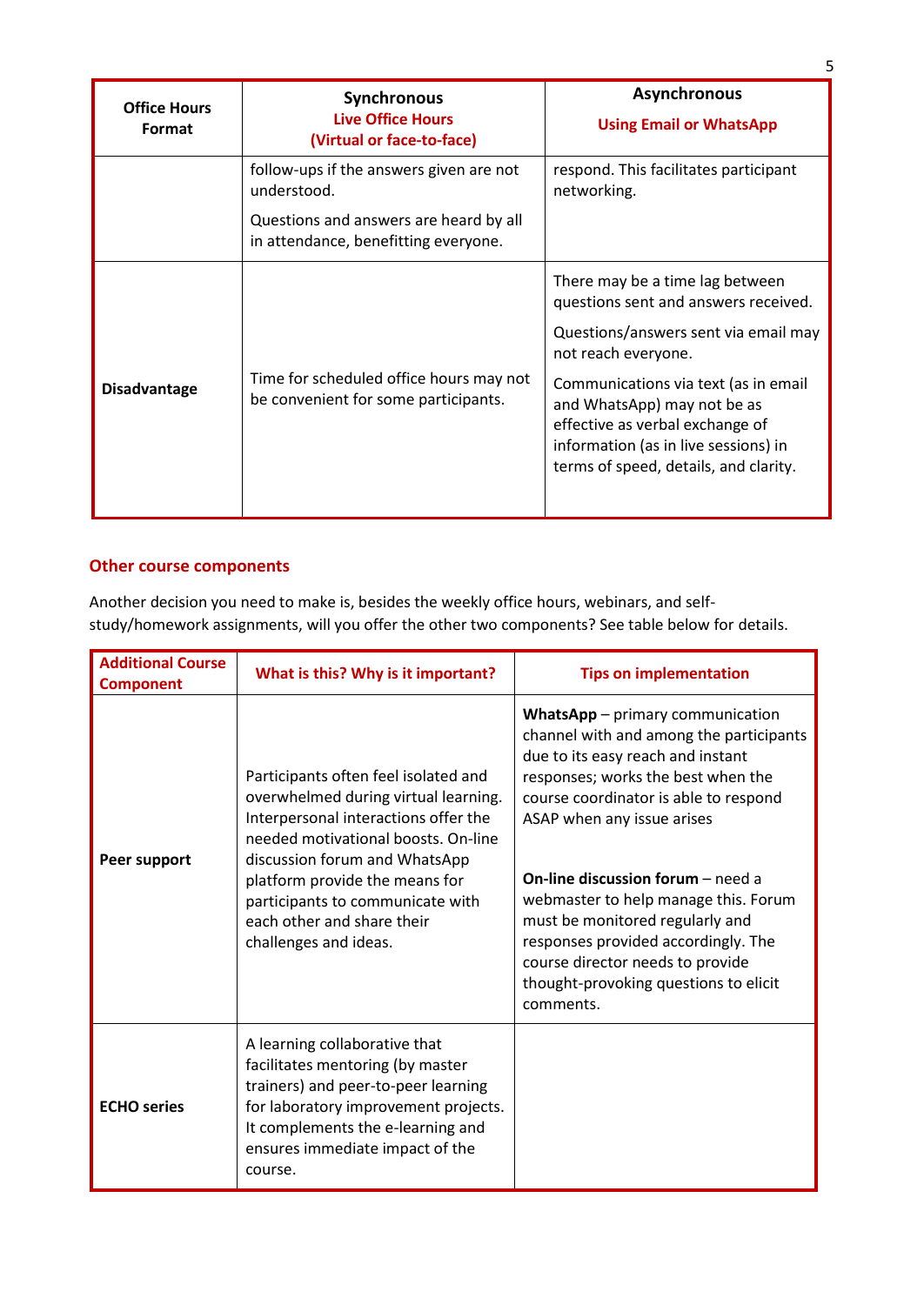### <span id="page-6-0"></span>Determine the total course duration and the course schedules

The global SLMTA 3 e-learning course is 15 weeks long. Refer to the Appendices for more information.

- Appendix C: Sample webinar agenda
- Appendix D: Sample course schedules and weekly workload
- Appendix E: Weekly Homework Requirements

|                     | <b>Longer Duration</b>                                                                                                                                         | <b>Shorter Duration</b>                                                                                                                                                                                                                                                                                                            |  |
|---------------------|----------------------------------------------------------------------------------------------------------------------------------------------------------------|------------------------------------------------------------------------------------------------------------------------------------------------------------------------------------------------------------------------------------------------------------------------------------------------------------------------------------|--|
| Advantage           | Course is less intense because the<br>weekly workload is lower. Participants<br>will have more time to implement<br>improvement in their home<br>laboratories. | Shorter duration may be easier for the<br>participants and their organizations to<br>commit to the course.                                                                                                                                                                                                                         |  |
| <b>Disadvantage</b> | People may lose motivation and<br>concentration if the course runs too<br>long.                                                                                | Course is more intense because of higher<br>workload per week. Participants may not<br>be able to handle it since they still have a<br>full-time job. They will also have less time<br>to implement improvement projects in<br>their home laboratories as the course is<br>progressing, which reduces the impact of<br>the course. |  |

- It is highly recommended that *each webinar be no longer than 2 hours in duration*. Our experience showed that participants became tired when the session went beyond 2 hours.
- **•** Frequency of the live session (e.g., 1X, 2X, or 3X per week). Factors to consider include:
	- o Length of each session for example, having an one-hour session twice a week.
	- o Whether these live sessions are virtual or face-to-face. That is, if face-to-face, how many times will participants be able to leave the workplace to go to training each week?
	- o Participants' availability and preference
- Note that *the office hour must be scheduled at least one day before the homework deadline* because the main purpose of the office hours is to answer questions about that week's homework.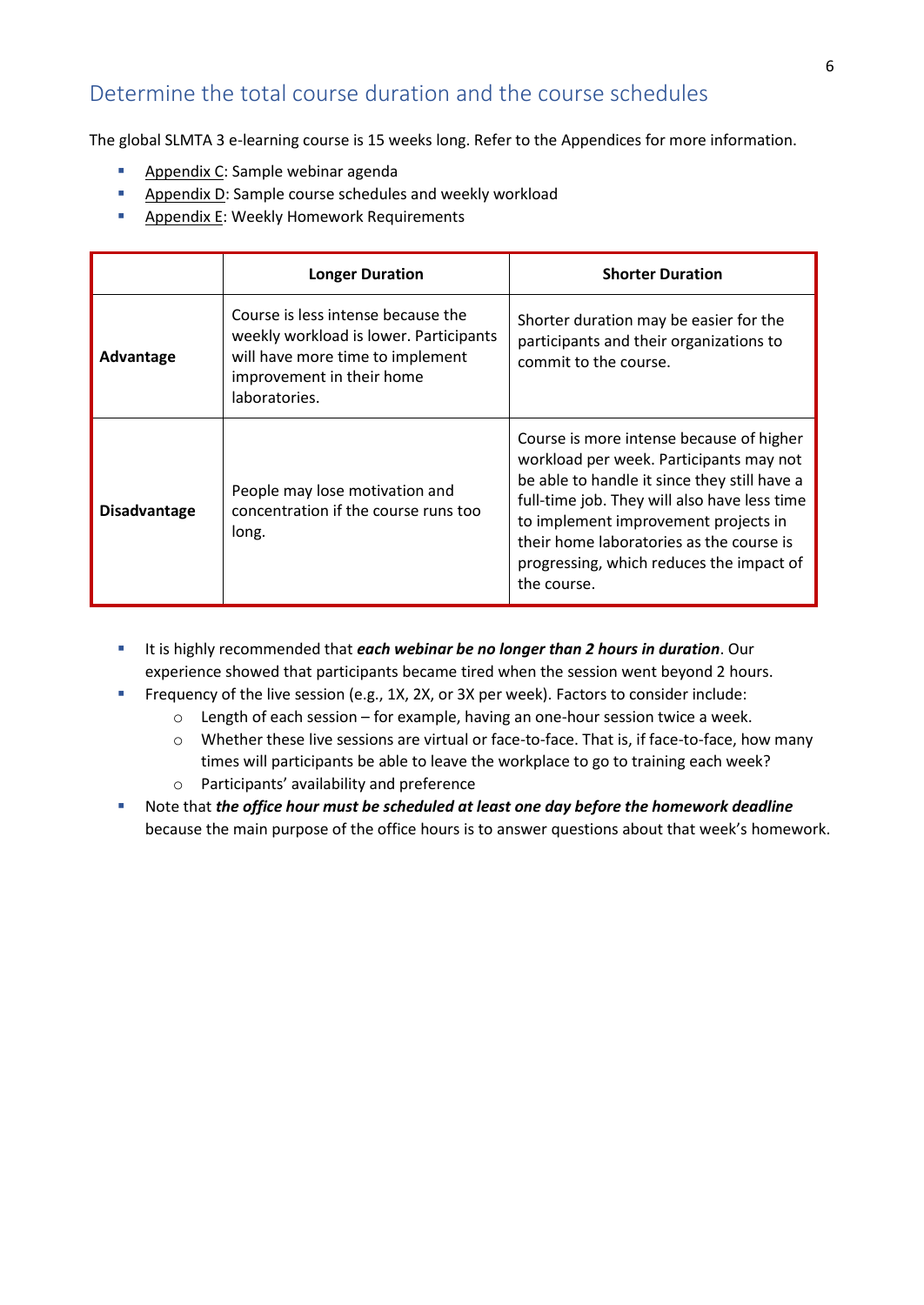<span id="page-7-0"></span>

| <b>Factors to Consider</b>                                                                                                                                                                                                                                                                                                                                                                                                                               |                                                                                                                                                                                                                                                                                                                                                                                |  |
|----------------------------------------------------------------------------------------------------------------------------------------------------------------------------------------------------------------------------------------------------------------------------------------------------------------------------------------------------------------------------------------------------------------------------------------------------------|--------------------------------------------------------------------------------------------------------------------------------------------------------------------------------------------------------------------------------------------------------------------------------------------------------------------------------------------------------------------------------|--|
| <b>Number of Facilitators</b>                                                                                                                                                                                                                                                                                                                                                                                                                            | <b>Number of Participants</b>                                                                                                                                                                                                                                                                                                                                                  |  |
| Areas of expertise - Are your facilitators<br>knowledgeable in all topics in the<br>curriculum? Or are they very specialized?<br>How many facilitators will you need to<br>cover all the content areas of the course?<br>Availability of facilitators - how much time<br>T.<br>can each facilitator dedicate to this course?<br>Each live session should have at least two<br>п<br>facilitators present: one lead facilitator and<br>one co-facilitator. | It depends on the course team's capacity to<br>×.<br>review all submitted homework.<br>All homework must be reviewed by<br>a.<br>facilitators, who will select the best<br>submissions to showcase during the live<br>sessions, and clarify common gaps. Cohort<br>size will depend on the number and<br>capacity of the facilitators to review all the<br>homework each week. |  |

As a benchmark, the global SLMTA 3 e-learning course employed 3 facilitators and limit the cohort size to 28 participants. Although the class size is limited in accordance with the facilitators' capacity to review all the homework, countries should encourage all staff from each enrolled participant's laboratory to attend the live sessions. Completion of the homework should involve all staff members, so do the improvement projects. To make this possible, the course delivery model may need to be virtual instead of face-to-face to minimize impact on work.

### <span id="page-7-1"></span>Determine the criteria for course certificates and CPD points

It is important to establish the criteria for certificates of completion and communicate them to the participants at the beginning of the course. The global SLMTA 3 e-learning course uses the following criteria:

| <b>Certificates of Course Completion</b>                                                                                                                                                                                                                                                                                                                                                                                             | <b>CPD Points for each webinar</b>                                                                                                                                                                                                                                                                                                                                                                                                         |
|--------------------------------------------------------------------------------------------------------------------------------------------------------------------------------------------------------------------------------------------------------------------------------------------------------------------------------------------------------------------------------------------------------------------------------------|--------------------------------------------------------------------------------------------------------------------------------------------------------------------------------------------------------------------------------------------------------------------------------------------------------------------------------------------------------------------------------------------------------------------------------------------|
| To earn the certificate at the end of the course,<br>participants must fulfill the following<br>requirements:<br>Timely attendance and submission of<br>homework (3 strikes and you are out*)<br>Minimum 77% attendance of live sessions<br>(that is, no more than 3 missed live sessions.<br>If a participant missed one session, he/she<br>must view the recording and take a quiz)<br>Timely completion of all course surveys and | The global SLMTA 3 e-learning course was<br>accredited by European Accreditation Council on<br>Continuing Medical Education (EACCME®).<br>Participants must attend the live session and<br>complete a post-webinar survey in order to earn<br>2 CPD points each week. A total of 30 CPD points<br>was awarded if participants attended all 15<br>webinars and completed 15 weekly surveys on<br>time. CPD certificates were issued weekly. |
| evaluations<br>If a participant had 3 violations, he/she will be<br>expelled from the course. A late/missed<br>homework submission or an occurrence of late<br>arrival to a live session is counted a one violation.                                                                                                                                                                                                                 | **Providing CPD credits promotes the course and<br>encourages participation. It also facilitates<br>integration of the course into countries' in-<br>service training curriculum. Individual countries<br>should follow their own policy and requirements.                                                                                                                                                                                 |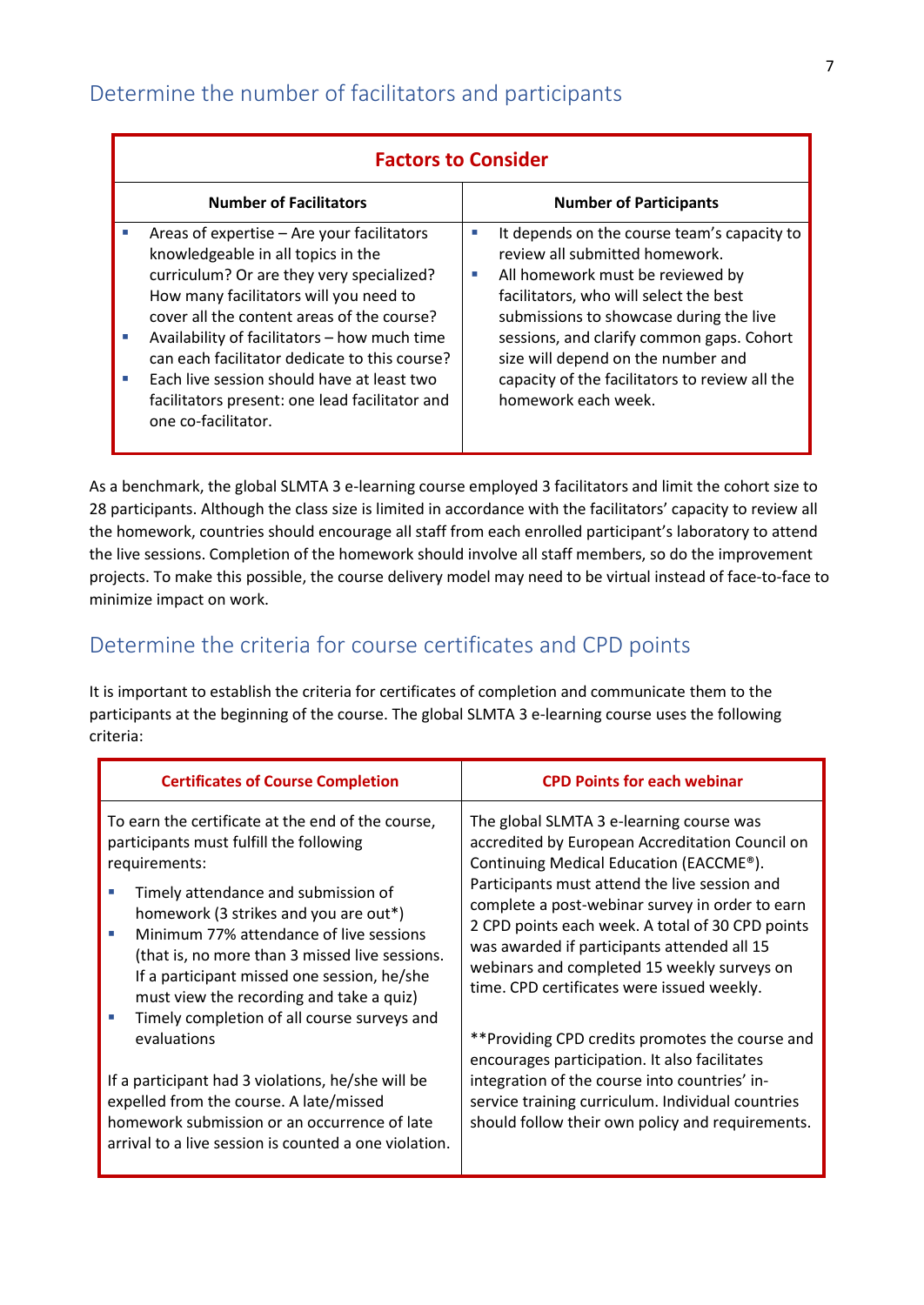### <span id="page-8-0"></span>Select the indicators to monitor the course

The global SLMTA 3 e-learning course collects the following data. The course team reviewed the data weekly to identify opportunities for immediate improvement.

| <b>Indicators</b>                                                                                                                                                                                                                            | <b>Notes</b>                                                                                                                                                                                                                                         |  |
|----------------------------------------------------------------------------------------------------------------------------------------------------------------------------------------------------------------------------------------------|------------------------------------------------------------------------------------------------------------------------------------------------------------------------------------------------------------------------------------------------------|--|
| Course scorecard:<br># Participants who attended the office hour<br>1.<br># Participants who attended the webinar<br>2.<br># Participants who submitted homework<br>3.<br>timely<br># Participants who attended the webinar on<br>4.<br>time | Reported weekly over the course duration<br>Overall average calculated at the end of the<br>course<br>(See Figure 1 below for example)                                                                                                               |  |
| # chats as an indicator of participant attention<br>Total # chats at each webinar<br>Average # chats per participants at each<br>×.<br>webinar                                                                                               | Reported weekly over the course duration<br>Numerator = Total Number of group chats at a webinar<br>Denominator = Total number of participants at a webinar<br>(See Figure 2 below for example)                                                      |  |
| Dropout rate at each webinar due to internet<br>connectivity issues                                                                                                                                                                          | Reported weekly over the course duration<br>Numerator = Number of attendants who lost internet<br>connections at least once and had to re-log into Zoom<br>Denominator = Total number of attendants at a webinar<br>(See Figure 3 below for example) |  |
| <b>Course completion rate</b>                                                                                                                                                                                                                | Calculated at the end of the course<br>Numerator = Number of participants who met all the criteria<br>and successfully completed the course<br>Denominator = Total number of participants accepted                                                   |  |
| <b>Improvement and outcome measures</b>                                                                                                                                                                                                      | This may include SLIPTA audit scores (pre vs<br>post), accreditation status (no vs yes), or any<br>indicators for the improvement projects.                                                                                                          |  |



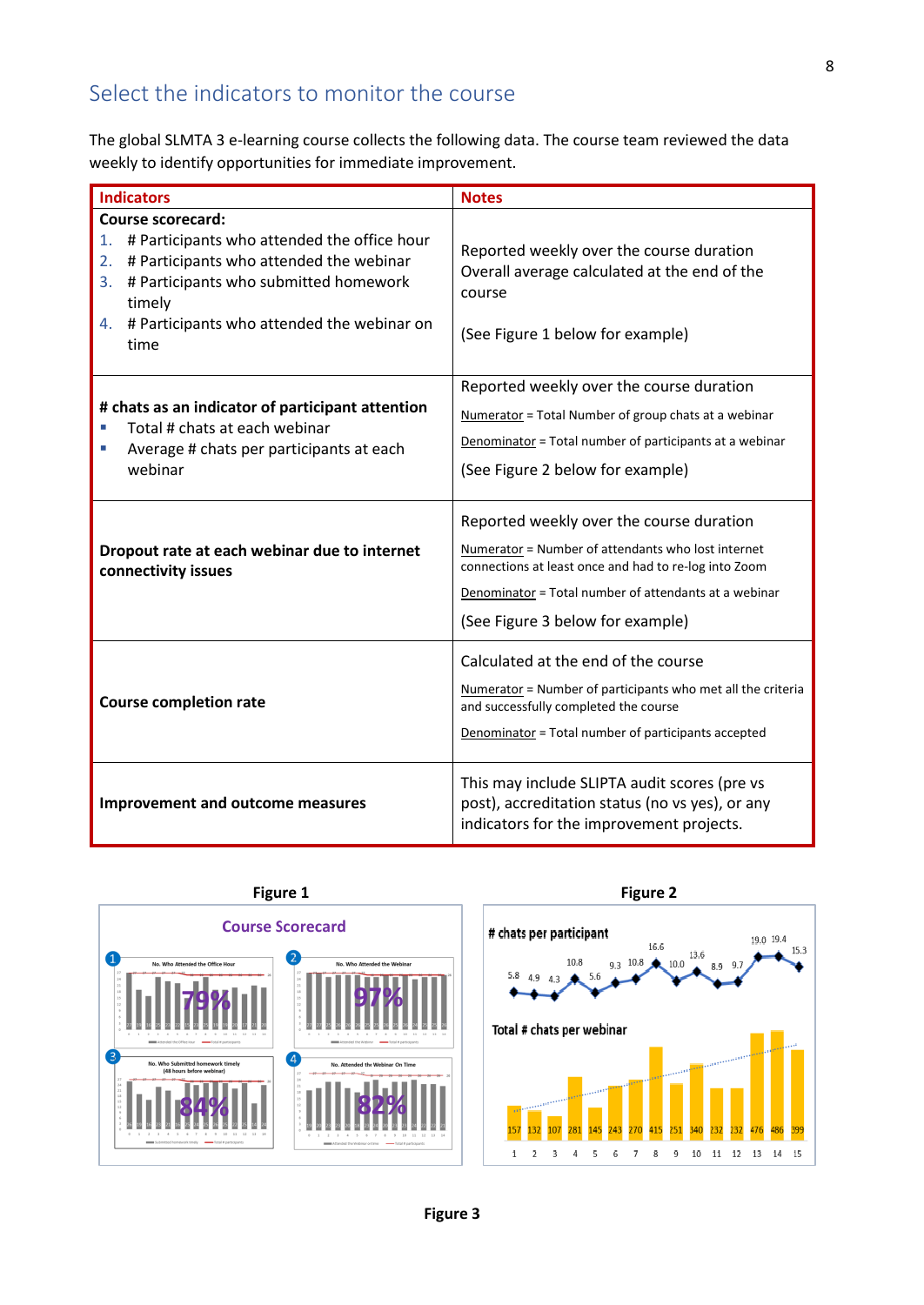

Additionally, we administered 2 surveys (see table below) to collect participant feedback and review the data weekly. Gaps and issues identified from the surveys were addressed immediately. These surveys were administered via SurveyMonkey. An alternative to Survey Monkey is MicroSoft Forms.

| <b>Survey</b>                         | <b>Frequency</b>                                              | <b>Survey tool</b> | <b>Survey Report</b> |
|---------------------------------------|---------------------------------------------------------------|--------------------|----------------------|
| Post-webinar survey<br>(short survey) | Weekly, after each webinar<br>(Total number of surveys = 15)  | See Appendix F     | See Figure 4         |
| Post-module survey<br>(long survey)   | At the end of each module<br>(Total number of surveys $= 4$ ) | See Appendix G     | See Figure 5         |

#### **Figure 4 – Sample Weekly Survey Report (excluding written comments)**

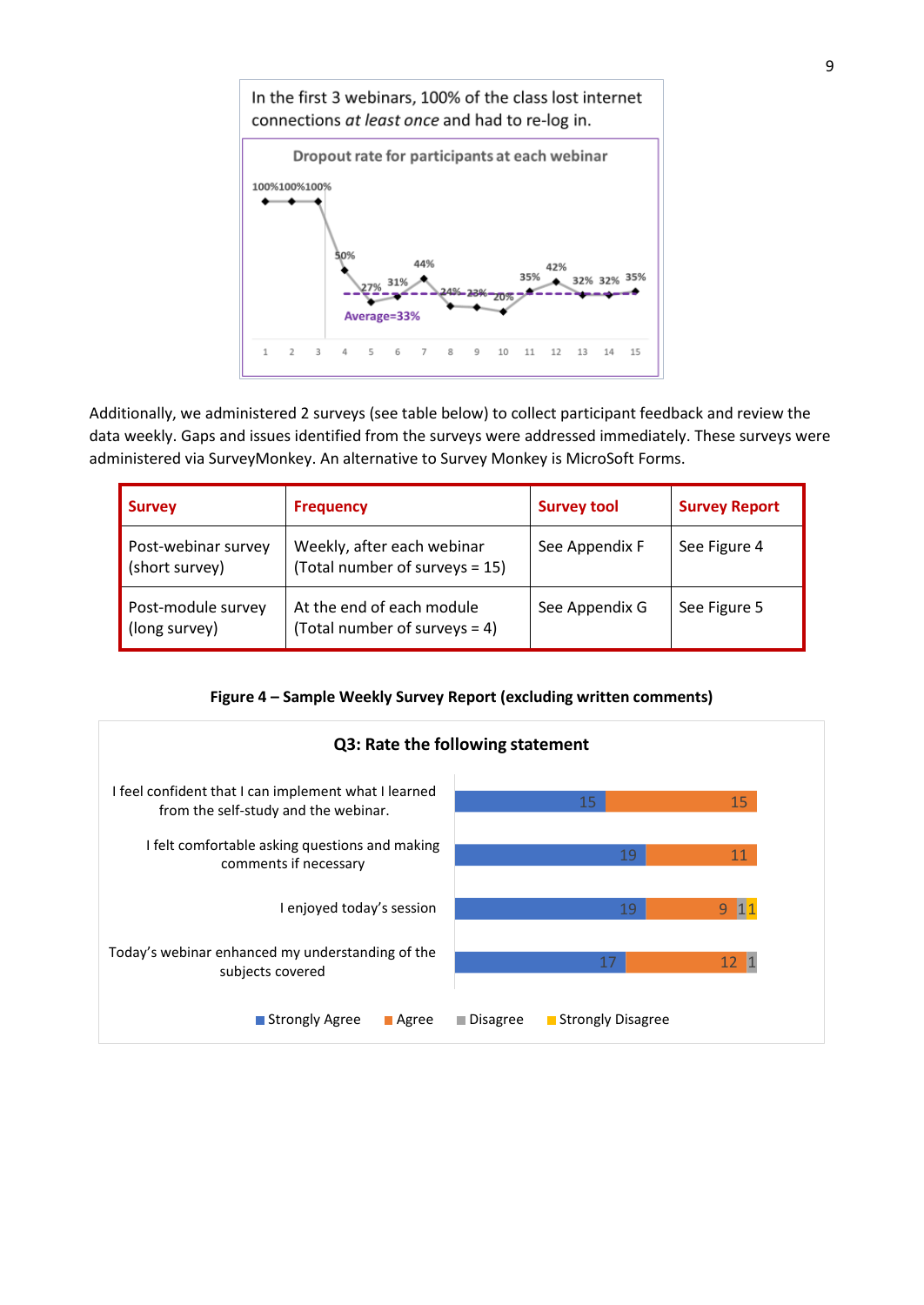

|   |  |                     | Overall, I would rate this training as |                |  |
|---|--|---------------------|----------------------------------------|----------------|--|
| 4 |  |                     |                                        | 20             |  |
|   |  | $\blacksquare$ Poor | <b>■ Fair</b>                          | Good Excellent |  |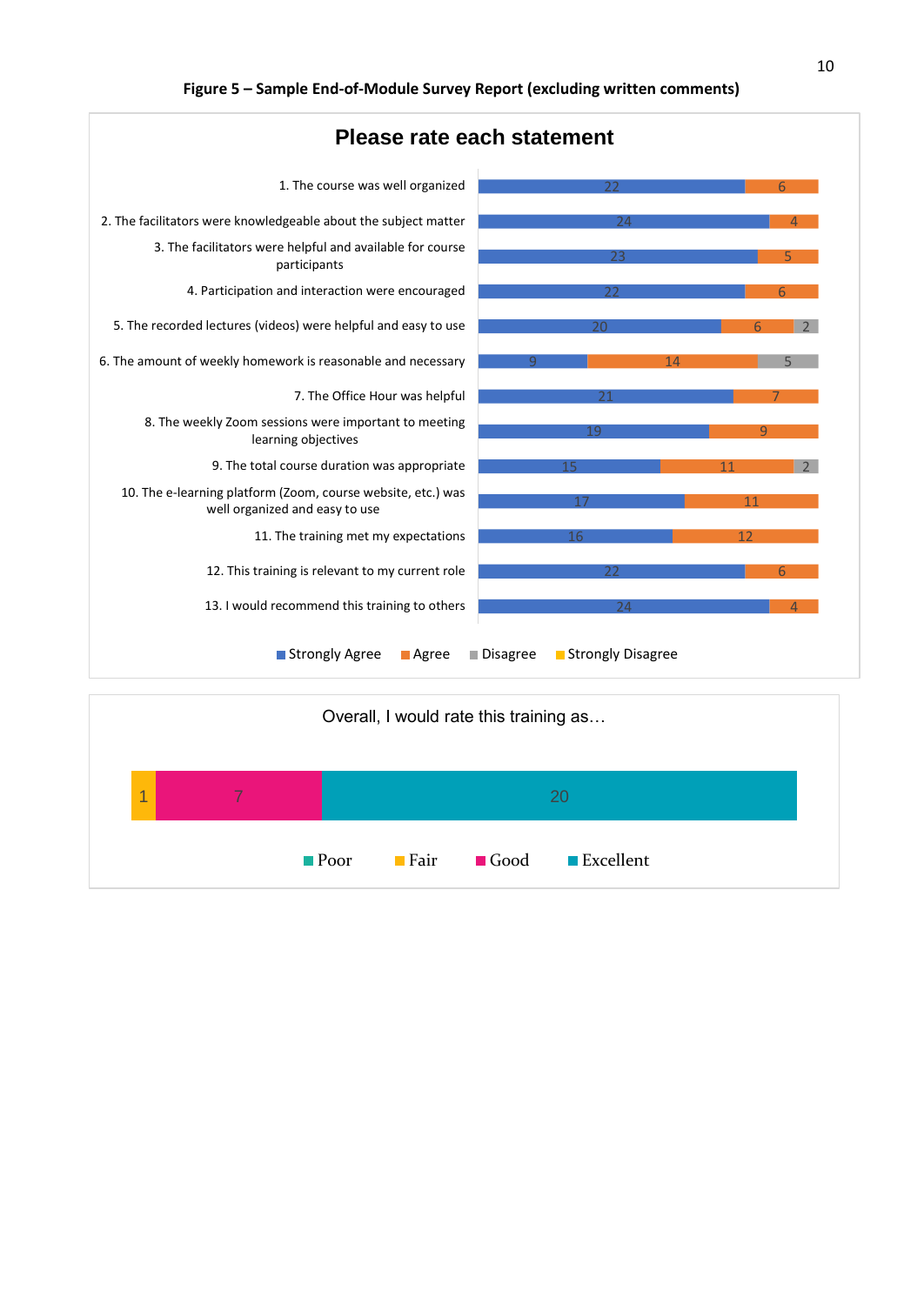### <span id="page-11-0"></span>Determine the costs

The table below lists the potential budget items. Also see Appendix B - Cost comparisons: face-to-face vs e-learning delivery.

| <b>Line Item</b>                                               | <b>Unit Cost</b> | <b>Description</b>                                                                                                                                                                                                                                                                                                                                                                                                                                                                                                                                                                                                                                                                                   |  |  |  |  |
|----------------------------------------------------------------|------------------|------------------------------------------------------------------------------------------------------------------------------------------------------------------------------------------------------------------------------------------------------------------------------------------------------------------------------------------------------------------------------------------------------------------------------------------------------------------------------------------------------------------------------------------------------------------------------------------------------------------------------------------------------------------------------------------------------|--|--|--|--|
| <b>Virtual training related costs</b>                          |                  |                                                                                                                                                                                                                                                                                                                                                                                                                                                                                                                                                                                                                                                                                                      |  |  |  |  |
| Webmaster salary                                               |                  | Countries are responsible for managing country-specific<br>webpages (accessible only by their registered<br>participants). The Headquarters will provide the<br>templates and train in country personnel on how to<br>administer and manage country-specific webpages.                                                                                                                                                                                                                                                                                                                                                                                                                               |  |  |  |  |
| IT support salary                                              |                  | IT support is needed to help troubleshoot any IT related<br>issues such as internet connections and problems with<br>log-in for both facilitators and participants.                                                                                                                                                                                                                                                                                                                                                                                                                                                                                                                                  |  |  |  |  |
| Server space                                                   |                  | The headquarters will cover the cost of server space if<br>countries are leveraging the course website (both public<br>and restricted access). If the countries are using a<br>different platform (such as Moodle), they will need<br>budget for this item.                                                                                                                                                                                                                                                                                                                                                                                                                                          |  |  |  |  |
| Zoom account(s), or<br>alternatives                            |                  | At a minimum, there needs to be one Zoom account to<br>conduct the e-learning course. If a country plans to<br>record their own (customized) lecture videos, each<br>lecturer will need a Zoom account. One can sign up for a<br>free Zoom account, but the free account restricts each<br>live session to 40 minutes.<br>Zoom's Basic (no-cost) license gives you unlimited time<br>for one-on-one meetings, but group meetings are limited<br>to 40 minutes. With a Zoom Pro license, you can host<br>unlimited group meetings with up to 100 people and can<br>collaborate as long as you need, without worrying about<br>time limits or having to start another meeting. See pricing<br>at link. |  |  |  |  |
| DropBox account, or other<br>file-sharing programs             |                  | We use DropBox to house our many documents and<br>lecture recordings (mp4 files). This is needed only if you<br>plan to record your own lecture videos or save your live<br>session recordings.                                                                                                                                                                                                                                                                                                                                                                                                                                                                                                      |  |  |  |  |
| SurveyMonkey account, or<br>alternatives                       |                  | We use SurveyMonkey to administer the evaluation<br>surveys. You may consider other alternatives, such as<br>MicroSoft Forms for your own course surveys.                                                                                                                                                                                                                                                                                                                                                                                                                                                                                                                                            |  |  |  |  |
| Hardware (computer,<br>headset, webcam, etc.)                  |                  | You may need to purchase necessary hardware for your<br>trainers. It is recommended that they all get a headset to<br>assure better audio quality for both recording and live<br>session facilitation. You may need to purchase webcams<br>if their desktop computers do not come with them.                                                                                                                                                                                                                                                                                                                                                                                                         |  |  |  |  |
| Internet connections                                           |                  | You may need to cover the costs of data packs for the<br>participants as well as the facilitators.                                                                                                                                                                                                                                                                                                                                                                                                                                                                                                                                                                                                   |  |  |  |  |
| Face-to-face delivery costs (for live sessions, if applicable) |                  |                                                                                                                                                                                                                                                                                                                                                                                                                                                                                                                                                                                                                                                                                                      |  |  |  |  |

Venue hire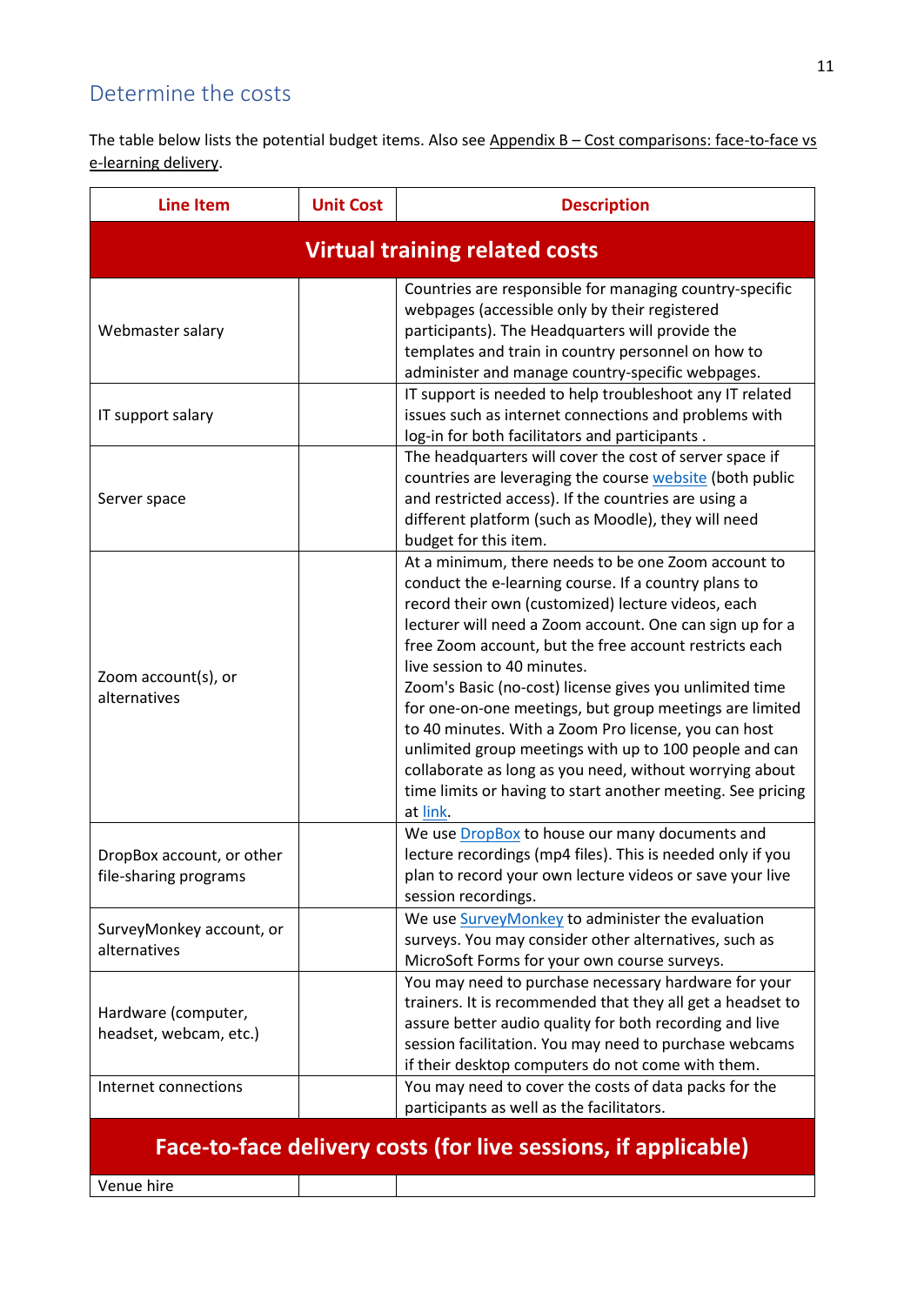| <b>Line Item</b>        | <b>Unit Cost</b> | <b>Description</b>                      |
|-------------------------|------------------|-----------------------------------------|
| Travel expenses         |                  |                                         |
| (facilitators)          |                  |                                         |
| Travel expenses         |                  |                                         |
| (participants)          |                  |                                         |
| Printing and supplies   |                  |                                         |
|                         |                  | Costs applicable to both delivery modes |
| Facilitator cost        |                  |                                         |
| Course coordinator cost |                  |                                         |
| <b>CPD</b> fees         |                  |                                         |

12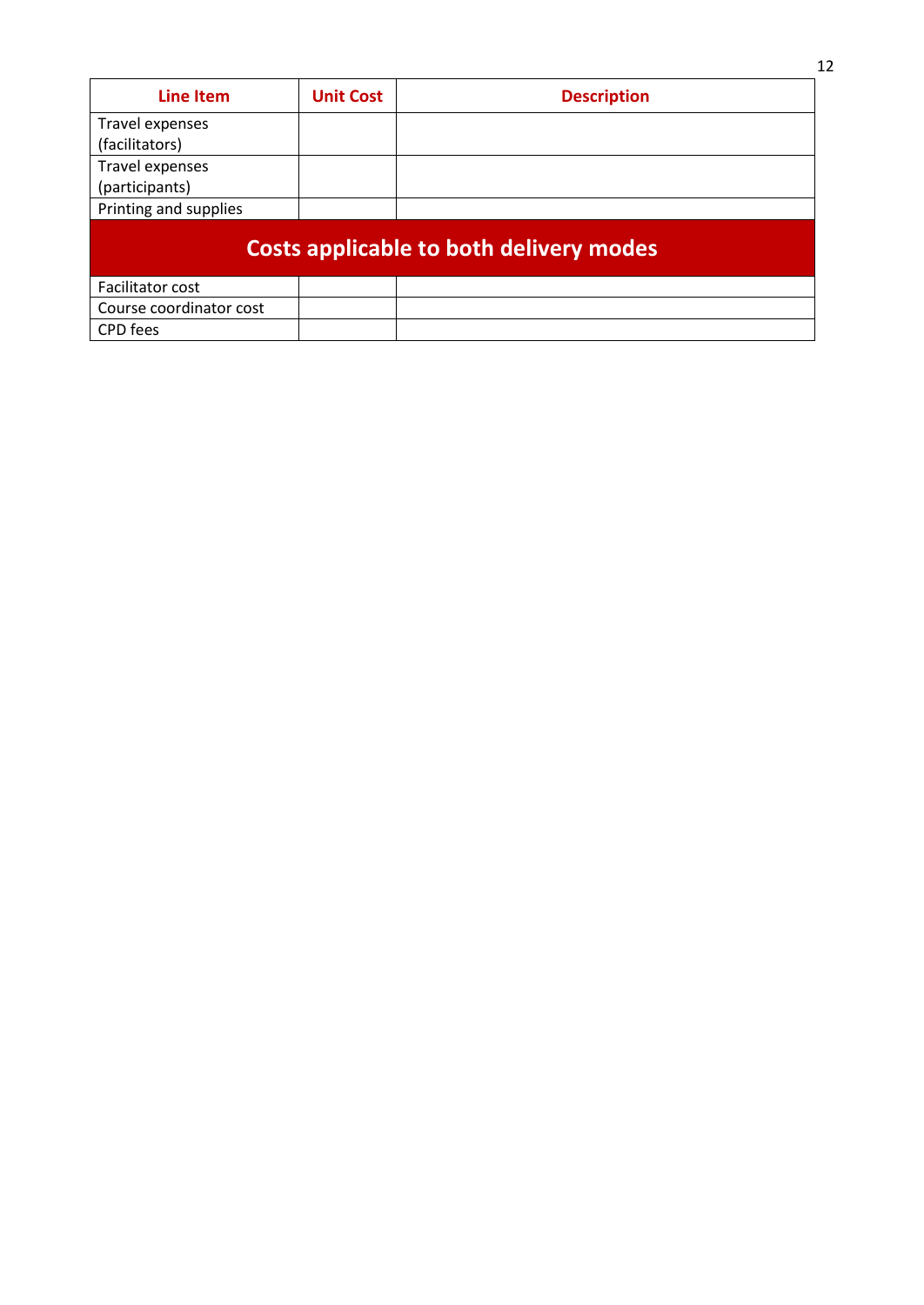### <span id="page-13-0"></span>Other things to consider

#### **Which virtual platform should you use for the e-learning course?**

The global SLMTA 3 e-learning course uses Zoom and it is an excellent platform for conducting webinars. We highly recommend it. Of course you may consider other platforms. Here, we provide the information from CDC's Center for Global Health Cloud Solutions Group comparing MicroSoft Teams and Zoom.

| <b>Microsoft Teams</b>                                                                                                                                                                                                                                                                                                                                                                                                                                                                                   | Zoom                                                                                                                                                                                                                                                                                                                                                                                                                                                                  |
|----------------------------------------------------------------------------------------------------------------------------------------------------------------------------------------------------------------------------------------------------------------------------------------------------------------------------------------------------------------------------------------------------------------------------------------------------------------------------------------------------------|-----------------------------------------------------------------------------------------------------------------------------------------------------------------------------------------------------------------------------------------------------------------------------------------------------------------------------------------------------------------------------------------------------------------------------------------------------------------------|
| Microsoft Teams is built for collaboration. Yes, you<br>can host video and audio calls, hold channel<br>meetings, and chat using Teams, but what Teams<br>does really well is provide a portal that<br>incorporates other M365 products and<br>functionality into one platform. Not only can your<br>team meet via video, but you can also manage a<br>project, co-author documents, store files, hold<br>channel conversations, and much more. Teams is<br>turnkey digital collaboration at its finest. | Zoom is perhaps the most intuitive<br>videoconferencing tool available today. That's not<br>surprising since that's exactly what it's built for. If<br>you are hosting a larger call like a training class or<br>all-hands meeting, you will find Zoom's features<br>especially useful. Built-in polling, meeting<br>templates, post-call recording with transcripts, and<br>detailed participant reports are a few of the<br>functions that make Zoom a nice option. |

The Bottom Line - How do you know when to choose one tool over the other? Our recommendation is to think of Teams as your everyday collaborative workspace. Share files, manage projects, update documents, call coworkers, chat with team members and definitely hold team video meetings…but when you want to host a large webinar with call-in polling and advanced post-call recording features, you may want to consider Zoom.

#### **Who should be the Zoom account owner?**

If you have decided to use Zoom, you will need to purchase a professional Zoom account for your course. Go to Zoom's website [\(link\)](https://zoom.us/pricing) for cost information. We recommend that you purchase a *Meetings*, not *Webinars*, account for your virtual training sessions to facilitate two-way communications. In our experience, **it is the best for the course coordinator to be the course's Zoom account owner/host**, and not a program manager or project officer. The advantages are as follows:

- Recording links are emailed to the account owner. The course coordinator does not have to wait for the links from someone else to manage the MP4 files upload or their distribution to the participants.
- **■** It is easier for the facilitators to reach out to the course coordinator to create poll questions whenever necessary before a live session. Only the account owner can create poll questions.
- The course coordinator can schedule Zoom calls for live sessions and send out calendar invites whenever necessary.

#### **Determine whether to record the live sessions**

Recording live sessions helps those who are unable to attend a session as well as those who have attended it but would like to re-watch the session. Recordings are particularly important in places where internet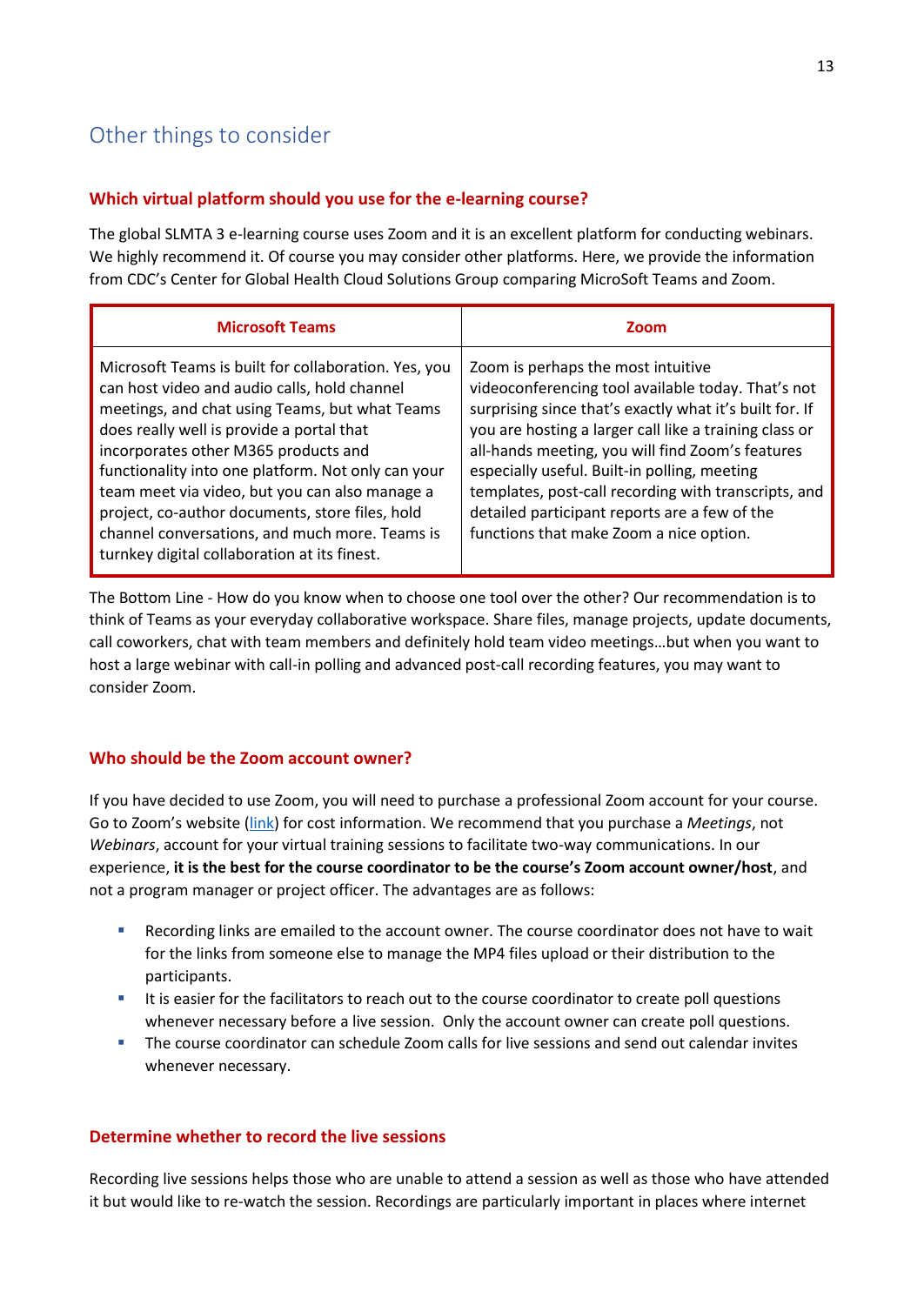connectivity failures are a norm rather than an exception. It is easy to record a session on the Zoom platform. One decision you need to make is how to distribute the recording MP4 files. Will you upload them to a webpage, or just email the recording links to the participants? If the former, who will upload the files and manage the webpage? Where will you store these recording files?

#### **Do you plan to offer an incentive program?**

The global SLMTA 3 e-learning course had a virtual incentive program to encourage desired behaviors such as timely attendance, timely homework submission, contribution to discussion forum, best homework, and outstanding participation during live sessions. To create such a program, consider the following:

- What behaviors/criteria will allow a participant to earn points/dollars/awards?
- **Earnings should be tallied and published each week as feedback to participants to their** performance status. How will the earnings be published or communicated?
- We also played games to help participants earn SLMTA dollars. These games served two purpose: 1) to encourage timely log-in to the live sessions since the fast-paced games were played in the first few minutes of the webinars; and 2) helped participants get to know their classmates since these questions in the games were drawn from participant profiles.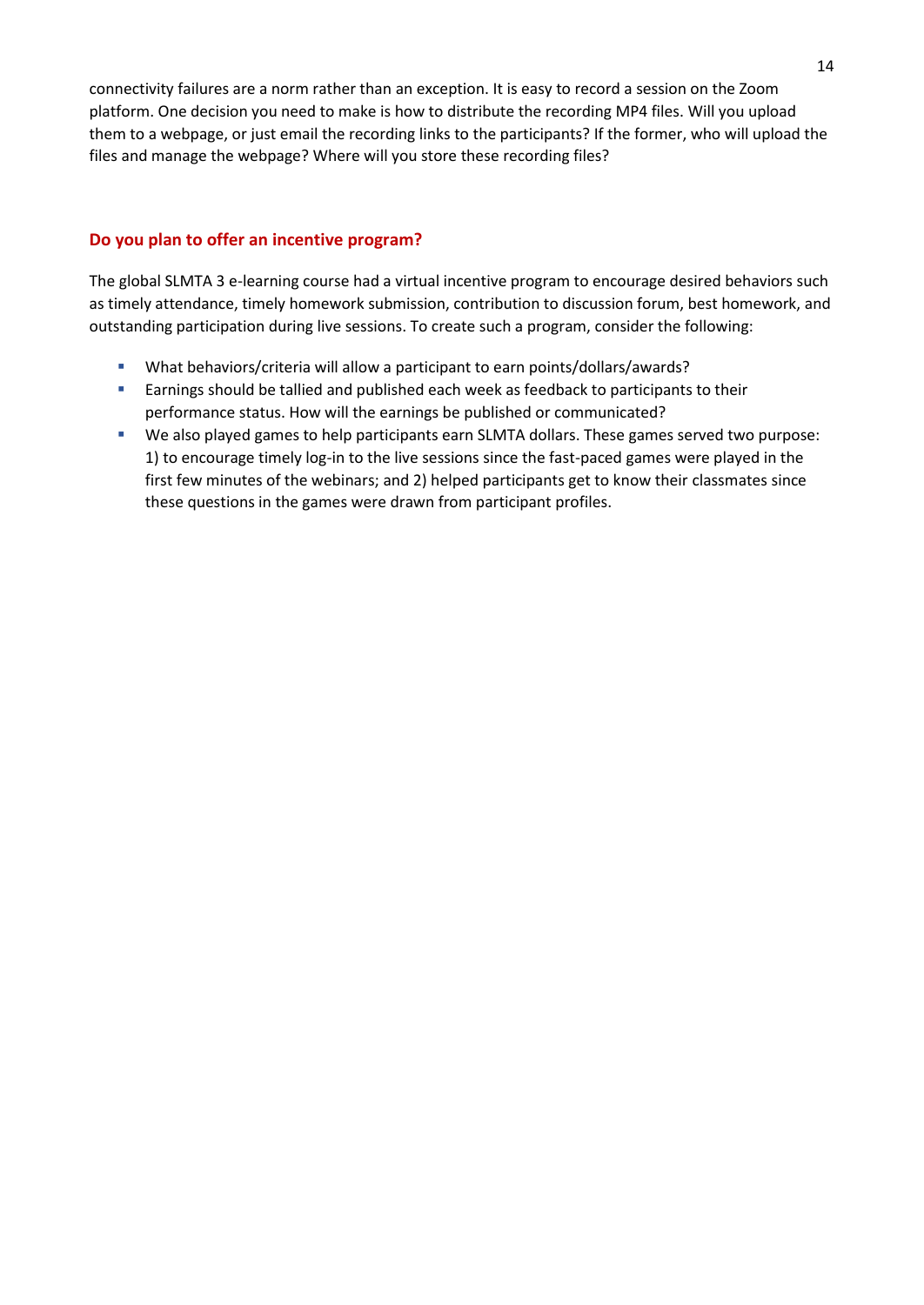# <span id="page-15-0"></span>APPENDIX A – Roles and responsibilities

| <b>Course Director</b>               | Take full responsibilities for the course<br>Ì,<br>Design the hybrid delivery model for the course<br>T,<br>Create the implementation plans<br>T,<br>Engage all key stakeholders, including participant supervisors to ensure they<br>T,<br>have the time to study<br>Announce the course and screen/select the applicants for each cohort<br>U,<br>Lead weekly calls with the entire course team to prepare for the next session<br>T,<br>Analyze and review weekly surveys and course scorecard to identify areas of<br>T,<br>improvement<br>Provide feedback to course facilitators based on participant feedback and<br>T,<br>observations to help them improve<br>Attend all live sessions (preferred if feasible)<br>T,<br>Serve as the main point of contact for communication with the course<br>T,<br>participants.<br>If the Zoom account owner,<br>T,<br>Set up the weekly Zoom meetings and send out calendar invites.<br>$\circ$<br>Program all poll questions<br>O                                                                                                                                                                                                                                                                                                                                                      |
|--------------------------------------|---------------------------------------------------------------------------------------------------------------------------------------------------------------------------------------------------------------------------------------------------------------------------------------------------------------------------------------------------------------------------------------------------------------------------------------------------------------------------------------------------------------------------------------------------------------------------------------------------------------------------------------------------------------------------------------------------------------------------------------------------------------------------------------------------------------------------------------------------------------------------------------------------------------------------------------------------------------------------------------------------------------------------------------------------------------------------------------------------------------------------------------------------------------------------------------------------------------------------------------------------------------------------------------------------------------------------------------|
| <b>Course</b><br><b>Facilitators</b> | Lead facilitator:<br>Adhere to the guiding principles / SOP for the design of the live sessions<br>٠<br>Prepare for the session; schedule dress rehearsals as necessary<br>٠<br>Have contingency plans in case of connectivity failure<br>٠<br>Facilitate the office hour and answer questions related to the homework<br>٠<br>Design and promote special Office Hours for discussion of improvement<br>п<br>projects<br>Co-facilitator:<br>Provide assistance if requested by other facilitators, including monitoring the<br>п<br>chat box<br>Be ready to jump in should the lead facilitator cannot facilitate<br>٠                                                                                                                                                                                                                                                                                                                                                                                                                                                                                                                                                                                                                                                                                                                |
| Course<br>Coordinator                | Serve as the Zoom account host - sending out all Zoom links, building poll<br>п<br>questions as requested by the facilitators, making the course director,<br>coordinators, co-facilitators co-hosts during live sessions<br>Record live sessions and work with webmaster to upload the recording files<br>and PowerPoint files within 24 hours after the session<br>Participate in all standing calls, and dress rehearsals if requested by the lead<br>٠<br>facilitators<br>Serve as the focal person for homework<br>п<br>$\checkmark$ Receive all homework from the participants; follow up on late or missing<br>homework with participants<br>$\checkmark$ Organize/zip homework files and forward them to facilitators<br>$\checkmark$ Track homework submissions in a spreadsheet and notify facilitators upon<br>deadline who has not submitted the homework<br>$\checkmark$ Send out homework answers and other homework documents to the<br>participants as requested<br>Send reminder to participants before each live session<br>п<br>Keep track of all the participant data for the incentive program; update the<br>п<br>virtual bank accounts on the website accordingly<br>Manage the discussion forum on the website and the WhatsApp group<br>п<br>$\checkmark$ Respond to all administrative queries and comments |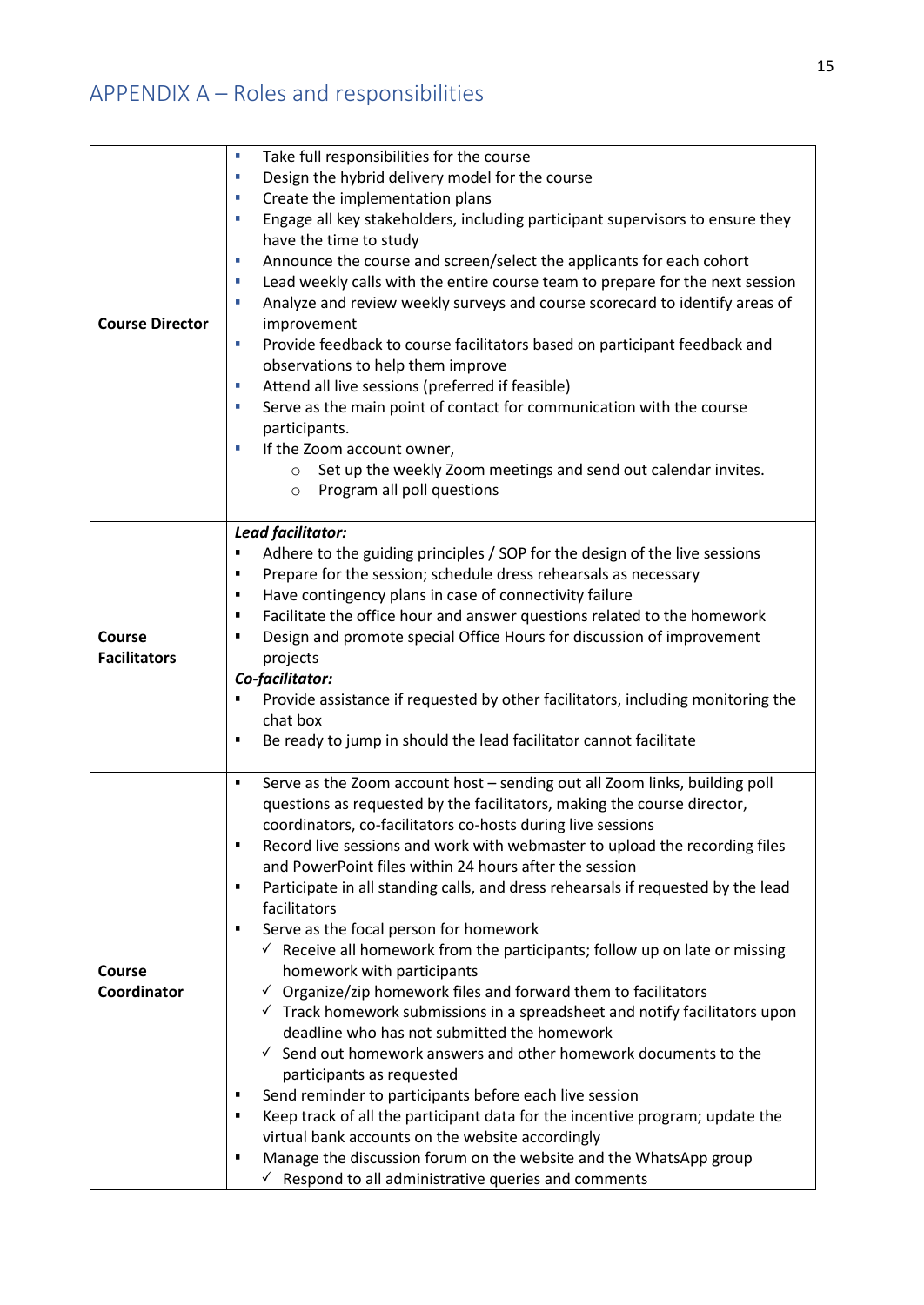| $\checkmark$ Alert the course director and facilitators to comments and queries to which   |
|--------------------------------------------------------------------------------------------|
| they need to respond                                                                       |
| Be present at each live session                                                            |
| $\checkmark$ Troubleshoot technical issue for course facilitators and participants         |
| $\checkmark$ Record attendance for each session                                            |
| $\checkmark$ Submit final report on participant attendance at each live session            |
| $\checkmark$ Assist facilitators in breakout room set-up                                   |
| $\checkmark$ Capture important questions and comments from the chat box                    |
| After each live session:<br>٠                                                              |
| $\checkmark$ Manage the generation, collection and monitoring of evidence to show a        |
| participant has viewed the recording of a missed live session (all or a                    |
| portion). Record in the spreadsheet that requirements have (or have not)                   |
| been fulfilled.                                                                            |
| $\checkmark$ Issue weekly survey link after each live session. Capture survey results into |
| run charts and present the data regularly.                                                 |
| Track and report all indicators in the course scorecard on a weekly basis<br>п             |
| Other duties as assigned by the course director or facilitators<br>٠                       |
|                                                                                            |
|                                                                                            |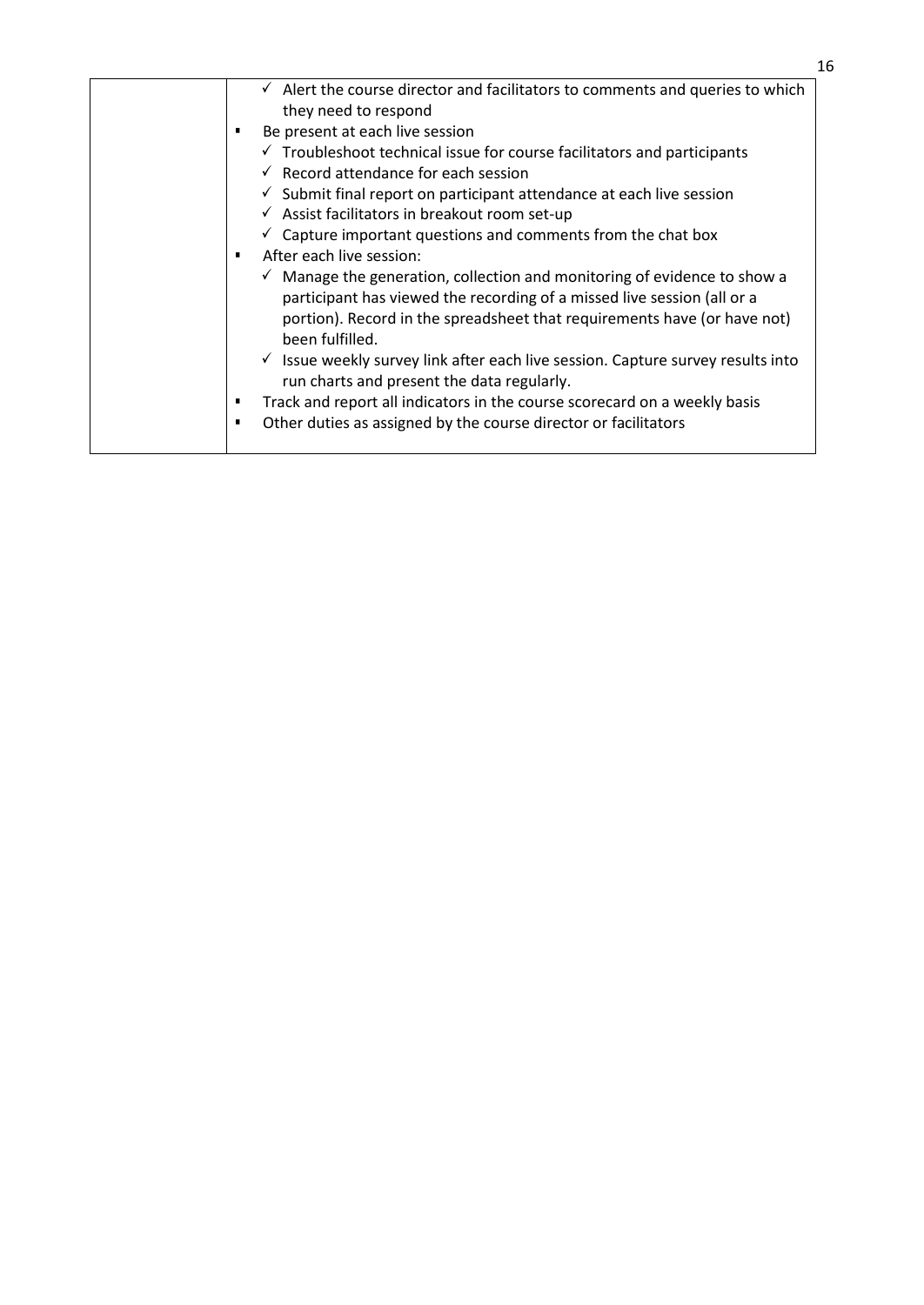#### <span id="page-17-0"></span>APPENDIX B – Cost comparisons: face-to-face vs e-learning delivery

|                                                         | The Tonoming cost table is provided for your reference only. |                            |          |           |
|---------------------------------------------------------|--------------------------------------------------------------|----------------------------|----------|-----------|
|                                                         |                                                              |                            |          |           |
|                                                         |                                                              | <b>Classroom eLearning</b> |          |           |
| <b>Cost Savings</b>                                     | Travel expenses & per diem                                   |                            |          |           |
|                                                         | 3 facilitators (from outside o'burg)                         | $$12,855$ \$               |          |           |
| $( = $107,074)$                                         | 24 participants (from outside o'burg) \$99,910 \$            |                            |          |           |
|                                                         | Venue & daily transportation                                 | \$10,239                   | Ś.       | \$125,799 |
|                                                         | <b>Printing &amp; supplies</b>                               | \$2,795                    | \$       |           |
|                                                         | <b>Facilitator delivery cost</b>                             | \$15,686                   | \$15,686 |           |
|                                                         | <b>CPD</b> fee                                               | \$144                      | \$3,700  |           |
|                                                         | <b>Course Coordinator</b>                                    |                            | \$6,800  |           |
|                                                         | <b>IT costs</b>                                              |                            |          |           |
|                                                         | Webmaster                                                    |                            | \$3,500  |           |
|                                                         | Server space                                                 |                            | 2.000    | \$15,169  |
| *Classroom costs: We calculated the                     | Zoom Accounts                                                |                            | \$796    |           |
| costs that would normally incur if the                  | <b>DropBox</b>                                               |                            | \$240    |           |
| course had been taught in<br>Johannesburg, South Africa | Hardware and internet connection                             |                            |          |           |
| **Curriculum development costs are                      | (for course coordinator only)                                |                            | \$2,833  |           |
| not included in this table. The                         | <b>TOTAL</b>                                                 | $$141,629$ $$34,555$       |          |           |
| recording of lecture videos cost<br>\$31,000.           |                                                              |                            |          |           |
|                                                         |                                                              |                            |          |           |

The following cost table is provided for your reference only.

\*\*SurveyMonkey account – The cost is not listed here because we used an account held by CDC's Center for Global Health.

\*\*Zoom account – In addition to the course Zoom account, we purchased a professional Zoom account for each facilitator so they could make lecture recordings for the course website. Even if the in-country facilitators are not expected to make lecture recordings, you may want to consider, budget permitting, providing a paid account to each facilitator so they can practice and become proficient with the Zoom platform. Anyone can sign up for a free Zoom account, but it limits each meeting to 40 minutes.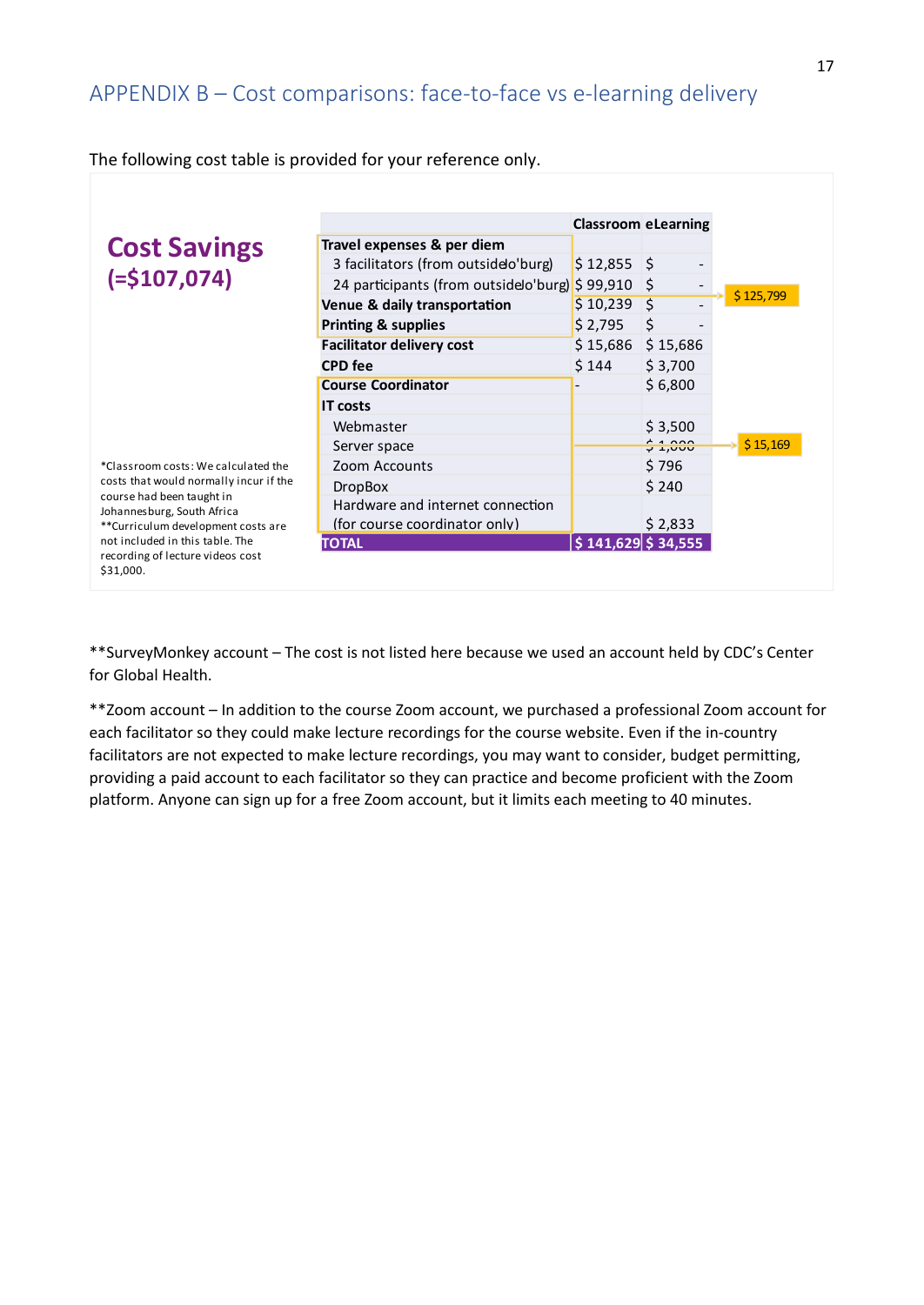# <span id="page-18-0"></span>APPENDIX C – Sample Webinar Agenda

### **Webinar Agenda for Cohort 2**

#### **July 9 th - October 14th 2021**

| Week #         | Date   | <b>Duration</b> | <b>Activity</b>                                                   | <b>Facilitator</b>                         |      |
|----------------|--------|-----------------|-------------------------------------------------------------------|--------------------------------------------|------|
|                |        | 0:40            | Welcome and introduction/ice breaker                              |                                            |      |
| 1              | 9-July | 0:40            | Zoom training                                                     | Katy                                       |      |
|                |        | 0:40            | Course Overview                                                   |                                            |      |
|                |        | 0:15            | Opening: Welcome/QMS 1 Overview                                   | Elde                                       |      |
|                |        | 0:10            | 0.0 Workshop Introduction                                         | Elde                                       |      |
| $\overline{2}$ | 16-Jul | 0:15            | 1.1 Management Responsibility Introduction                        | Elde                                       |      |
|                |        | 0:20            | 1.2.1 Process Mapping (debrief; Q&A)                              | <b>Beatrice</b>                            |      |
|                |        | 0:45            | 1.2.2 Using the Model for Improvement (debrief; Q&A)              | Elde                                       |      |
|                |        | 0:15            | Closing: Homework/Announcement                                    | Elde                                       |      |
|                |        | 0:10            | Opening & Welcome                                                 | Beatrice                                   |      |
|                |        | 1:05            | 1.2.3 Managing Performance (conduct; debrief; Q&A)                | Beatrice                                   |      |
| 3              | 23-Jul | 0:30            | 1.2.4 Creating a Management Calendar (debrief; Q&A)               | Beatrice                                   |      |
|                |        | 0:15            | Closing: Homework/Announcement                                    | Beatrice                                   |      |
|                |        | 0:10            | Opening & Welcome                                                 | Elde                                       |      |
|                |        | 0:25            | 1.3.1 Designing a Continuously Improving QMS (debrief; Q&A)       | Elde                                       |      |
|                |        | 0:45            | 1.3.2 Designing Fit-for-Purpose Processes (debrief; Q&A)          | Elde                                       |      |
| 4              | 30-Jul | 0:10            | 1.4.1 How to Establish Your Documentation System (debrief;<br>Q&A | Elde                                       |      |
|                |        |                 | 0:15                                                              | 1.4.2 Documents Process Map (debrief; Q&A) | Elde |
|                |        | 0:15            | Closing: Homework/Announcement                                    | Elde                                       |      |
|                |        | 0:10            | Opening & Welcome                                                 | <b>Beatrice</b>                            |      |
|                |        | 0:25            | 1.4.3 Why Was the Outdated Version Used? (debrief; Q&A)           | <b>Beatrice</b>                            |      |
|                |        | 0:15            | 1.4.4 Records Process Map (debrief; Q&A)                          | Elde                                       |      |
| 5              | 6-Aug  | 0:20            | 1.5 Planning and Conducting a Staff Meeting (debrief; Q&A)        | Elde                                       |      |
|                |        | 0:15            | 2.1.1 Personnel Management Process Map (debrief; Q&A)             | Elde                                       |      |
|                |        | 0:20            | 2.1.2 Competency Assessment Program (debrief; Q&A)                | Elde                                       |      |
|                |        | 0:15            | Closing: Homework/Announcement                                    | Elde                                       |      |
|                |        | 0:10            | Opening & Welcome                                                 | Elde                                       |      |
|                | 13-Aug | 0:25            | 2.1.3 Creating a Personnel File (debrief; Q&A)                    | Elde                                       |      |
|                |        | 0:20            | 2.1.4 How Do You Assign Personnel to Tasks? (debrief; Q&A)        | Elde                                       |      |
|                |        | 0:05            | 2.2.1 Process + Structure = Outcome (debrief; Q&A)                | Beatrice                                   |      |
| 6              |        | 0:15            | 2.2.2 Improving a Problem Floor Plan (debrief; Q&A)               | Beatrice                                   |      |
|                |        | 0:30            | 2.2.3 Mapping-out the Floor Plan of Your Laboratory (debrief;     | Beatrice                                   |      |
|                |        |                 | Q&A                                                               |                                            |      |
|                |        | 0:15            | Closing: Homework/Announcement                                    | Beatrice                                   |      |
|                |        | 0:10            | Opening & Welcome                                                 | Beatrice                                   |      |
|                |        | 0:25            | 2.2.4 Workstation Set-Up (debrief; Q&A)                           | Beatrice                                   |      |
|                |        | 0:20            | 2.2.6 Assessing Safety Incidents (debrief; Q&A)                   | Beatrice                                   |      |
| $\overline{7}$ | 20-Aug | 0:30            | 2.2.7 Conducting a Safety Audit (debrief; Q&A)                    | <b>Beatrice</b>                            |      |
|                |        | 0:20            | 2.2.8 What did we see on the Site Visits? (debrief; Q&A)          | Beatrice                                   |      |
|                |        | 0:15            | Closing: Homework/Announcement                                    | Beatrice                                   |      |
|                |        | 0:10            | Opening & Welcome                                                 | Elde                                       |      |
|                |        | 0:20            | 2.3.1 Purchasing and Inventory Process Map (debrief; Q&A)         | Elde                                       |      |
|                |        | 0:15            | 2.3.2 Forecasting and Calculating Ordering Amounts (debrief;      | Beatrice                                   |      |
| 8              | 27-Aug |                 | Q&A                                                               |                                            |      |
|                |        | 0:15            | 2.3.3 Did You Receive What You Ordered? (debrief; Q&A)            | Elde                                       |      |
|                |        | 0:15            | 2.4.1 Equipment Management Process Map (debrief; Q&A)             | Elde                                       |      |
|                |        | 0:15            | 2.4.2 Creating a Maintenance and QC Log (debrief; Q&A)            | Elde                                       |      |
|                |        | 0:15            | 2.4.3 Making a Service Call (debrief; Q&A)                        | Elde                                       |      |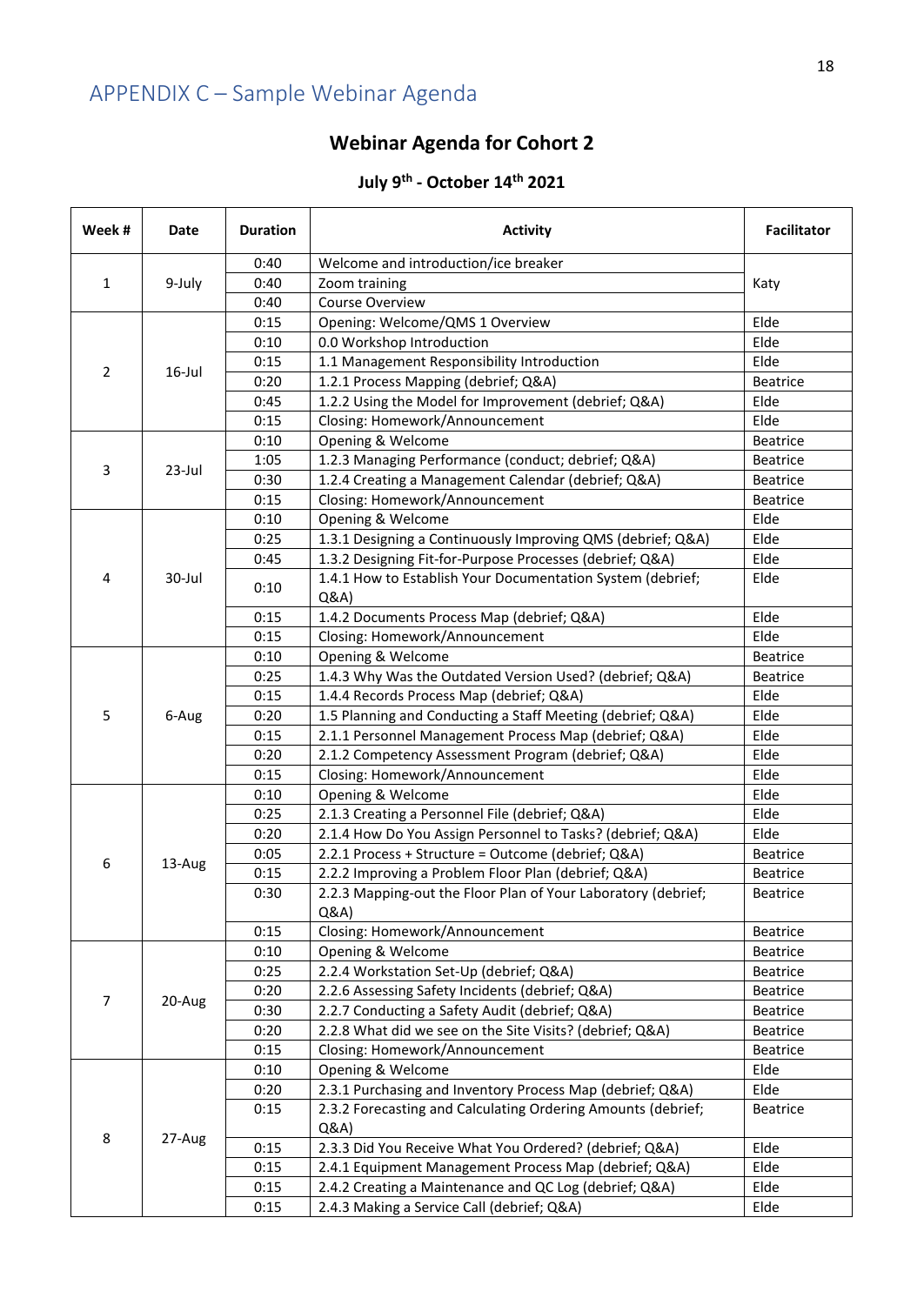| Week# | Date   | <b>Duration</b> | <b>Activity</b>                                                         | <b>Facilitator</b> |
|-------|--------|-----------------|-------------------------------------------------------------------------|--------------------|
|       |        | 0:15            | Closing: Homework/Announcement                                          | Elde               |
|       |        | 0:10            | Opening & Welcome                                                       | <b>Beatrice</b>    |
|       |        | 0:15            | 3.1.1 Specimen Management (debrief; Q&A)                                | <b>Beatrice</b>    |
| 9     |        | 0:10            | 3.1.2 Packaging Specimens for Shipment to Referral Sites                | Beatrice           |
|       | 3-Sep  | 1:00            | 3.1.3 Tracking Referral Specimens (conduct; debrief; Q&A)               | <b>Beatrice</b>    |
|       |        | 0:10            | 3.2.2 Using Standard Operating Procedures (debrief; Q&A)                | Elde               |
|       |        | 0:15            | Closing: Homework/Announcement                                          | Elde               |
|       |        | 0:10            | Opening & Welcome                                                       | Elde               |
|       |        | 0:30            | 3.2.3 Is QC That Important? (debrief; Q&A)                              | Elde               |
| 10    | 10-Sep | 0:15            | 3.2.4 Is There More to QC Than Just Plotting the Data? (debrief;<br>Q&A | Elde               |
|       |        | 0:25            | 3.3.1 Validation of Test Results (debrief; Q&A)                         | <b>Beatrice</b>    |
|       |        | 0:25            | 3.3.2 Is the Test Report Ready to be Released? (debrief; Q&A)           | Beatrice           |
|       |        | 0:15            | Closing: Homework/Announcement                                          | <b>Beatrice</b>    |
|       |        | 0:10            | Opening & Welcome                                                       | <b>Beatrice</b>    |
|       | 17-Sep | 0:35            | 3.3.3 Customer Service (debrief; Q&A)                                   | <b>Beatrice</b>    |
|       |        | 0:15            | 3.3.4 Meet the Clinician (debrief; Q&A)                                 | Beatrice           |
| 11    |        | 0:15            | 4.1.1 Overview of Occurrence Management                                 | Elde               |
|       |        | 0:15            | 4.1.2 Mapping Nonconformities (debrief; Q&A)                            | Elde               |
|       |        | 0:15            | 4.1.3 Just Culture (debrief; Q&A)                                       | Elde               |
|       |        | 0:15            | Closing: Homework/Announcement                                          | Elde               |
|       |        | 0:10            | Opening & Welcome                                                       | Elde               |
|       | 24-Sep | 0:25            | 4.1.4 Selecting the Winning Problem(s)(debrief; Q&A)                    | Elde               |
|       |        | 0:30            | 4.1.5 Root Cause Analysis (Assignment 1&2) (debrief; Q&A)               | Janet              |
| 12    |        | 0:30            | 4.1.6 Preventive Action (debrief; Q&A)                                  | Elde               |
|       |        | 0:10            | 4.2.1 Introduction to Internal Audit (debrief; Q&A)                     | Janet              |
|       |        | 0:15            | Closing: Homework/Announcement                                          | Janet              |
|       |        | 0:10            | Opening & Welcome                                                       | Janet              |
|       |        | 0:30            | 4.1.5 Root Cause Analysis (Assignment 3 & 4) (debrief; Q&A)             | Janet              |
| 13    | 1-Oct  | 0:10            | 4.2.2 How to set up an Internal Audit Program (debrief; Q&A)            | Janet              |
|       |        | 0:30            | 4.2.3 Internal Audit Planning and Preparation (debrief; Q&A)            | Janet              |
|       |        | 0:25            | 4.2.4 Internal Audit Methods (debrief; Q&A)                             | Janet              |
|       |        | 0:15            | Closing: Homework/Announcement                                          | Janet              |
|       |        | 0:10            | Opening & Welcome                                                       | Janet              |
| 14    |        | 1:10            | 4.2.5 Audit Techniques and NCE Writing (conduct & debrief; Q&A)         | Janet              |
|       | 8-Oct  | 0:25            | 4.2.6 Audit Reporting (debrief; Q&A)                                    | Janet              |
|       |        | 0:15            | Closing: Homework/Announcement                                          | Janet              |
|       |        | 0:10            | Opening & Welcome                                                       | Elde               |
| 15    | 15-Oct | 1:20            | 4.3 Management Review (conduct; debrief; Q&A)                           | Elde               |
|       |        | 0:30            | Closing/Announcement                                                    | Katy               |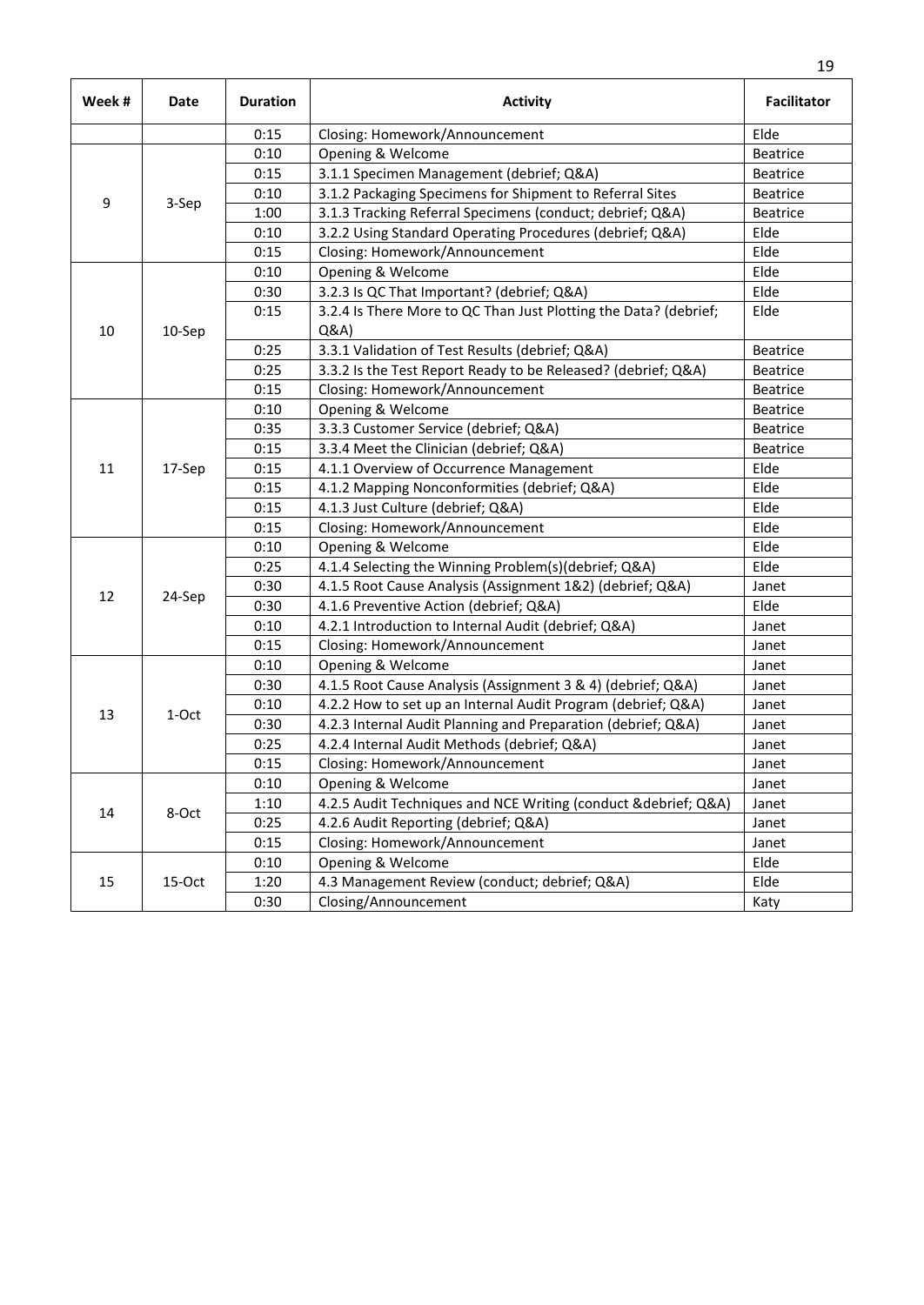### <span id="page-20-0"></span>APPENDIX D – Sample course schedules and weekly course workload

Below is the course schedules for Cohort 2 of the global SLMTA 3 e-learning course.

- Weekly webinars took place on Friday, each lasted 2 hours.
- Homework, in preparation of that week's webinar, was due on each Wednesday, which gave facilitators 48 hours to review all the submissions.
- **·** The hour-long office hours took place on Tuesday, provided assistance for participants to complete their homework ahead of the homework deadline on Wednesday.
- **·** The estimated workload does not include attending the weekly live sessions (office hours and the webinar. Each week's homework is tied to the topics covered in that week's webinar on Friday – see Appendix C for topics covered in each webinar.

|    | Week          | <b>Office Hour Date</b><br>3:30-4:30 PM<br><b>Eastern African Time</b> | <b>Live Session Date</b><br>2:00-4:00 PM<br><b>Eastern African Time</b> | <b>Estimated Time Required</b><br>for Self-Study/<br><b>Homework</b><br>(HH:MM) | <b>Homework Due</b><br>Date |
|----|---------------|------------------------------------------------------------------------|-------------------------------------------------------------------------|---------------------------------------------------------------------------------|-----------------------------|
| 1. | Orientation** | 6-July                                                                 | 9-July                                                                  | 2:00                                                                            | 7-July                      |
| 2. | Week 1        | 13-July                                                                | $16$ -Jul                                                               | 4:28                                                                            | 14-July                     |
| 3. | Week 2        | 20-July                                                                | $23$ -Jul                                                               | 2:34                                                                            | $21$ -Jul                   |
| 4. | Week $3**$    | 27-July                                                                | 30-Jul                                                                  | 2:08                                                                            | 28-Jul                      |
| 5. | Week 4        | 3-Aug                                                                  | 6-Aug                                                                   | 3:56                                                                            | 4-Aug                       |
| 6. | Week 5        | 10-Aug                                                                 | 13-Aug                                                                  | 6:04                                                                            | 11-Aug                      |
| 7. | Week 6        | 17-Aug                                                                 | 20-Aug                                                                  | 5:03                                                                            | 18-Aug                      |
| 8. | Week 7        | 24-Aug                                                                 | 27-Aug                                                                  | 4:14                                                                            | $25 - Aug$                  |
| 9. | Week $8**$    | $31 - Aug$                                                             | 3-Sep                                                                   | 2:46                                                                            | 1-Sep                       |
|    | 10. Week 9    | 7-Sept                                                                 | $10-$ Sep                                                               | 1:54                                                                            | 8-Sep                       |
|    | 11. Week 10** | 14-Sept                                                                | 17-Sep                                                                  | 2:48                                                                            | 15-Sep                      |
|    | 12. Week 11   | 21-Sept                                                                | 24-Sep                                                                  | 6:47                                                                            | 22-Sep                      |
|    | 13. Week 12   | 28-Sept                                                                | 1-Oct                                                                   | 3:24                                                                            | 29-Sep                      |
|    | 14. Week 13   | 5-Oct                                                                  | 8-Oct                                                                   | 1:52                                                                            | 6-Oct                       |
|    | 15. Week 14   | $12$ -Oct                                                              | $15-Oct$                                                                | 1:20                                                                            | $13-Oct$                    |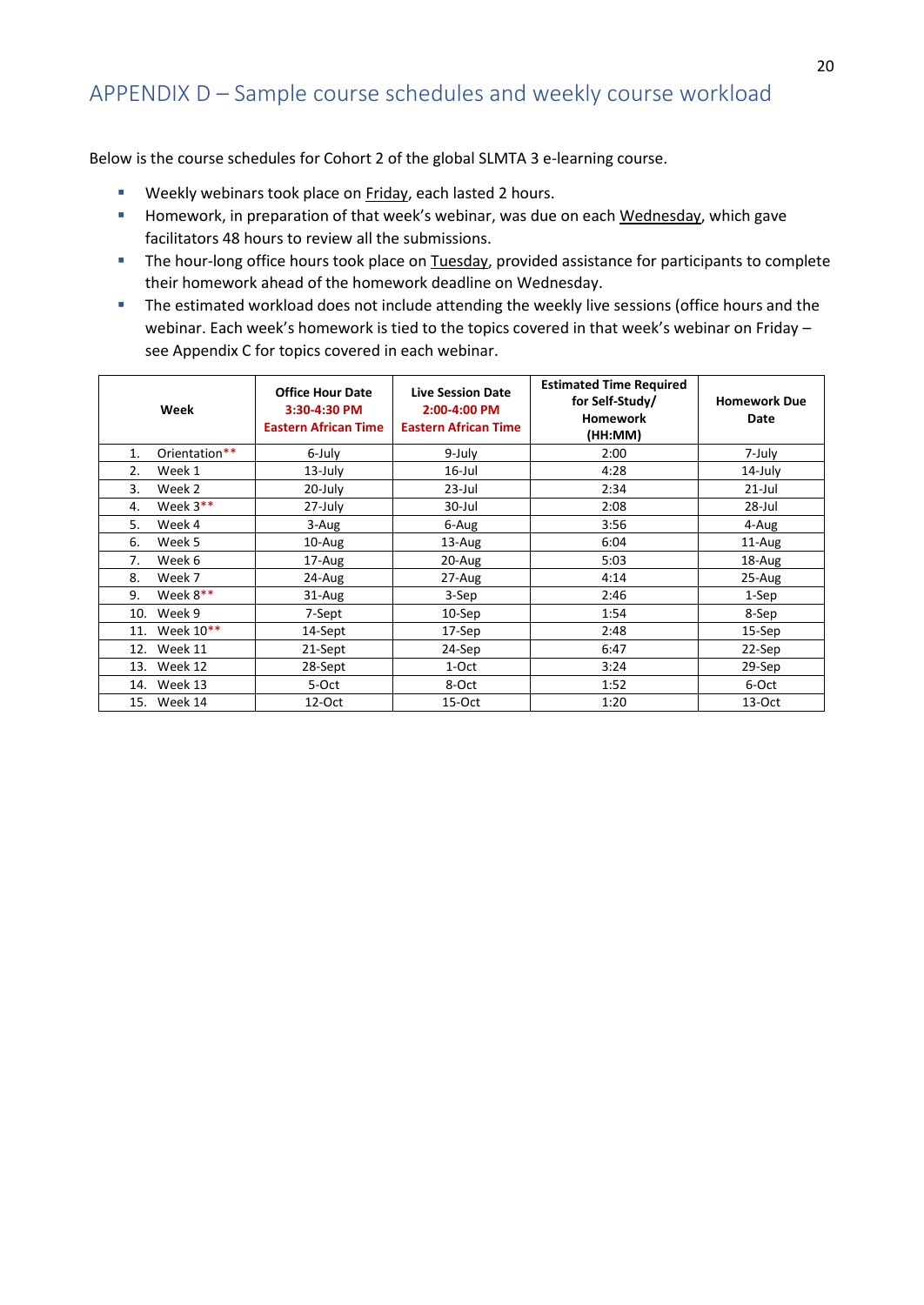# <span id="page-21-0"></span>APPENDIX E – Weekly Homework Requirements

### **Weekly Assignments and Due Dates (Cohort 2)**

| <b>Week</b>    | <b>Due Date</b> | <b>Which Homework is due?</b> |                                                                         |  |  |
|----------------|-----------------|-------------------------------|-------------------------------------------------------------------------|--|--|
| 0              | 7-July          |                               | Top-four priority gaps based on your laboratory's most recent audit     |  |  |
| 1              | 14-July         | 0.0.                          | Workshop Introduction                                                   |  |  |
|                |                 | 1.0.                          | QMS 1 Overview                                                          |  |  |
|                |                 | 1.1                           | Management Responsibility Introduction                                  |  |  |
|                |                 | 1.2.1                         | Process Map                                                             |  |  |
|                |                 | 1.2.2                         | Using the Model for Improvement                                         |  |  |
| $\overline{2}$ | $21$ -Jul       | 1.2.3                         | Managing Performance: The Balance Scorecard                             |  |  |
|                |                 | 1.2.4                         | Management Calendar                                                     |  |  |
| 3              | 28-Jul          | 1.3.1                         | Designing a Continuously Improving QMS                                  |  |  |
|                |                 | 1.3.2                         | Designing Fit-for-Purpose Processes                                     |  |  |
|                |                 | 1.4.1                         | Introduction to documentation system                                    |  |  |
|                |                 | 1.4.2                         | <b>Document Process Map</b>                                             |  |  |
| 4              | 4-Aug           | 1.4.3                         | Why was the outdated version used                                       |  |  |
|                |                 | 1.4.4                         | <b>Records Process Map</b>                                              |  |  |
|                |                 | 1.5                           | Planning and Conducting Staff Meeting                                   |  |  |
|                |                 | 2.0                           | Introduction to QMS 2                                                   |  |  |
|                |                 | 2.1.1                         | Personnel Management Process Map                                        |  |  |
|                |                 | 2.1.2                         | <b>Competency Assessment Program</b>                                    |  |  |
| 5              | 11-Aug          | 2.1.3                         | <b>Creating A Personnel File</b>                                        |  |  |
|                |                 | 2.1.4                         | How Do You Assign Personnel To Tasks?                                   |  |  |
|                |                 | 2.2.1                         | $P + S = Outcome$                                                       |  |  |
|                |                 | 2.2.2                         | Improving a Problem Floor Plan                                          |  |  |
|                |                 | 2.2.2                         | Improving a Problem Floor Plan                                          |  |  |
|                |                 | 2.2.3                         | Mapping out and Improving the Floor Plan of your Lab                    |  |  |
| 6              | 18-Aug          | 2.2.4                         | Workstations Set-up (part 1)                                            |  |  |
|                |                 | 2.2.6                         | <b>Assessing Safety Incidents</b>                                       |  |  |
|                |                 | 2.2.7                         | <b>Conducting a Safety Audit</b>                                        |  |  |
| $\overline{7}$ | 25-Aug          | 2.3.1                         | Purchasing and Inventory Process Map                                    |  |  |
|                |                 | 2.3.2                         | Forecasting and calculating order amounts                               |  |  |
|                |                 | 2.3.3                         | Did You Receive What You Ordered?                                       |  |  |
|                |                 | 2.4.1                         | <b>Equipment Process Map</b>                                            |  |  |
|                |                 | 2.4.2                         | Creating A Maintenance and QC Log                                       |  |  |
|                |                 | 2.4.3                         | Making A Service Call                                                   |  |  |
| 8              | 1-Sep           | 3.1.2                         | Packaging Specimens for Shipment to Referral Sites                      |  |  |
|                |                 | 3.1.3                         | <b>Tracking Referral Specimens</b><br><b>Examination Phase Overview</b> |  |  |
|                |                 | 3.2.1<br>3.2.2                |                                                                         |  |  |
| 9              |                 | 2.2.4                         | <b>Using Standard Operating Procedures</b>                              |  |  |
|                | 8-Sep           | 3.2.3                         | Workstations Set-up (part 2)<br>Is QC that important?                   |  |  |
|                |                 | 3.2.4                         | Is There More to QC than Just Plotting Data?                            |  |  |
|                |                 | 3.3.1                         | <b>Validation of Test Results</b>                                       |  |  |
|                |                 | 3.3.2                         | Is the test report ready to be released?                                |  |  |
| 10             | 15-Sep          | 3.3.3                         | <b>Customer Service</b>                                                 |  |  |
|                |                 | 3.3.4                         | Meet the Clinician                                                      |  |  |
|                |                 | 4.0                           | QMS 4 Overview                                                          |  |  |
|                |                 | 4.1.1                         | Occurrence Management System - Overview                                 |  |  |
|                |                 | 4.1.2                         | <b>Mapping Nonconformities (NCE)</b>                                    |  |  |
|                |                 | 4.1.3                         | <b>Just Culture</b>                                                     |  |  |
| 11             | 22-Sep          | 4.1.4                         | Selecting the Winning Problem                                           |  |  |
|                |                 |                               |                                                                         |  |  |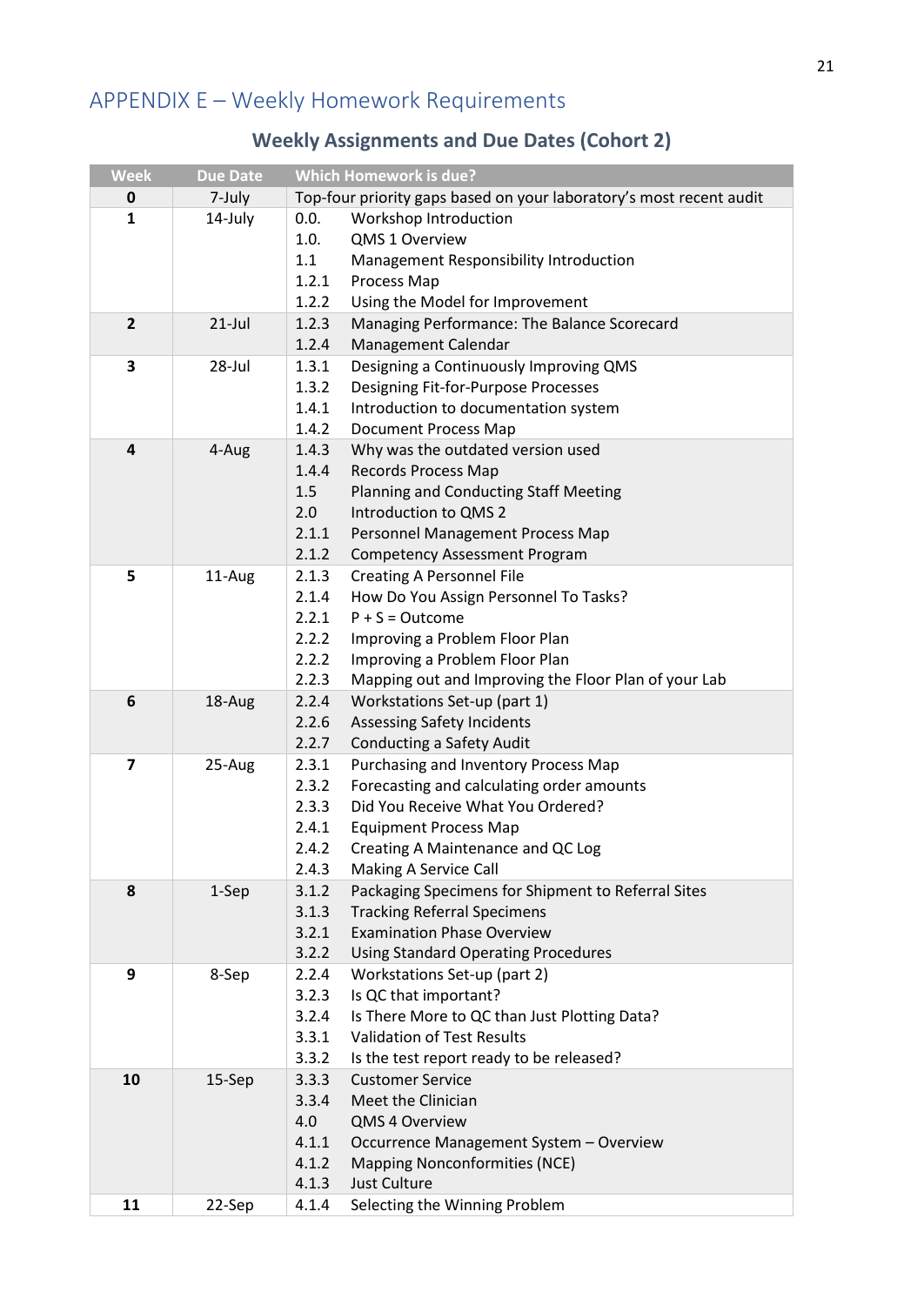| <b>Week</b> | <b>Due Date</b> |           | <b>Which Homework is due?</b>           |  |  |  |
|-------------|-----------------|-----------|-----------------------------------------|--|--|--|
|             |                 | 4.1.5     | Root Cause Analysis (RCA)               |  |  |  |
|             |                 | $\bullet$ | A                                       |  |  |  |
|             |                 |           | B                                       |  |  |  |
|             |                 |           | C - Assignment packages 1 and 2         |  |  |  |
|             |                 | 4.1.6     | <b>Preventive Action</b>                |  |  |  |
|             |                 | 4.2.1     | Introduction to Internal audit          |  |  |  |
| 12          | 29-Sep          | 4.1.5     | Root Cause Analysis (RCA)               |  |  |  |
|             |                 |           | C - Assignment packages 3 & 4           |  |  |  |
|             |                 | 4.2.2     | How to Set up an Internal Audit Program |  |  |  |
|             |                 | 4.2.3     | Internal Audit Planning and Preparation |  |  |  |
|             |                 | 4.2.4     | Internal audit methods                  |  |  |  |
| 13          | 6-Oct           | 4.2.5     | Audit Techniques and NCE Writing        |  |  |  |
|             |                 | 4.2.6     | <b>Audit Reporting</b>                  |  |  |  |
| 14          | $13-Oct$        | 4.3       | <b>Management Review</b>                |  |  |  |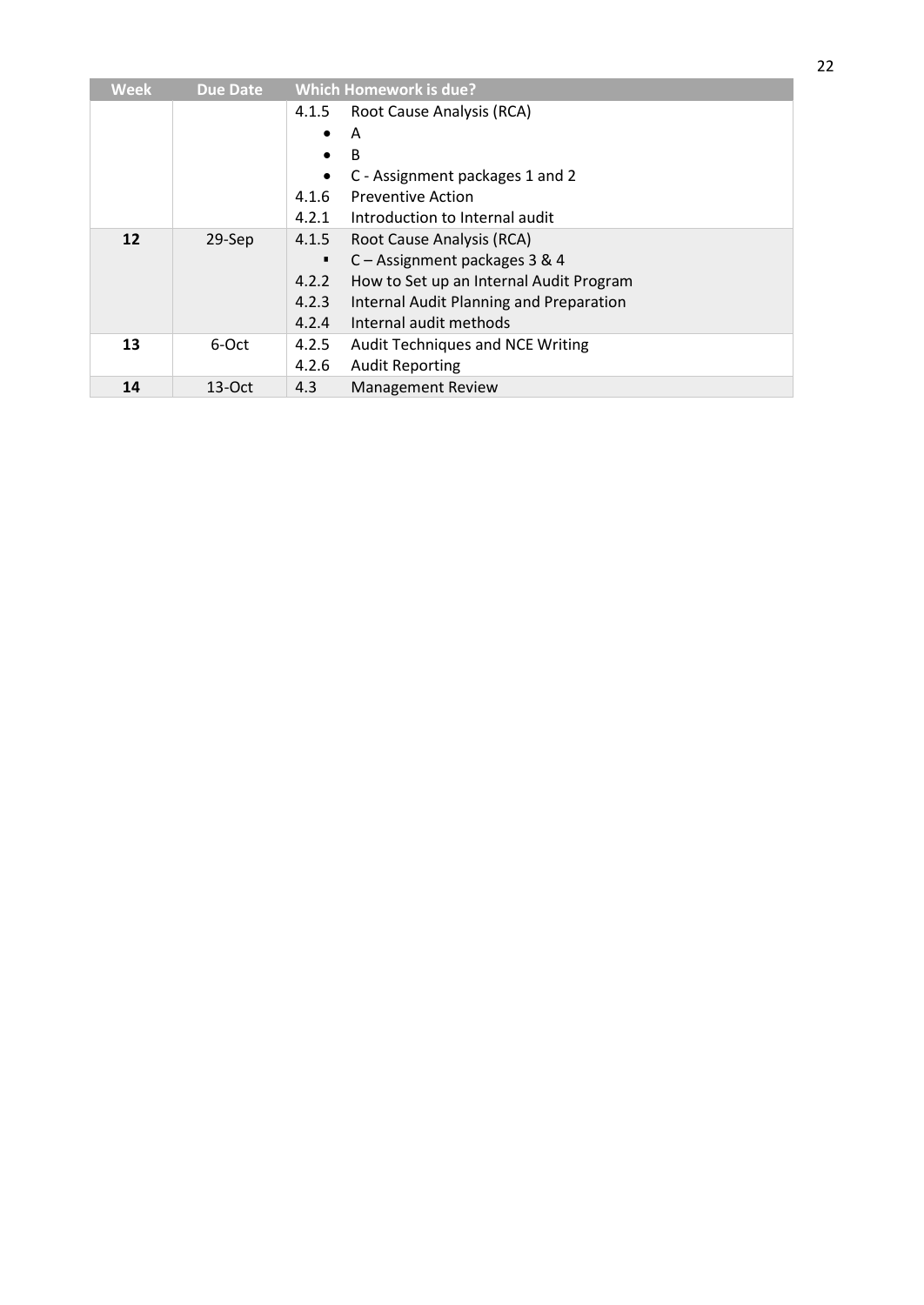#### **PRE-COURSE HOMEWORK**

| <b>Activity</b>                                                                         | What you need                                               | What you do                                                                                                                                                                                                                                                                                                                                                                                                                                                                                                       | What to submit                                                          |
|-----------------------------------------------------------------------------------------|-------------------------------------------------------------|-------------------------------------------------------------------------------------------------------------------------------------------------------------------------------------------------------------------------------------------------------------------------------------------------------------------------------------------------------------------------------------------------------------------------------------------------------------------------------------------------------------------|-------------------------------------------------------------------------|
| Complete the<br>homework BEFORE<br>the mandatory Office<br>Hour on July 6               | Navigating the SLMTA 3 e-learning<br>website                | Review the document and explore the course website to<br>become familiar with it<br>Complete your Personal Profile on the course website<br>Class login information will be sent to you in a separate<br>email.                                                                                                                                                                                                                                                                                                   |                                                                         |
|                                                                                         | How to Access ISO 15189 cloud copy                          | Review the document and confirm you can access the ISO cloud<br>copy without problems (password will be sent to you in a<br>separate email).                                                                                                                                                                                                                                                                                                                                                                      | None – bring questions, if any, to<br>the office hour                   |
|                                                                                         | Zoom User's Guide                                           | Review the document:<br>View the two Zoom training videos (links provided on<br>Page $#1)$<br>Set up a free Zoom account<br>Practice all the steps<br>Have the Zoom User's Guide available for reference during the<br>July 6 <sup>th</sup> Office Hour and July 9 <sup>th</sup> Orientation session                                                                                                                                                                                                              |                                                                         |
| Bring your questions<br>about this homework,<br>if any, to the Office<br>Hour on July 6 | Most recent external or internal<br>audit of our laboratory | Summarize, in one page, current status of Quality<br>Management Systems (QMS) in your laboratory, including<br>scope and outcomes of last QMS assessment (external<br>and/or Internal) and non-conformities identified (Major and<br>Minor).<br>State top-four priority gaps you hope to address through<br>participation in SLMTA 3 workshop. If possible, state in the<br>following format:<br>To (increase/decrease)<br>___ (metric) from ___ (baseline measure) to<br>(targeted measure) by ____(month/year). | The completed one-page summary<br>and top 4 gaps<br><b>July 7, 2021</b> |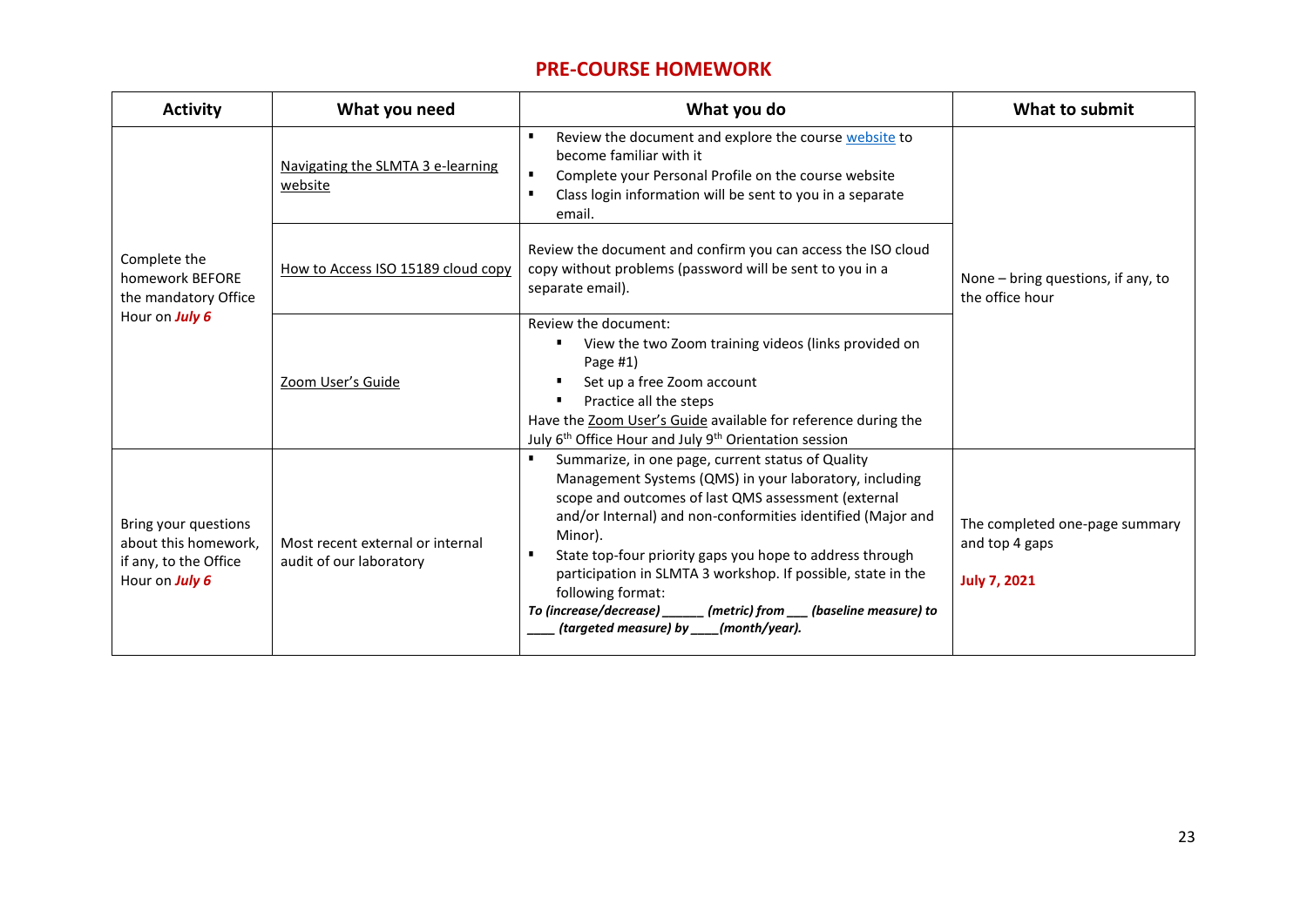| <b>Activity</b>                                            | What you need                                                                                                                                                                                                  | What you do                                                                                                                                                  | What to submit                                                                                                                                                                                                 |
|------------------------------------------------------------|----------------------------------------------------------------------------------------------------------------------------------------------------------------------------------------------------------------|--------------------------------------------------------------------------------------------------------------------------------------------------------------|----------------------------------------------------------------------------------------------------------------------------------------------------------------------------------------------------------------|
| 0.0. Workshop Introduction                                 |                                                                                                                                                                                                                |                                                                                                                                                              |                                                                                                                                                                                                                |
| View the recorded<br>lecture BEFORE doing<br>the homework  | Homework: Workshop Introduction<br>Quiz                                                                                                                                                                        | Complete the quiz                                                                                                                                            | The completed Homework<br>Submission deadline: July 14, 2021                                                                                                                                                   |
| 1.0 QMS 1 Overview                                         |                                                                                                                                                                                                                |                                                                                                                                                              |                                                                                                                                                                                                                |
| View the recorded<br>lecture BEFORE doing<br>the homework  | Homework: QMS 1 Overview Quiz                                                                                                                                                                                  | Complete the quiz                                                                                                                                            | The completed Homework<br>Submission deadline: July 14, 2021                                                                                                                                                   |
| 1.1 Management Responsibility Introduction                 |                                                                                                                                                                                                                |                                                                                                                                                              |                                                                                                                                                                                                                |
| View the recorded<br>lectures BEFORE doing<br>the homework | Homework: Management<br>Responsibility Introduction Quiz                                                                                                                                                       | Complete the quiz                                                                                                                                            | The completed Homework<br>Submission deadline: July 14, 2021                                                                                                                                                   |
| 1.2.1 Process Map                                          |                                                                                                                                                                                                                |                                                                                                                                                              |                                                                                                                                                                                                                |
| View the recorded<br>lectures BEFORE doing<br>the homework | Homework: Process Mapping Cards                                                                                                                                                                                | Using the cards and map out the process flow by<br>arranging the cards in the right order                                                                    | The completed process map - the process map<br>could be a photograph of the arranged cards,<br>or electronically produced in a Microsoft<br>PowerPoint or Word document.<br>Submission deadline: July 14, 2021 |
| 1.2.2 Using the Model for Improvement                      |                                                                                                                                                                                                                |                                                                                                                                                              |                                                                                                                                                                                                                |
| Do this BEFORE<br>viewing the recorded<br>lectures         | Handout 1: The Model for<br>Improvement (XC 04)<br>Handout 2: Using Metrics for<br>Improvement (XC 05)<br>Handout 3: Tools for Analysis (XC 06)<br>Handout 4: Using Change Concepts for<br>Improvement (XC 07) | Read Handouts 1-4 and answer the questions in<br>Homework: Reading Assignment Quiz<br>Familiarize with the different sections of Worksheet<br>$\overline{2}$ | The completed Homework<br>Submission deadline: July 14, 2021                                                                                                                                                   |
|                                                            | Homework: Reading Assignment Quiz<br>Worksheet 2: Quality Improvement<br>Project Plan (XC 11)                                                                                                                  |                                                                                                                                                              |                                                                                                                                                                                                                |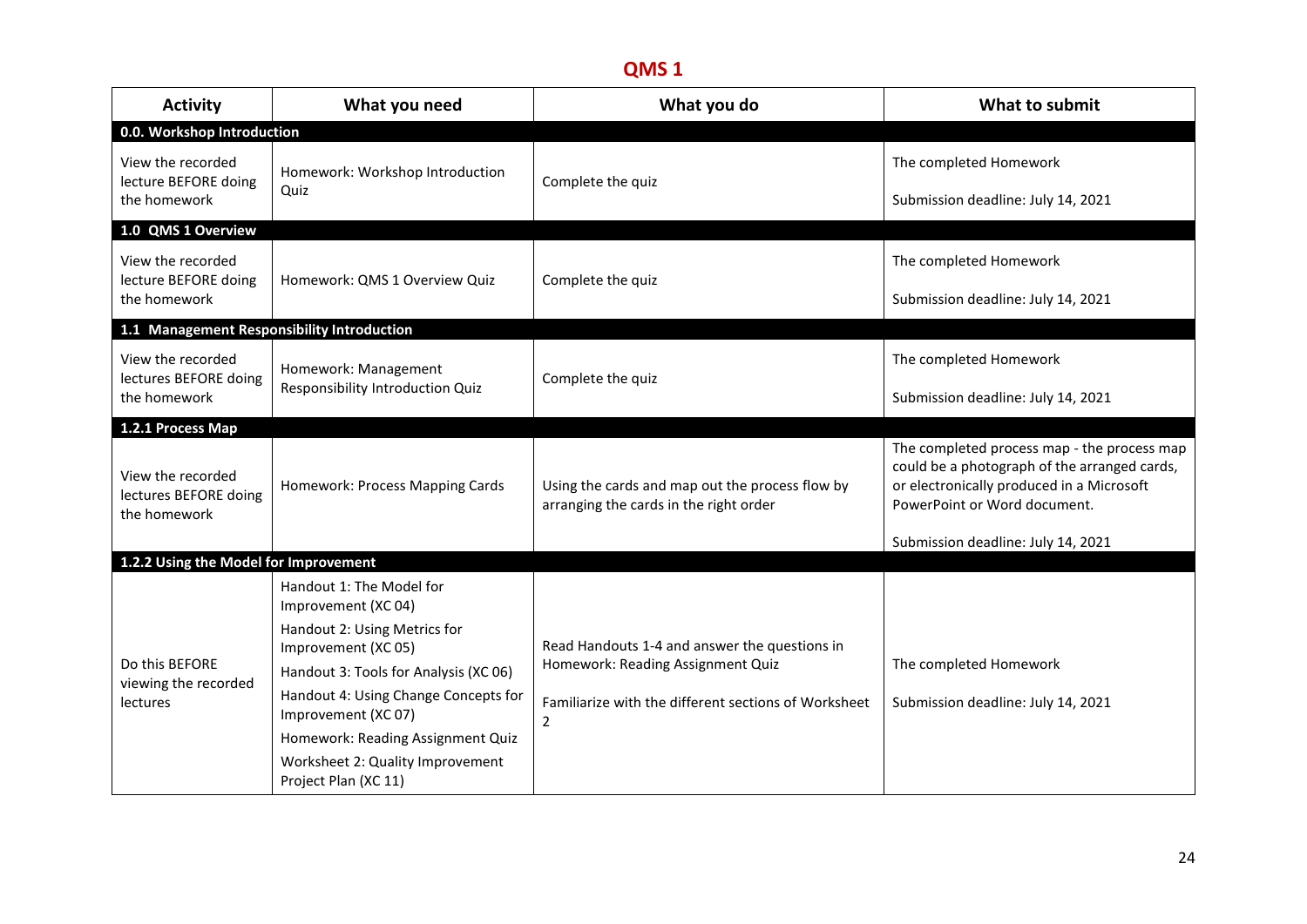| Handout 5: Data for Sample Rejection<br>(XC <sub>08</sub> )<br>The completed Worksheet 3<br>Do this BEFORE the<br>Analyze Handout 5 and complete pages 1 and 2 of<br>Worksheet 3: Sample Rejection<br>Worksheet 3<br>live session<br>Submission deadline: July 14, 2021<br>Quality Improvement Project Plan (XC<br>12)<br>1.2.3 Managing Performance: The Balance Scorecard<br>The completed quiz (Worksheet 1)<br>Job Aid 4: Quality Indicator Program<br>Read<br>$(1-05)$<br>The completed process map with quality<br>Worksheet 1: Quality Indicator Quiz<br>View the recorded<br>indicator arrows - deliverable may be a<br>Complete the quiz<br>(XC 19)<br>lectures BEFORE doing<br>photograph of the completed assignment or<br>the homework<br>electronically produced Word or PowerPoint<br>Relate quality indicators to Laboratory Processes by<br>document.<br>placing key quality indicator arrows on process map<br>to indicate the point at which it measures the<br>Submission deadline: July 21, 2021<br>process.<br>1.2.4 Management Calendar<br>Job Aid 4: Creating and Effective<br>Calendar (126)<br>View the recorded<br>The completed Worksheet: Calendar<br>Review Job Aid 4 and complete the Calendar<br>lectures BEFORE doing<br>Worksheet: Calendar (125)<br>Worksheet (for 3 months) using Handout 1<br>the homework<br>Submission deadline: July 21, 2021<br>Handout 1: Tasks to be scheduled<br>(123)<br>1.3.1 Designing a Continuously Improving QMS<br>Reorganize the 15 Management Requirements and<br>10 Technical Requirements of ISO 15189:2012 by<br>ISO 15189: 2012 Standard<br>The completed Worksheet: Process-based<br>assigning them into one of the 4 elements<br>View the recorded<br>Handout: Model Overview (1-11)<br>Model<br>lectures BEFORE doing<br>(Management Responsibility; Resource<br>Worksheet: Process-based Model 1-<br>Management; Path of Workflow; Measurement,<br>the homework<br>Submission deadline: July 28, 2021<br>11A<br>Analysis and Improvement) of the Worksheet.<br>Please follow instructions provided.<br>1.3.2 Designing Fit-for-Purpose Processes<br>View the recorded<br>The completed Homework<br>Homework: Designing Fit-for-Purpose<br>lectures BEFORE doing<br>Complete the quiz<br>Processes Quiz<br>the homework<br>Submission deadline: July 28, 2021 | <b>Activity</b> | What you need | What you do | What to submit |
|------------------------------------------------------------------------------------------------------------------------------------------------------------------------------------------------------------------------------------------------------------------------------------------------------------------------------------------------------------------------------------------------------------------------------------------------------------------------------------------------------------------------------------------------------------------------------------------------------------------------------------------------------------------------------------------------------------------------------------------------------------------------------------------------------------------------------------------------------------------------------------------------------------------------------------------------------------------------------------------------------------------------------------------------------------------------------------------------------------------------------------------------------------------------------------------------------------------------------------------------------------------------------------------------------------------------------------------------------------------------------------------------------------------------------------------------------------------------------------------------------------------------------------------------------------------------------------------------------------------------------------------------------------------------------------------------------------------------------------------------------------------------------------------------------------------------------------------------------------------------------------------------------------------------------------------------------------------------------------------------------------------------------------------------------------------------------------------------------------------------------------------------------------------------------------------------------------------------------------------------------------------------------------------------------------------------------------------|-----------------|---------------|-------------|----------------|
|                                                                                                                                                                                                                                                                                                                                                                                                                                                                                                                                                                                                                                                                                                                                                                                                                                                                                                                                                                                                                                                                                                                                                                                                                                                                                                                                                                                                                                                                                                                                                                                                                                                                                                                                                                                                                                                                                                                                                                                                                                                                                                                                                                                                                                                                                                                                          |                 |               |             |                |
|                                                                                                                                                                                                                                                                                                                                                                                                                                                                                                                                                                                                                                                                                                                                                                                                                                                                                                                                                                                                                                                                                                                                                                                                                                                                                                                                                                                                                                                                                                                                                                                                                                                                                                                                                                                                                                                                                                                                                                                                                                                                                                                                                                                                                                                                                                                                          |                 |               |             |                |
|                                                                                                                                                                                                                                                                                                                                                                                                                                                                                                                                                                                                                                                                                                                                                                                                                                                                                                                                                                                                                                                                                                                                                                                                                                                                                                                                                                                                                                                                                                                                                                                                                                                                                                                                                                                                                                                                                                                                                                                                                                                                                                                                                                                                                                                                                                                                          |                 |               |             |                |
|                                                                                                                                                                                                                                                                                                                                                                                                                                                                                                                                                                                                                                                                                                                                                                                                                                                                                                                                                                                                                                                                                                                                                                                                                                                                                                                                                                                                                                                                                                                                                                                                                                                                                                                                                                                                                                                                                                                                                                                                                                                                                                                                                                                                                                                                                                                                          |                 |               |             |                |
|                                                                                                                                                                                                                                                                                                                                                                                                                                                                                                                                                                                                                                                                                                                                                                                                                                                                                                                                                                                                                                                                                                                                                                                                                                                                                                                                                                                                                                                                                                                                                                                                                                                                                                                                                                                                                                                                                                                                                                                                                                                                                                                                                                                                                                                                                                                                          |                 |               |             |                |
|                                                                                                                                                                                                                                                                                                                                                                                                                                                                                                                                                                                                                                                                                                                                                                                                                                                                                                                                                                                                                                                                                                                                                                                                                                                                                                                                                                                                                                                                                                                                                                                                                                                                                                                                                                                                                                                                                                                                                                                                                                                                                                                                                                                                                                                                                                                                          |                 |               |             |                |
|                                                                                                                                                                                                                                                                                                                                                                                                                                                                                                                                                                                                                                                                                                                                                                                                                                                                                                                                                                                                                                                                                                                                                                                                                                                                                                                                                                                                                                                                                                                                                                                                                                                                                                                                                                                                                                                                                                                                                                                                                                                                                                                                                                                                                                                                                                                                          |                 |               |             |                |
|                                                                                                                                                                                                                                                                                                                                                                                                                                                                                                                                                                                                                                                                                                                                                                                                                                                                                                                                                                                                                                                                                                                                                                                                                                                                                                                                                                                                                                                                                                                                                                                                                                                                                                                                                                                                                                                                                                                                                                                                                                                                                                                                                                                                                                                                                                                                          |                 |               |             |                |
|                                                                                                                                                                                                                                                                                                                                                                                                                                                                                                                                                                                                                                                                                                                                                                                                                                                                                                                                                                                                                                                                                                                                                                                                                                                                                                                                                                                                                                                                                                                                                                                                                                                                                                                                                                                                                                                                                                                                                                                                                                                                                                                                                                                                                                                                                                                                          |                 |               |             |                |
|                                                                                                                                                                                                                                                                                                                                                                                                                                                                                                                                                                                                                                                                                                                                                                                                                                                                                                                                                                                                                                                                                                                                                                                                                                                                                                                                                                                                                                                                                                                                                                                                                                                                                                                                                                                                                                                                                                                                                                                                                                                                                                                                                                                                                                                                                                                                          |                 |               |             |                |
|                                                                                                                                                                                                                                                                                                                                                                                                                                                                                                                                                                                                                                                                                                                                                                                                                                                                                                                                                                                                                                                                                                                                                                                                                                                                                                                                                                                                                                                                                                                                                                                                                                                                                                                                                                                                                                                                                                                                                                                                                                                                                                                                                                                                                                                                                                                                          |                 |               |             |                |
|                                                                                                                                                                                                                                                                                                                                                                                                                                                                                                                                                                                                                                                                                                                                                                                                                                                                                                                                                                                                                                                                                                                                                                                                                                                                                                                                                                                                                                                                                                                                                                                                                                                                                                                                                                                                                                                                                                                                                                                                                                                                                                                                                                                                                                                                                                                                          |                 |               |             |                |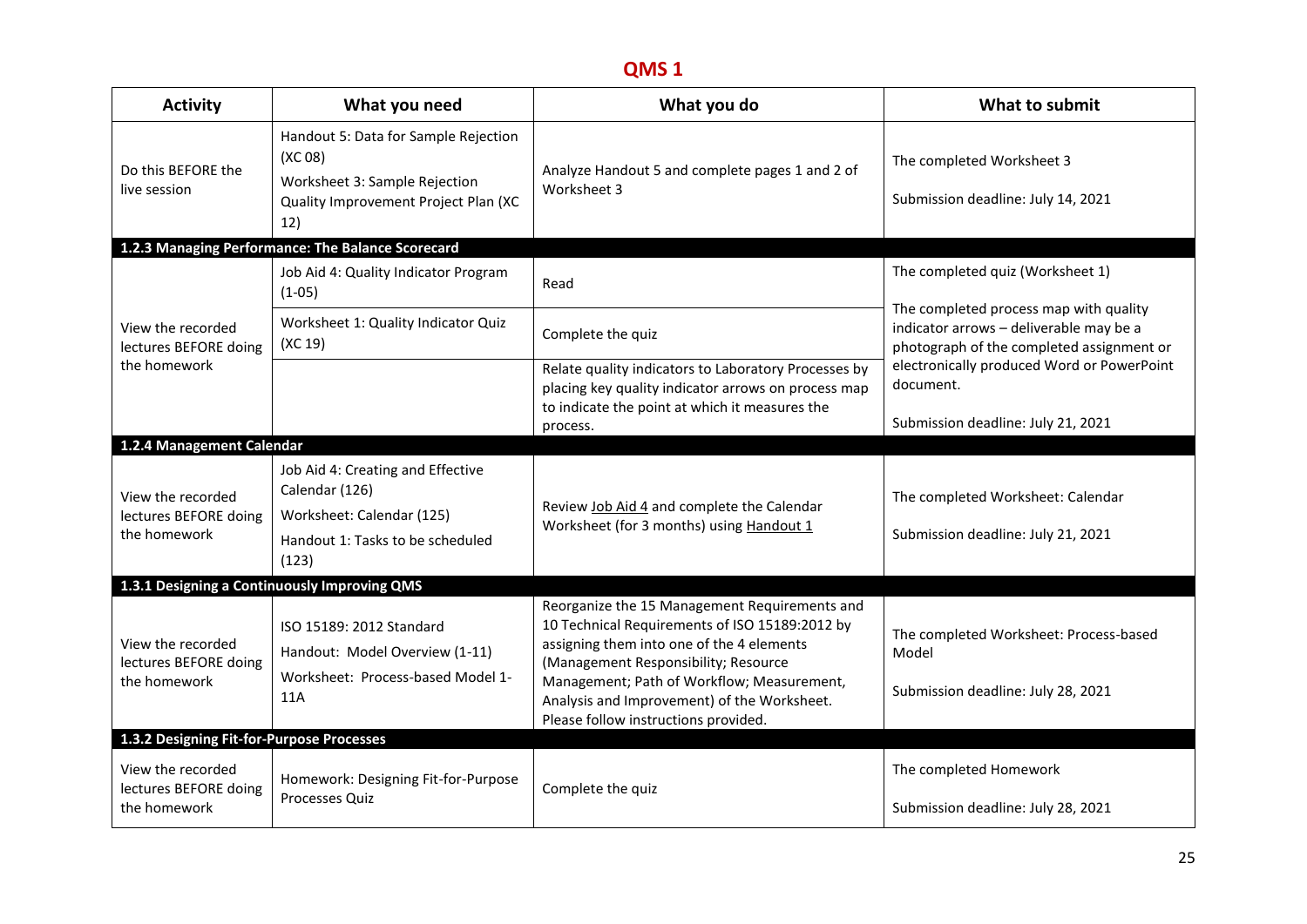| <b>Activity</b>                                            | What you need                                                                                                                                                                                                                                                                                                                        | What you do                                                                                                                                                                       | What to submit                                                                                                                                                                                              |
|------------------------------------------------------------|--------------------------------------------------------------------------------------------------------------------------------------------------------------------------------------------------------------------------------------------------------------------------------------------------------------------------------------|-----------------------------------------------------------------------------------------------------------------------------------------------------------------------------------|-------------------------------------------------------------------------------------------------------------------------------------------------------------------------------------------------------------|
| 1.4.1 Introduction to documentation system                 |                                                                                                                                                                                                                                                                                                                                      |                                                                                                                                                                                   |                                                                                                                                                                                                             |
| View the recorded<br>lectures BEFORE doing<br>the homework | Homework: Introduction to<br>documentation system Quiz                                                                                                                                                                                                                                                                               | Complete the quiz                                                                                                                                                                 | The completed Homework<br>Submission deadline: July 28, 2021                                                                                                                                                |
| 1.4.2 Document Process Map                                 |                                                                                                                                                                                                                                                                                                                                      |                                                                                                                                                                                   |                                                                                                                                                                                                             |
| View the recorded<br>lectures BEFORE doing<br>the homework | Job Aid: Document Process Map (2-35)<br><b>Job Aid: Document Process Steps</b>                                                                                                                                                                                                                                                       | Read the two job aids and create your own<br>laboratory's document process map.                                                                                                   | Your laboratory's document process map -<br>deliverable may be a photograph of the<br>completed assignment or electronically<br>produced Word or PowerPoint document.<br>Submission deadline: July 28, 2021 |
| 1.4.3 Why was the outdated version used                    |                                                                                                                                                                                                                                                                                                                                      |                                                                                                                                                                                   |                                                                                                                                                                                                             |
| View the recorded<br>lectures BEFORE doing<br>the homework | Job Aid: Documents and Records<br>(1007)<br>Handout: Glucose Coversheet (1001)<br>Worksheet 1: Master File Index (1002)<br>Worksheet 2: Scenarios (1003)<br>Worksheet 3: Scenario A (AFP)(1004)<br>Worksheet 4: Scenario B (Critical)<br>(1005)<br>Worksheet 5: Scenario C (Hgb) (1005)<br>Worksheet 6: Document Elements (2-<br>39) | Review all documents and answer questions on<br>Worksheet 2 and Worksheet 6. For worksheet 2,<br>make the appropriate changes on Worksheets 3,4<br>and 5 to reflect your answers. | Completed Worksheet 2, 3,4,5 and Worksheet<br>6 homework<br>Submission deadline: August 4, 2021                                                                                                             |
| 1.4.4 Records Process Map                                  |                                                                                                                                                                                                                                                                                                                                      |                                                                                                                                                                                   |                                                                                                                                                                                                             |
| View the recorded<br>lectures BEFORE doing<br>the homework | Job Aid: Process Map (2-42)<br>Job Aid: Record Process Map Steps                                                                                                                                                                                                                                                                     | Read the two job aids and create your own<br>laboratory's record process map                                                                                                      | Your laboratory's record process map -<br>deliverable may be a photograph of the<br>completed assignment or electronically<br>produced Word or PowerPoint document.<br>Submission deadline: August 4, 2021  |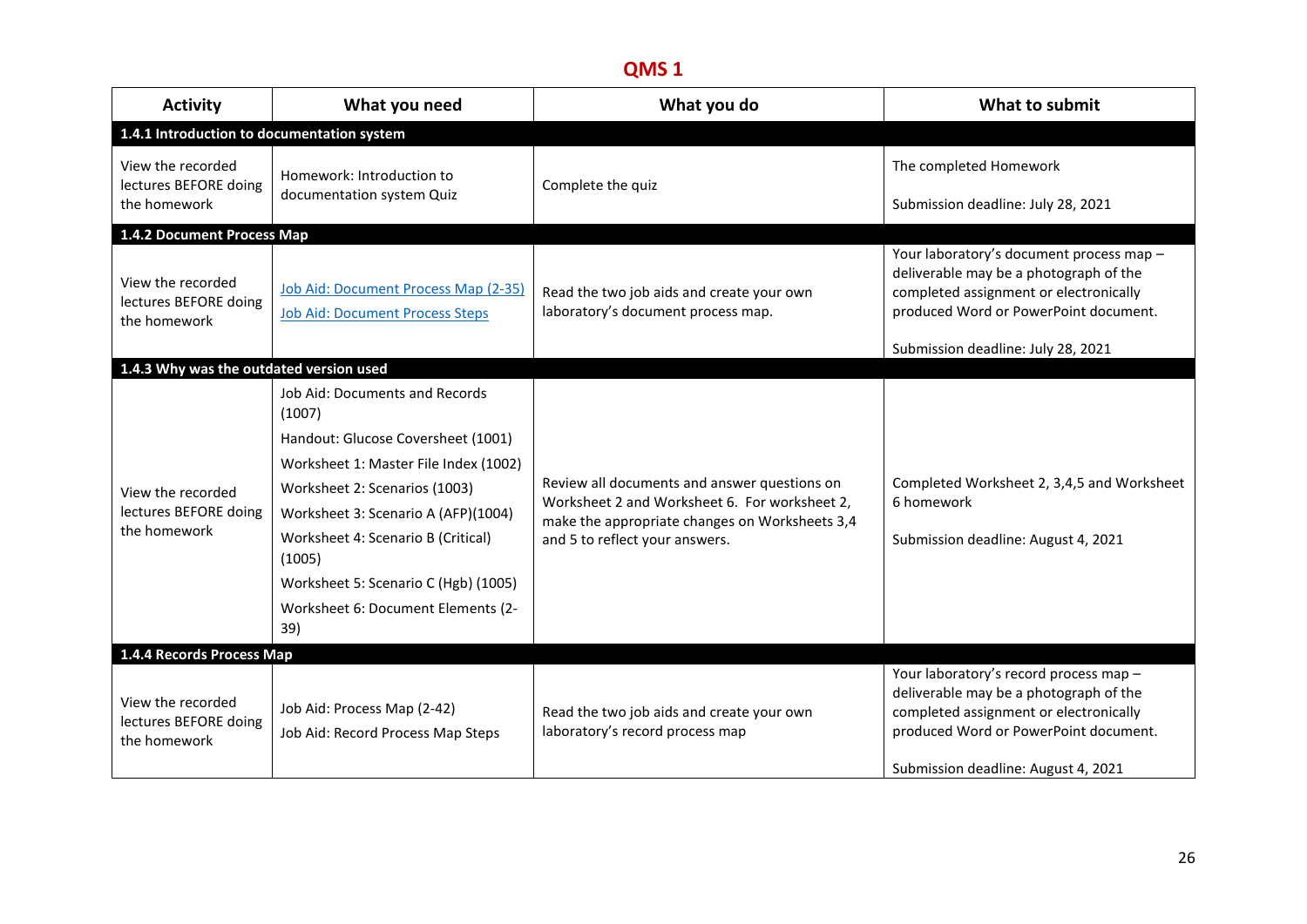| <b>Activity</b>                                            | What you need                                                                                          | What you do                                                                     | What to submit                                                 |
|------------------------------------------------------------|--------------------------------------------------------------------------------------------------------|---------------------------------------------------------------------------------|----------------------------------------------------------------|
| 1.5 Planning and Conducting Staff Meeting                  |                                                                                                        |                                                                                 |                                                                |
| View the recorded<br>lectures BEFORE doing<br>the homework | <b>Job Aid 1: Internal Communications</b><br>Plan (2-09)<br>Worksheet: Internal Communications<br>Plan | Read Job Aid 1 and complete t Worksheet: Internal<br><b>Communications Plan</b> | The completed Worksheet<br>Submission deadline: August 4, 2021 |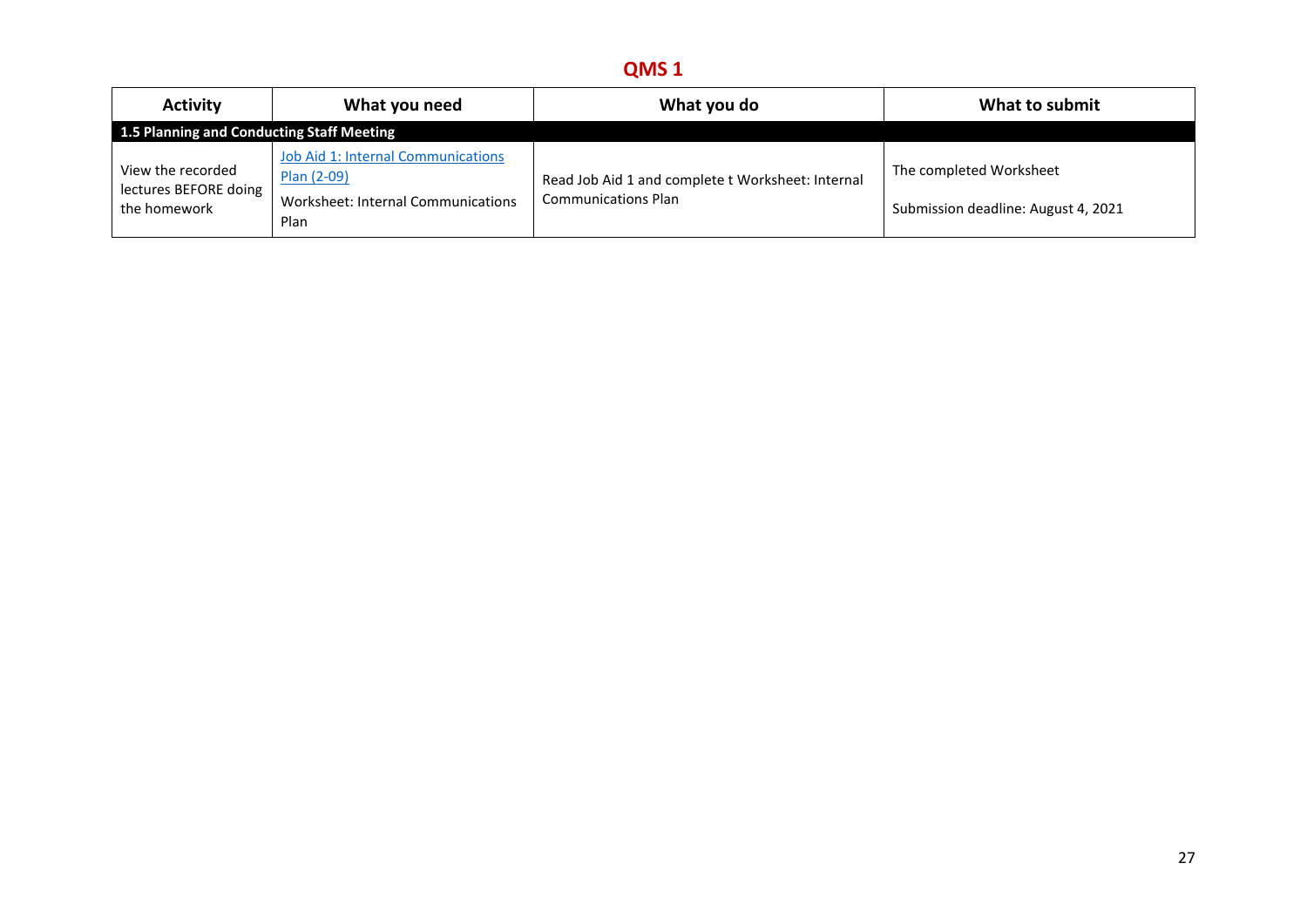| <b>Activity</b>                                            | What you need                                                                                                                                                                                                                                                   | What you do                                                                                         | What to submit                                                                                                                                                                       |
|------------------------------------------------------------|-----------------------------------------------------------------------------------------------------------------------------------------------------------------------------------------------------------------------------------------------------------------|-----------------------------------------------------------------------------------------------------|--------------------------------------------------------------------------------------------------------------------------------------------------------------------------------------|
| 2.0 Introduction to QMS 2                                  |                                                                                                                                                                                                                                                                 |                                                                                                     |                                                                                                                                                                                      |
| View the recorded<br>lecture BEFORE doing<br>the homework  | Homework: Introduction to QMS 2<br>Quiz                                                                                                                                                                                                                         | Complete the quiz                                                                                   | The completed Homework<br>Submission deadline: August 4, 2021                                                                                                                        |
| 2.1.1 Personnel Management Process Map                     |                                                                                                                                                                                                                                                                 |                                                                                                     |                                                                                                                                                                                      |
| View the recorded<br>lectures BEFORE doing<br>the homework | Job Aid: Personnel Process Map (2-<br>05)<br>Job Aid: Personnel Process Map<br>Steps                                                                                                                                                                            | Read both job aids and create your own laboratory's<br>personnel management process map             | Your laboratory's personnel management<br>process map - deliverable may be a<br>photograph of the completed assignment or<br>electronically produced Word or PowerPoint<br>document. |
|                                                            |                                                                                                                                                                                                                                                                 |                                                                                                     | Submission deadline: August 4, 2021                                                                                                                                                  |
| 2.1.2 Competency Assessment Program                        |                                                                                                                                                                                                                                                                 |                                                                                                     |                                                                                                                                                                                      |
| View the recorded<br>lectures BEFORE doing<br>the homework | Quality Manual and SOPs from your<br>own laboratory<br>Handout: Competency Evaluation<br>Procedure (127)<br>Use this handout ONLY when your<br>lab does not have Quality Manual<br>and SOPs on Competency<br>Assessment<br>Worksheet: Competency Desk<br>Review | Review your laboratory's Quality Manual and SOPs,<br>and complete Worksheet: Competency Desk Review | The completed Worksheet<br>Submission deadline: August 4, 2021                                                                                                                       |
| 2.1.3 Creating A Personnel File                            |                                                                                                                                                                                                                                                                 |                                                                                                     |                                                                                                                                                                                      |
| View the recorded<br>lectures BEFORE doing<br>the homework | Personnel process map of your<br>laboratory<br>Worksheet: Personnel File                                                                                                                                                                                        | Complete Worksheet: Personnel File                                                                  | The completed Worksheet<br>Submission deadline: August 11, 2021                                                                                                                      |
| 2.1.4 How Do You Assign Personnel To Tasks?                |                                                                                                                                                                                                                                                                 |                                                                                                     |                                                                                                                                                                                      |
| View the recorded<br>lectures BEFORE doing<br>the homework | Handout 1: Duty Scheduling<br>Scenario<br><b>Handout 2: Workload Statistics</b><br>Handout 3: Workstation<br>Assignments                                                                                                                                        | Complete Worksheet: Duty Roster Schedule                                                            | The completed Worksheet<br>Submission deadline: August 11, 2021                                                                                                                      |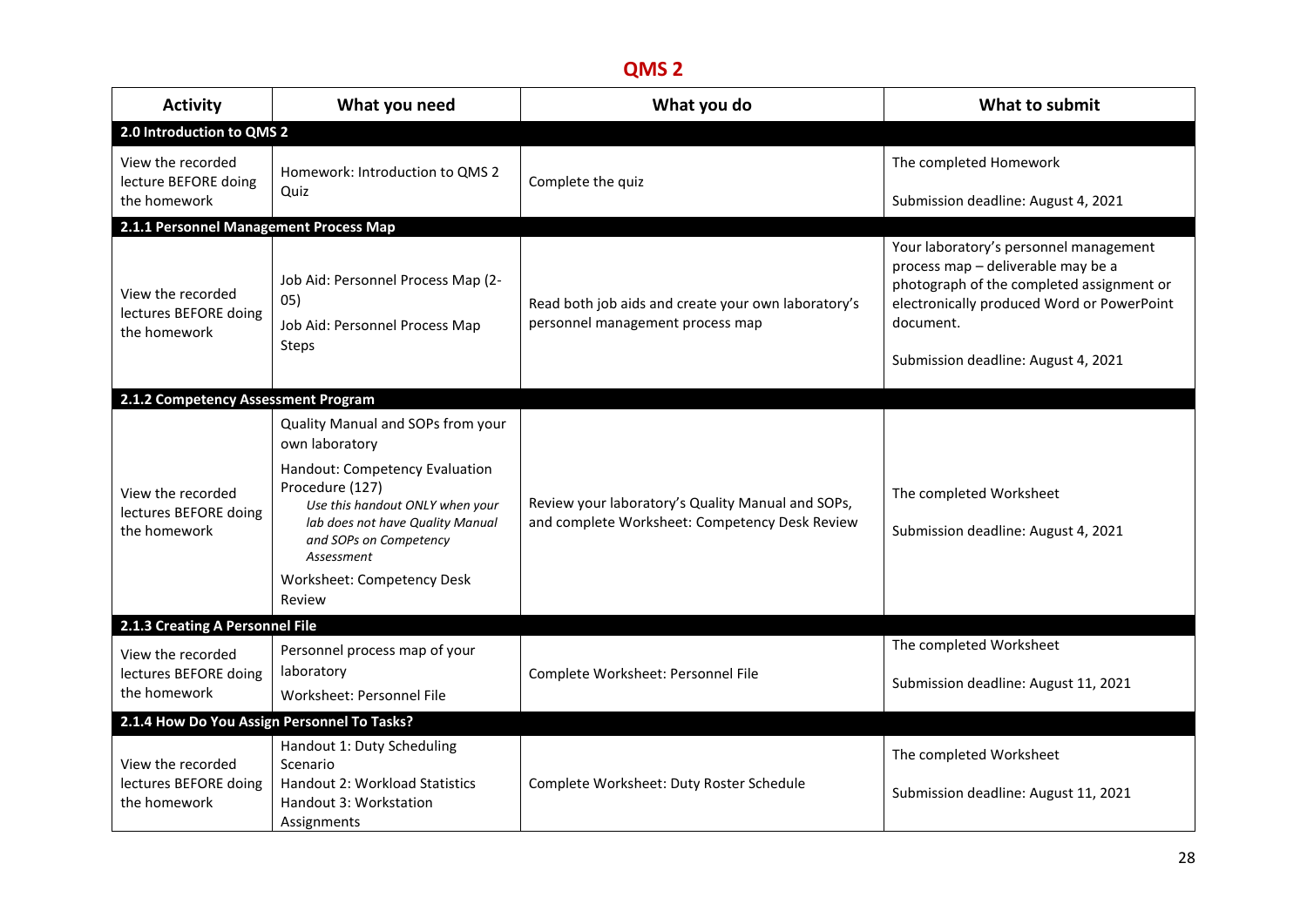| <b>Activity</b>                                            | What you need                                                                                                      | What you do                                                                                                                                                                  | What to submit                                                                      |
|------------------------------------------------------------|--------------------------------------------------------------------------------------------------------------------|------------------------------------------------------------------------------------------------------------------------------------------------------------------------------|-------------------------------------------------------------------------------------|
|                                                            | Worksheet: Duty Roster Schedule                                                                                    |                                                                                                                                                                              |                                                                                     |
| $2.2.1 P + S = Outcome$                                    |                                                                                                                    |                                                                                                                                                                              |                                                                                     |
|                                                            | ISO15189                                                                                                           | Review requirements for laboratory infrastructure                                                                                                                            |                                                                                     |
|                                                            | Handout 1: Specimen Flow (101)<br>Handout 2: Sample Floor Plan (102)<br>Handout 3: Diagram with<br>Equipment (103) | Review before watching recording 2.2.1-3                                                                                                                                     |                                                                                     |
| View the recorded<br>lectures BEFORE doing<br>the homework | Worksheet 1: Floor Plan (106)<br>Worksheet 2: Equipment Cut-outs<br>(107)                                          | Use the equipment cut-outs to redesign and improve<br>the layout                                                                                                             | A photograph or scan of the improved layout<br>Submission deadline: August 11, 2021 |
|                                                            | Handout 3: Diagram with<br>Equipment (103)<br>Handout 4: Observed Steps                                            | Map observed steps unto floor plan                                                                                                                                           |                                                                                     |
| 2.2.2 Improving a Problem Floor Plan                       |                                                                                                                    |                                                                                                                                                                              |                                                                                     |
|                                                            | Handout 1: Problem Floor Plan (109)                                                                                | Review before watching recording 2.2.2-1                                                                                                                                     |                                                                                     |
| View the recorded<br>lectures BEFORE doing<br>the homework | Worksheet 1: Floor Plan (111)<br>Worksheet 2: Equipment Cut-outs<br>(112)<br>Pencil, Eraser, Glue stick            | Use the cut outs and improve the problem floor plan                                                                                                                          | A photograph or scan of the improved layout<br>Submission deadline: August 11, 2021 |
|                                                            | 2.2.3 Mapping out and Improving the Floor Plan of your Lab                                                         |                                                                                                                                                                              |                                                                                     |
| View the recorded<br>lectures BEFORE doing<br>the homework | Paper<br>Worksheet 1: Cut-outs for<br>Unmovable Items (113)<br>Worksheet 2: Cut-outs for<br>Workbench (114)        | Map out the Floor Plan of your Laboratory                                                                                                                                    | A photo/scan of completed step 3<br>Submission deadline: August 11, 2021            |
|                                                            | Paper<br>Worksheet 1: Cut-outs for<br>Unmovable Items (113)                                                        | Use cutouts of unmovable objects and workbenches to<br>design the layout of your laboratory and mark the<br>path of workflow of the process most performed in<br>that space. | A photo/scan of completed step 4<br>Submission deadline: August 11, 2021            |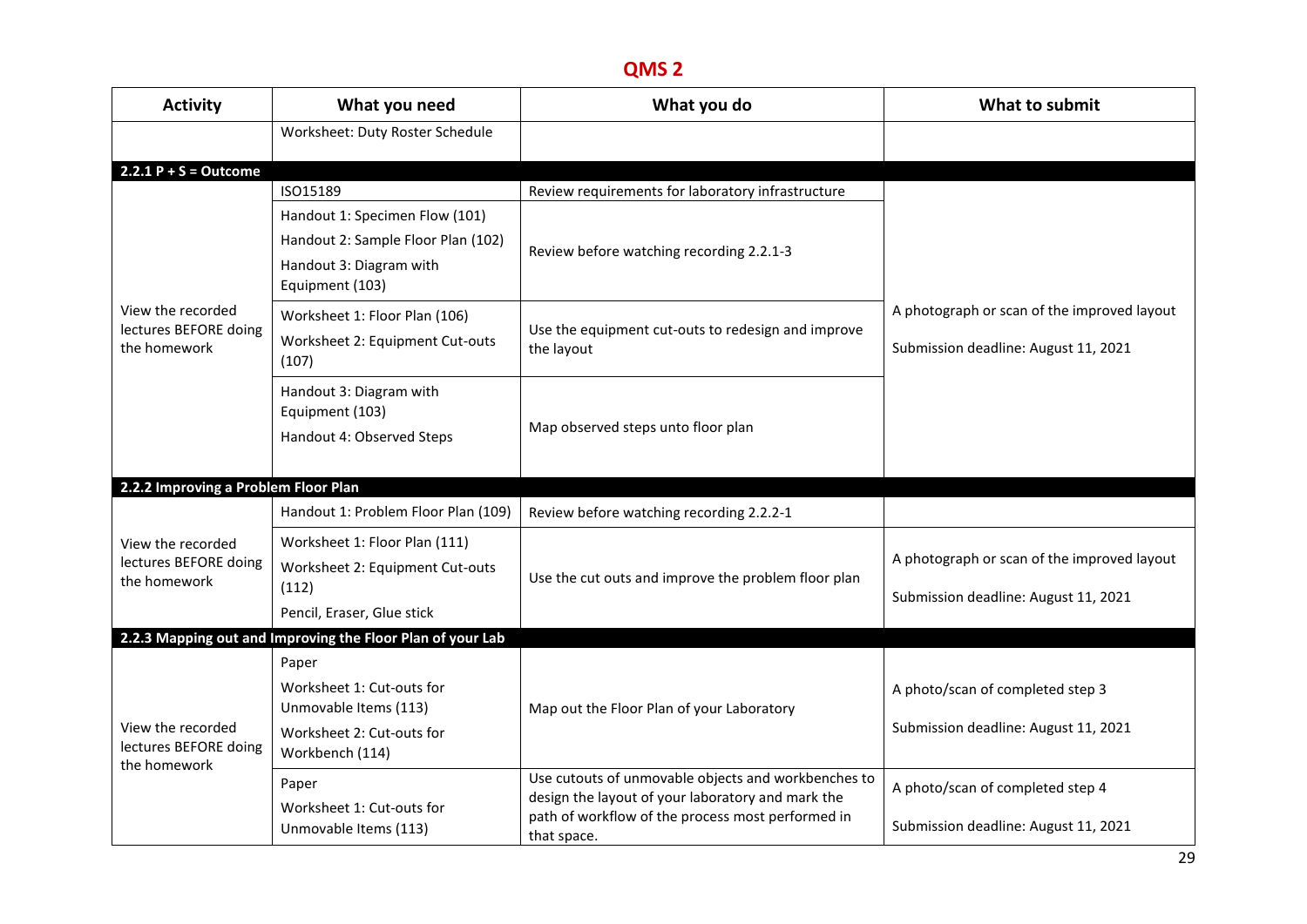| <b>Activity</b>             | What you need                                                                                                                                                                                                                                                                                                                                                                                                                                                                                                                                                                                          | What you do                                                                                                                                           | What to submit                                                                                             |
|-----------------------------|--------------------------------------------------------------------------------------------------------------------------------------------------------------------------------------------------------------------------------------------------------------------------------------------------------------------------------------------------------------------------------------------------------------------------------------------------------------------------------------------------------------------------------------------------------------------------------------------------------|-------------------------------------------------------------------------------------------------------------------------------------------------------|------------------------------------------------------------------------------------------------------------|
|                             | Worksheet 2: Cut-outs for<br>Workbench (114)                                                                                                                                                                                                                                                                                                                                                                                                                                                                                                                                                           |                                                                                                                                                       |                                                                                                            |
|                             | Paper<br>Worksheet 1: Cut-outs for<br>Unmovable Items (113)<br>Worksheet 2: Cut-outs for<br>Workbench (114)<br>Worksheet 3: Cut-outs for Movable<br>Items (115)                                                                                                                                                                                                                                                                                                                                                                                                                                        | Rearrange moveable items to improve the layout of<br>your laboratory and improve the path of workflow.                                                | A photo/scan of completed step 9<br>Submission deadline: August 11, 2021                                   |
| 2.2.4 Workstations Set-up   |                                                                                                                                                                                                                                                                                                                                                                                                                                                                                                                                                                                                        |                                                                                                                                                       |                                                                                                            |
| See "What you do"<br>column | Job Aid: 5S<br>Handout 1: MSDS Sheet (XC23)<br>Handout 2: Duties for Workstation<br>(XC24)<br>Handout 3: Environment<br>&Temperature<br>Chart (XC 25)<br>Handout 4: Safety Signs (XC26)<br>Handout 5: Maintenance Log (XC27)<br>Handout 6: Reagent Log (XC28)<br>Handout 7: Corrective Action Log<br>(XC29)<br>Handout 8: Workstation Critical<br>Value List (XC 30)<br>Handout 9: Signatory Cover Sheet<br>Example (XC 31)<br>Handout 10: Test-specific SOP<br>Example (XC32)<br>Handout 11: Daily QC Log (XC33)<br>Handout 12: Levey-Jennings (L-J)<br>Chart (XC34)<br>Handout 13: Quality Indicator | Review BEFORE watching the recorded lectures<br>Follow guidance and instruction in recorded lecture to<br>complete activity with your laboratory team | Completed Homework<br>Submission deadline: August 18 <sup>th</sup> and<br>September 8 <sup>th</sup> , 2021 |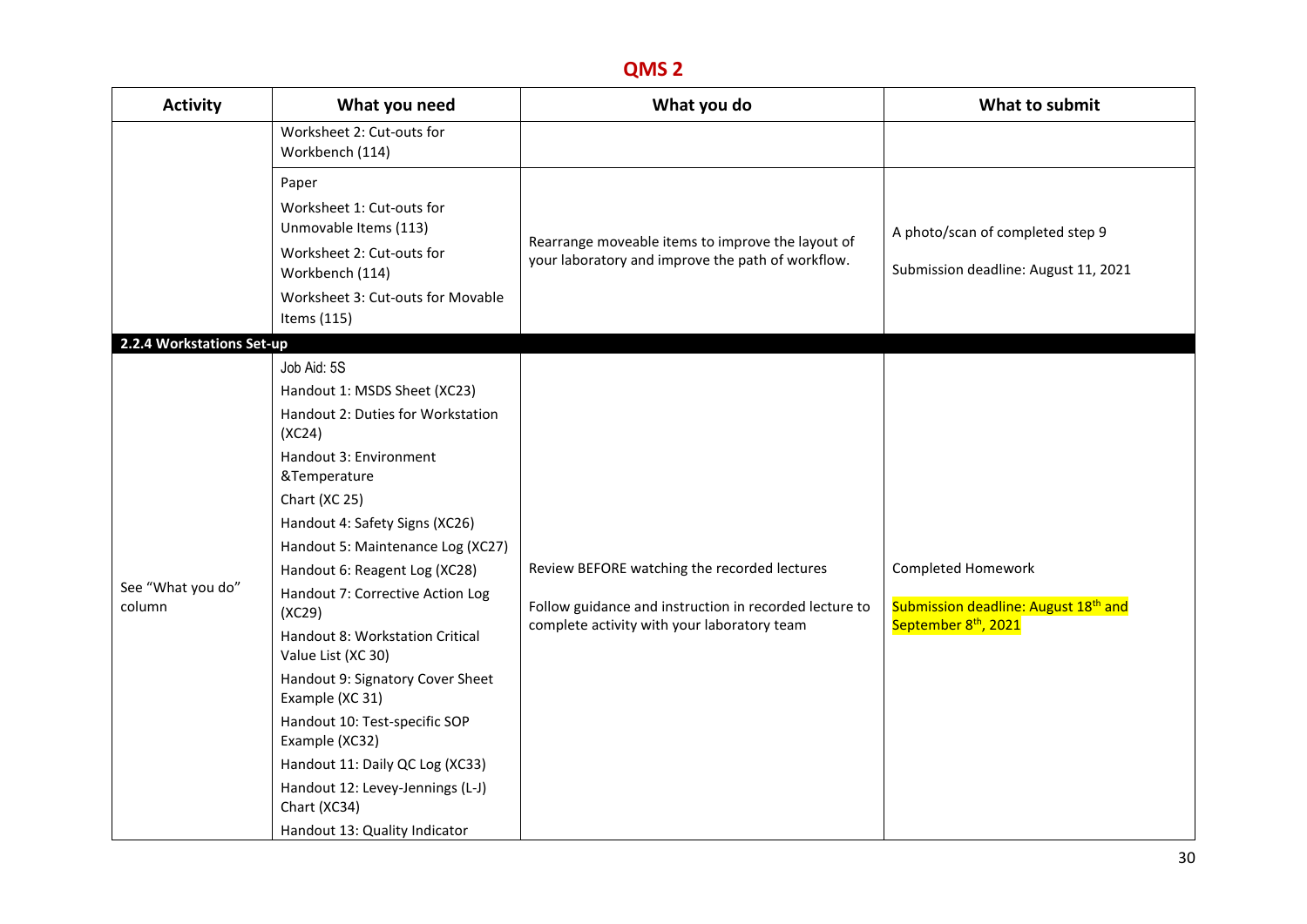| <b>Activity</b>                                            | What you need                                                                                                     | What you do                                                                                 | What to submit                                                                                                                                                                           |
|------------------------------------------------------------|-------------------------------------------------------------------------------------------------------------------|---------------------------------------------------------------------------------------------|------------------------------------------------------------------------------------------------------------------------------------------------------------------------------------------|
|                                                            | Monthly Tally (XC 35)<br>Handout 14: Restricted Access Sign<br>(XC36)<br>Handout 15: Report Form (XC37)           |                                                                                             |                                                                                                                                                                                          |
|                                                            | Handout 16: Occurrence Report<br>(XC38)                                                                           |                                                                                             |                                                                                                                                                                                          |
|                                                            | Handout 17: Generic Analyzer<br>Examination Process (2-12)                                                        |                                                                                             |                                                                                                                                                                                          |
|                                                            | Job Aid: Guiding Principles for<br>Workstation Set-up (2-13)                                                      |                                                                                             |                                                                                                                                                                                          |
|                                                            | Homework                                                                                                          |                                                                                             |                                                                                                                                                                                          |
| 2.2.6 Assessing Safety Incidents                           |                                                                                                                   |                                                                                             | <b>Completed Worksheet</b>                                                                                                                                                               |
| View the recorded<br>lectures BEFORE doing<br>the homework | Worksheet: Occurrence Report<br>Form (201)                                                                        | Complete Worksheet: Occurrence Report Form for<br>Safety Incident 2                         | Submission deadline: August 18, 2021                                                                                                                                                     |
| 2.2.7 Conducting a Safety Audit                            |                                                                                                                   |                                                                                             |                                                                                                                                                                                          |
| View the recorded                                          | WHO-AFRO SLIPTA Checklist                                                                                         | Review section 12 of checklist: Facilities and Safety                                       | Completed Worksheet 1                                                                                                                                                                    |
| lectures BEFORE doing<br>the homework                      | Worksheet 1: Photo Audit Answer<br>sheet (205)                                                                    | Complete Worksheet 1: Photo Audit Answer Sheet                                              | Submission deadline: August 18, 2021                                                                                                                                                     |
| 2.3.1 Purchasing and Inventory Process Map                 |                                                                                                                   |                                                                                             |                                                                                                                                                                                          |
| View the recorded<br>lectures BEFORE doing<br>the homework | Job Aid: Purchasing and Inventory<br>Process Map (2-17)<br>Job Aid: Purchasing and Inventory<br>Process Map Steps | Read both job aids and create your own laboratory's<br>purchasing and inventory process map | Your laboratory's purchasing and inventory<br>process map - deliverable may be a<br>photograph of the completed assignment or<br>electronically produced Word or PowerPoint<br>document. |
|                                                            |                                                                                                                   |                                                                                             | Submission deadline: August 25, 2021                                                                                                                                                     |
|                                                            | 2.3.2 Forecasting and calculating order amounts                                                                   | Review the job aid BEFORE watching recording 2.3.2-1                                        |                                                                                                                                                                                          |
| See "What you do"                                          | Job Aid: Calculating Supplies (403)                                                                               |                                                                                             | The completed Urinalysis Worksheet                                                                                                                                                       |
| column                                                     | Worksheet 1: Urinalysis (401)                                                                                     | Complete the worksheet AFTER watching the recorded<br>lecture                               | Submission deadline: August 25, 2021                                                                                                                                                     |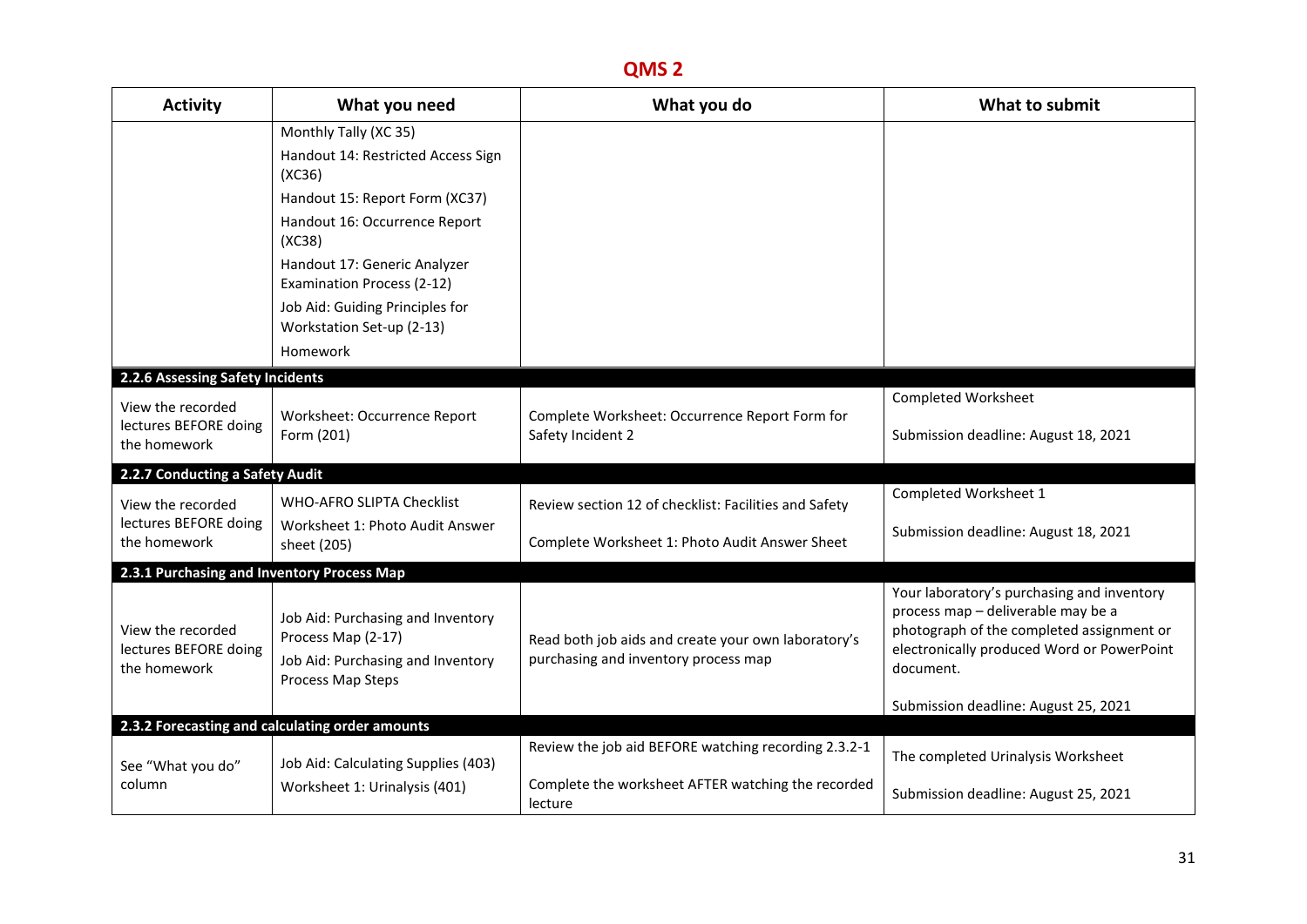| <b>Activity</b>                                                                           | What you need                                                                  | What you do                                                                  | What to submit                                                                                                                                                         |
|-------------------------------------------------------------------------------------------|--------------------------------------------------------------------------------|------------------------------------------------------------------------------|------------------------------------------------------------------------------------------------------------------------------------------------------------------------|
| 2.3.3 Did You Receive What You Ordered?                                                   |                                                                                |                                                                              |                                                                                                                                                                        |
| View the recorded<br>lectures BEFORE doing                                                | Homework: Did You Receive What<br>You Ordered Quiz                             | Complete the quiz                                                            | The completed Homework                                                                                                                                                 |
| the homework                                                                              |                                                                                |                                                                              | Submission deadline: August 25, 2021                                                                                                                                   |
| 2.4.1 Equipment Process Map<br>View the recorded<br>lectures BEFORE doing<br>the homework | Job Aid 1: Equipment Process Map<br>$(2-25)$<br>Job Aid: Equipment Process Map | Read both job aids and create your own laboratory's<br>equipment process map | Your laboratory's equipment process map -<br>deliverable may be a photograph of the<br>completed assignment or electronically<br>produced Word or PowerPoint document. |
|                                                                                           | <b>Steps</b>                                                                   |                                                                              | Submission deadline: August 25, 2021                                                                                                                                   |
| 2.4.2 Creating A Maintenance and QC Log                                                   |                                                                                |                                                                              |                                                                                                                                                                        |
| View the recorded<br>lectures BEFORE doing                                                | Homework: Creating A Maintenance<br>and QC Log Quiz                            | Complete the quiz                                                            | The completed Homework                                                                                                                                                 |
| the homework                                                                              |                                                                                |                                                                              | Submission deadline: August 25, 2021                                                                                                                                   |
| 2.4.3 Making A Service Call                                                               |                                                                                |                                                                              |                                                                                                                                                                        |
| View the recorded<br>lecture BEFORE doing                                                 | Homework: Making A Service Call                                                | Complete the quiz                                                            | The completed Homework                                                                                                                                                 |
| the homework                                                                              | Quiz                                                                           |                                                                              | Submission deadline: August 25, 2021                                                                                                                                   |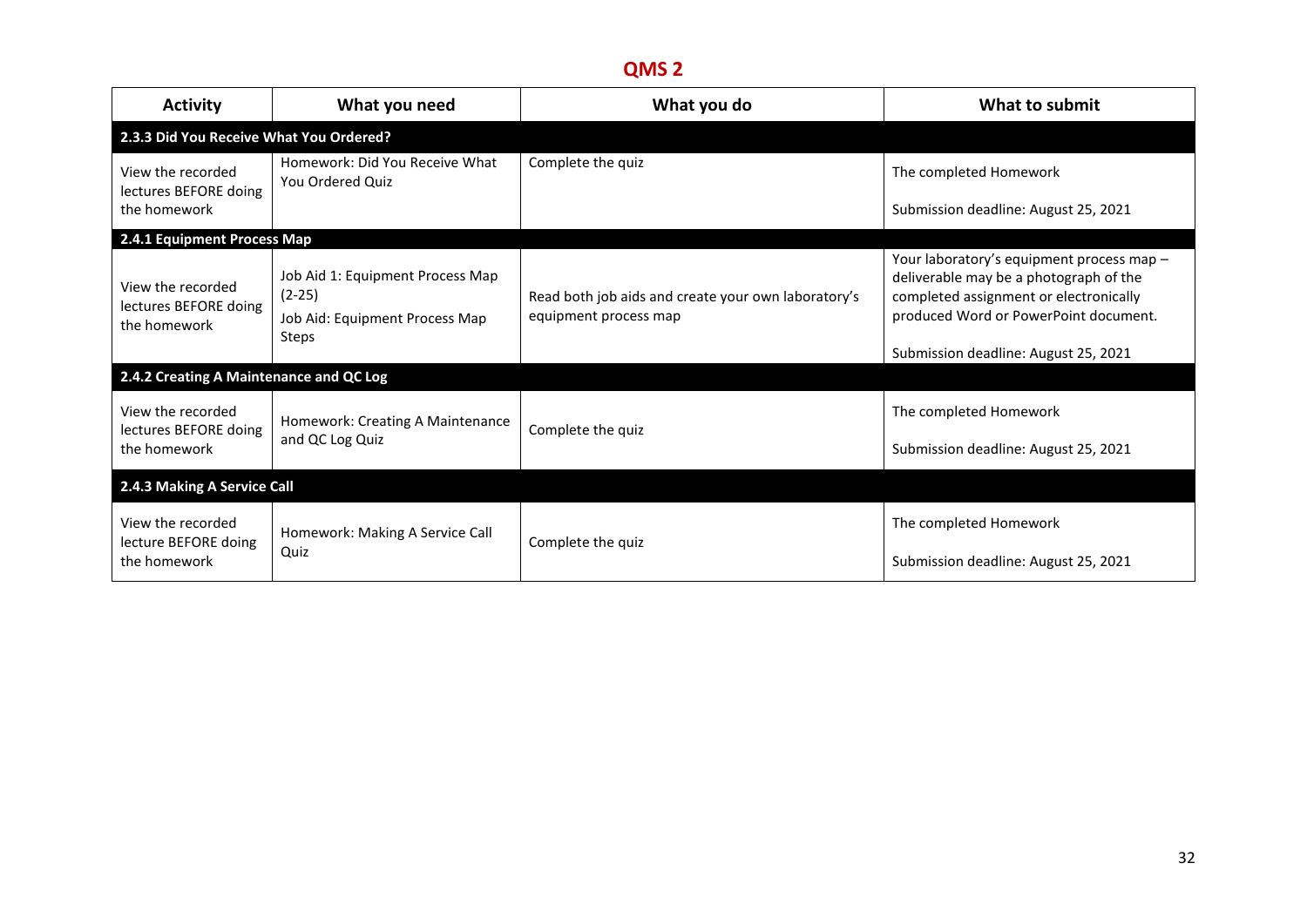| <b>Activity</b>                                            | What you need                                                                               | What you do                                                                      | What to submit                                                      |
|------------------------------------------------------------|---------------------------------------------------------------------------------------------|----------------------------------------------------------------------------------|---------------------------------------------------------------------|
|                                                            | 3.1.2 Packaging Specimens for Shipment to Referral Sites                                    |                                                                                  |                                                                     |
| View the recorded<br>lecture BEFORE doing<br>the homework  | Homework: Packaging Specimens<br>for Shipment to Referral Sites.                            | Perform activity with your laboratory and submit<br>pictorial evidence. Homework | The completed Homework<br>Submission deadline: September 1, 2021    |
| 3.1.3 Tracking Referral Specimens                          |                                                                                             |                                                                                  |                                                                     |
| View the recorded<br>lectures BEFORE doing<br>the homework | Handout 1: Specimen Referral Log<br>(709)<br>Worksheet 1: Referral Log Questions<br>(711)   | Review Handout 1 and answer questions on<br>Worksheet 1: Referral Log Questions  | The completed Worksheet 1<br>Submission deadline: September 1, 2021 |
| 3.2.1 Examination Phase Overview                           |                                                                                             |                                                                                  |                                                                     |
| View the recorded<br>lecture BEFORE doing<br>the homework  | <b>Homework: Examination Phase</b><br>Overview Quiz                                         | Complete the quiz                                                                | The completed Homework<br>Submission deadline: September 1, 2021    |
| 3.2.2 Using Standard Operating Procedures                  |                                                                                             |                                                                                  |                                                                     |
| View the recorded<br>lectures before doing<br>the homework | Homework: Using SOP Quiz                                                                    | Complete the quiz                                                                | The completed Homework<br>submission deadline: September 1, 2021    |
| 3.2.3 Is QC that important?                                |                                                                                             |                                                                                  |                                                                     |
| View the recorded<br>lectures BEFORE doing<br>the homework | Handout: Why a QC Program is<br>Essential (604)<br>Worksheet: QC Program questions<br>(605) | Read the handout and answer the questions in<br>Worksheet: QC Program questions  | The completed Worksheet<br>Submission deadline: September 8, 2021   |
|                                                            | 3.2.4 Is There More to QC than Just Plotting Data?                                          |                                                                                  |                                                                     |
| View the recorded<br>lectures BEFORE doing<br>the homework | Homework: Is There More to QC<br>than Just Plotting Data Quiz                               | Complete the quiz                                                                | The completed Homework<br>Submission deadline: September 8, 2021    |
| 3.3.1 Validation of Test Results                           |                                                                                             |                                                                                  |                                                                     |
| View the recorded<br>lectures BEFORE doing<br>the homework | Homework: Validation of Test<br>Results                                                     | Answer questions in Homework.                                                    | The completed Homework<br>Submission deadline: September 8, 2021    |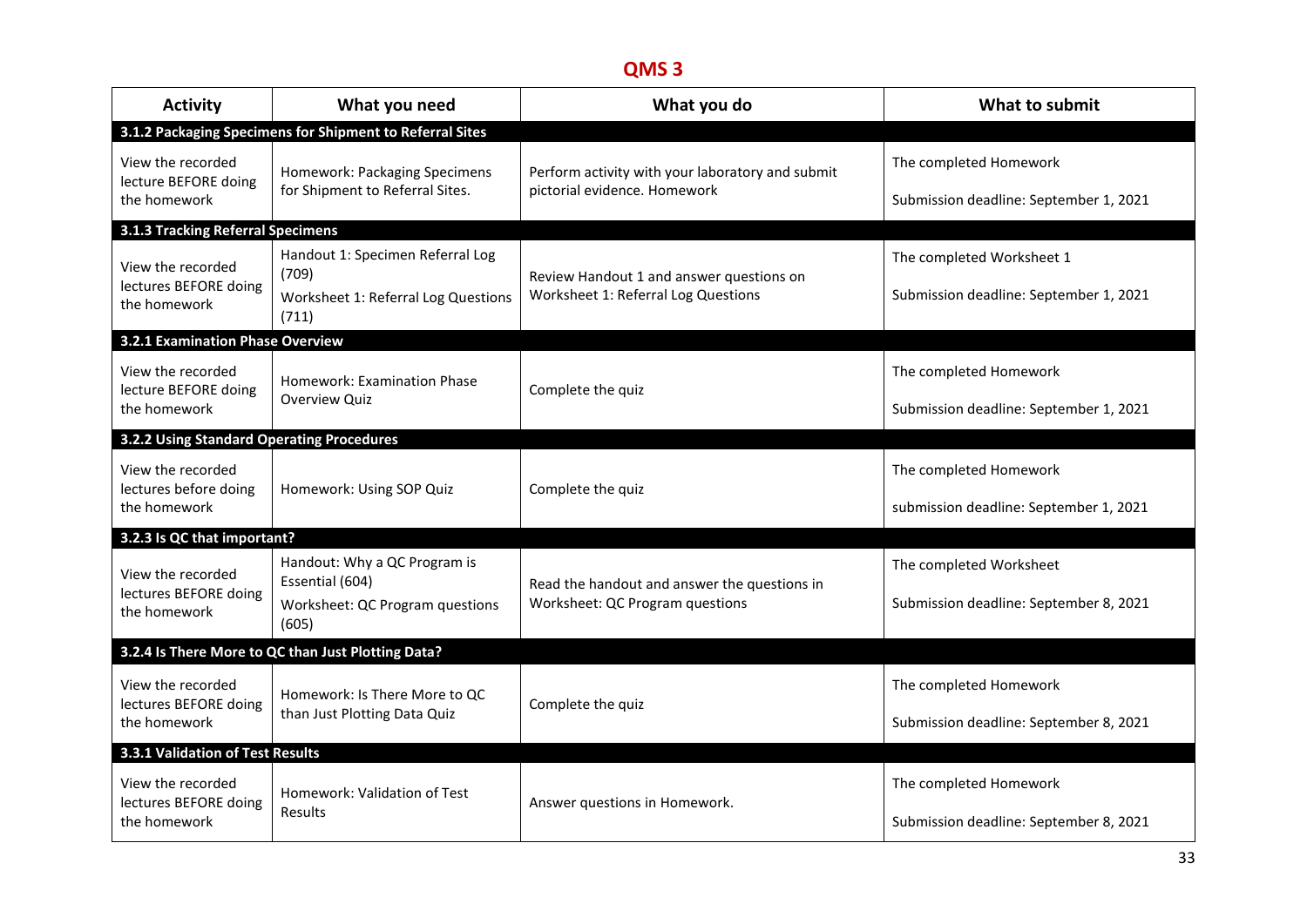| <b>Activity</b>                                            | What you need                                                                                                                                    | What you do                                                                                                                                                                                                                            | What to submit                                                                                                     |
|------------------------------------------------------------|--------------------------------------------------------------------------------------------------------------------------------------------------|----------------------------------------------------------------------------------------------------------------------------------------------------------------------------------------------------------------------------------------|--------------------------------------------------------------------------------------------------------------------|
| 3.3.2 Is the test report ready to be released?             |                                                                                                                                                  |                                                                                                                                                                                                                                        |                                                                                                                    |
| View the recorded<br>lectures BEFORE doing<br>the homework | Worksheet 1: Laboratory Report<br>(802)                                                                                                          | Review Worksheet 1 and identify all the errors                                                                                                                                                                                         | A list of all the errors you have identified in<br>the laboratory report<br>Submission deadline: September 8, 2021 |
| 3.3.3 Customer Service                                     |                                                                                                                                                  |                                                                                                                                                                                                                                        |                                                                                                                    |
| View the recorded<br>lectures BEFORE doing<br>the homework | Job Aid 1: Customer Communication<br>Guidelines (901)<br>Job Aid 2: Customer Satisfaction<br>survey (902)<br>Job Aid 3: HCP Questionnaire (3-10) | Review the three job aids. Design a short customer<br>survey (No more than one side of an A4 sheet)                                                                                                                                    | Customer survey for your laboratory<br>Submission deadline: September 15, 2021                                     |
| 3.3.4 Meet the Clinician                                   |                                                                                                                                                  |                                                                                                                                                                                                                                        |                                                                                                                    |
| See "What you do"<br>column                                | Homework: Meet the Clinician                                                                                                                     | Brainstorm issues between the laboratory and<br>Clinicians. List three (3) questions you would like to<br>ask Clinicians and three (3) questions you would like<br>Clinicians to ask the laboratory based on the issues<br>identified. | The completed Homework<br>Submission deadline: September 15, 2021                                                  |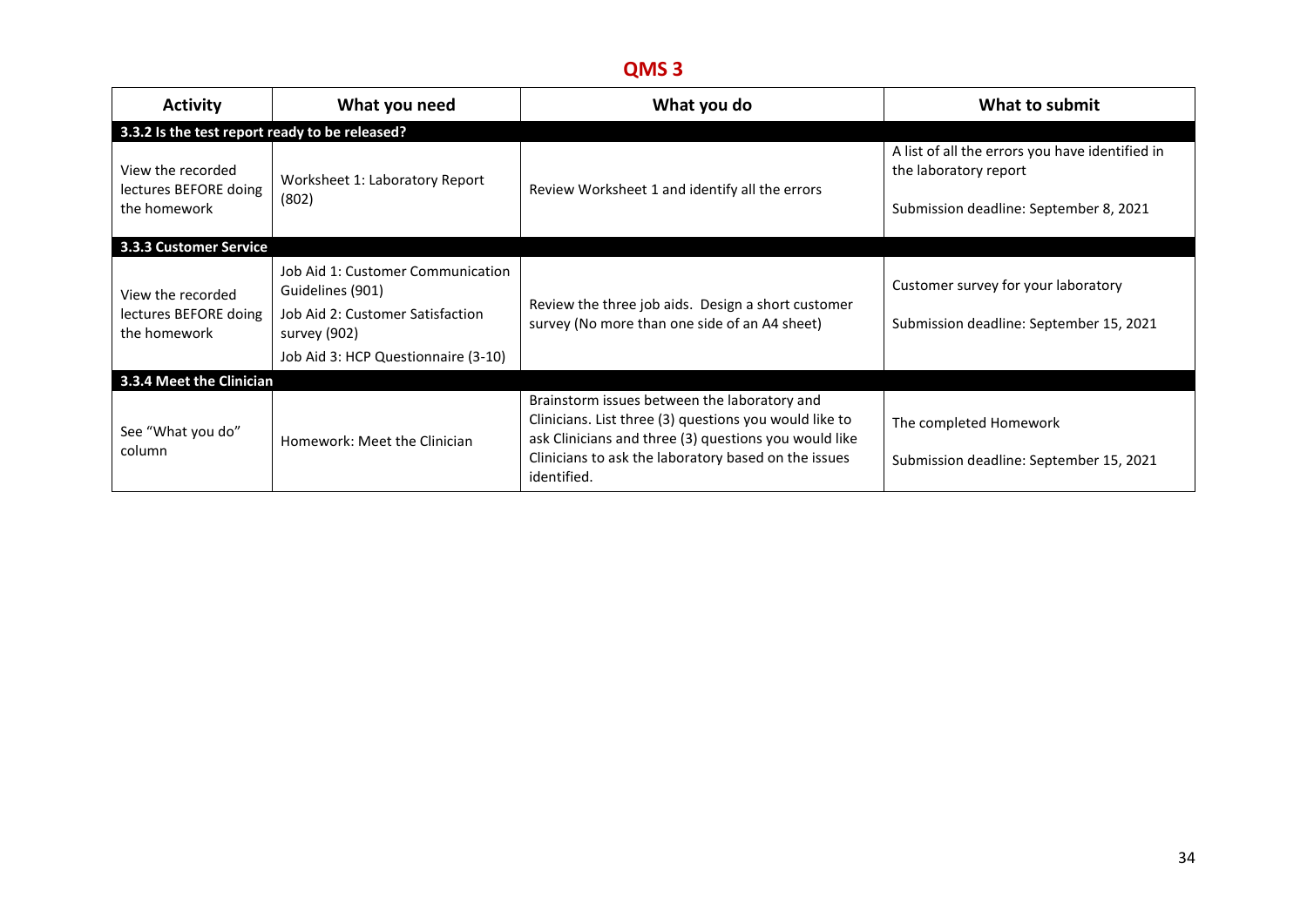| <b>Activity</b>                                            | What you need                                                                                              | What you do                                                                                                                                                   | What to submit                                                                                                                                                                                                                    |
|------------------------------------------------------------|------------------------------------------------------------------------------------------------------------|---------------------------------------------------------------------------------------------------------------------------------------------------------------|-----------------------------------------------------------------------------------------------------------------------------------------------------------------------------------------------------------------------------------|
| 4.0 QMS 4 Overview                                         |                                                                                                            |                                                                                                                                                               |                                                                                                                                                                                                                                   |
| View the recorded<br>lecture BEFORE doing<br>the homework  | Homework: QMS 4 Overview Quiz                                                                              | Complete the quiz                                                                                                                                             | The completed Homework<br>Submission deadline: September 15, 2021                                                                                                                                                                 |
|                                                            | 4.1.1 Occurrence Management System - Overview                                                              |                                                                                                                                                               |                                                                                                                                                                                                                                   |
| View the recorded<br>lecture BEFORE doing<br>the homework  | Homework: Occurrence<br>Management System Overview Quiz                                                    | Complete the quiz                                                                                                                                             | The completed Homework<br>Submission deadline: September 15, 2021                                                                                                                                                                 |
| 4.1.2 Mapping Nonconformities (NCE)                        |                                                                                                            |                                                                                                                                                               |                                                                                                                                                                                                                                   |
| View the recorded<br>lectures BEFORE doing<br>the homework | Job Aid 1: NCE Process Flowchart (4-<br>03)<br>Job Aid 2: NCE Process Table (4-04)                         | Read both job aids and create your own laboratory's<br>NEC process map<br>Provide a copy or create an NCE Report Form                                         | Your laboratory's NCE process map -<br>deliverable may be a photograph of the<br>completed assignment or electronically<br>produced Word or PowerPoint document.<br>An NCE Report Form<br>Submission deadline: September 15, 2021 |
| 4.1.3 Just Culture                                         |                                                                                                            |                                                                                                                                                               |                                                                                                                                                                                                                                   |
| View the recorded<br>lectures BEFORE doing<br>the homework | YouTube video link (Lucy and Ethel<br><b>Wrap Chocolates</b><br>Worksheet: Lucy and Ethel Video<br>Debrief | Watch the video and answer the questions in<br>Worksheet: Lucy and Ethel Video Debrief                                                                        | The completed Worksheet<br>Submission deadline: September 15, 2021                                                                                                                                                                |
| 4.1.4 Selecting the Winning Problem                        |                                                                                                            |                                                                                                                                                               |                                                                                                                                                                                                                                   |
| View the recorded<br>lectures BEFORE doing<br>the homework | Handout 1: Procedure Excerpt<br>Worksheet: NCE Case Studies                                                | Watch the recorded demonstration and complete<br>Worksheet: NCE Case Studies (Tic-mark the appropriate<br>classification categories and determine risk score) | The completed Worksheet<br>Submission deadline: September 22, 2021                                                                                                                                                                |
| View the recorded<br>lectures BEFORE doing<br>the homework | Handout 2: Sort and Review<br>Worksheet: Risky Relationships                                               | Watch the recorded demonstration. Analyze Scenario E<br>of Handout 2 and complete Worksheet: Risky<br>Relationships                                           | The completed Worksheet<br>Submission deadline: September 22, 2021                                                                                                                                                                |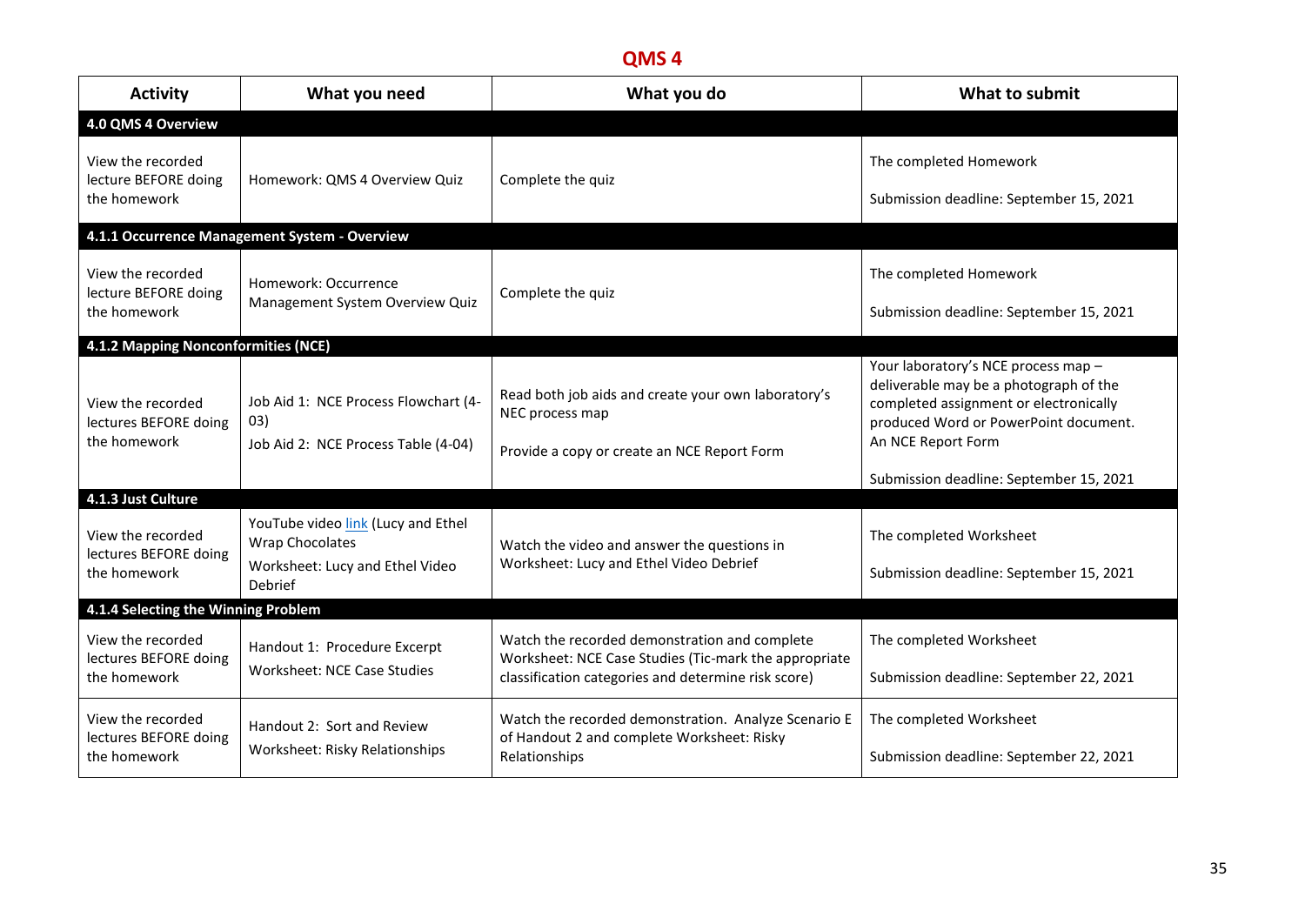| What you need<br><b>Activity</b>                           |                                                                                              | What you do                                                                                                             | What to submit                                                                                                                                                                                                                                                                                                            |                                                                                                                                      |
|------------------------------------------------------------|----------------------------------------------------------------------------------------------|-------------------------------------------------------------------------------------------------------------------------|---------------------------------------------------------------------------------------------------------------------------------------------------------------------------------------------------------------------------------------------------------------------------------------------------------------------------|--------------------------------------------------------------------------------------------------------------------------------------|
|                                                            | 4.1.5 Root Cause Analysis (RCA)                                                              |                                                                                                                         |                                                                                                                                                                                                                                                                                                                           |                                                                                                                                      |
| А.                                                         | <b>BEFORE</b> watching<br>the recorded<br>lectures                                           | Handout 1: RCA Model (4-17)<br>Handout 2: RCA tools (4-18)<br>Job Aid: Fundamentals (4-16)<br>Worksheet: RCA Tools Quiz | Read the handouts and the job aid; complete<br>Worksheet: RCA Tools Quiz                                                                                                                                                                                                                                                  | The completed Worksheet<br>Submission deadline: September 22, 2021                                                                   |
| B.                                                         | View the recorded<br>lectures BEFORE<br>doing the<br>homework                                | Homework 4.1.5 RCA                                                                                                      | Watch the recorded lectures and complete the<br>homework questions.                                                                                                                                                                                                                                                       | The completed homework questions<br>Submission deadline: September 22, 2021                                                          |
| C.                                                         | View the recorded<br>instructions for<br>Activity.<br>Recording 4.1.5-9<br>Assignment 1 to 4 | Assignment package 1<br>Assignment package 2<br>Assignment package 3<br>Assignment package 4                            | Read the Assignment instructions and complete the<br>worksheets for each of the assignments<br>Assignment 1: Problem statement table<br>Assignment 2: Problem statement table and flow chart<br>documents<br>Assignment 3: 5 why Worksheet and Fishbone<br>Worksheet<br>Assignment 4: Worksheet 4 NC1 and Worksheet 4 NC2 | The completed Worksheets per assignment.<br>Assignment 1 and 2 - deadline September 22<br>Assignment 3 and 4 - deadline September 29 |
|                                                            | 4.1.6 Preventive Action                                                                      |                                                                                                                         |                                                                                                                                                                                                                                                                                                                           |                                                                                                                                      |
| View the recorded<br>lectures BEFORE doing<br>the homework |                                                                                              | Worksheet: Preventive Action<br>Organizer                                                                               | Complete Worksheet: Preventive Action Organizer                                                                                                                                                                                                                                                                           | The completed Worksheet<br>Submission deadline: September 22, 2021                                                                   |
|                                                            | 4.2.1 Introduction to Internal audit                                                         |                                                                                                                         |                                                                                                                                                                                                                                                                                                                           |                                                                                                                                      |
|                                                            | View the recorded<br>lectures BEFORE doing<br>the homework                                   | Recordings 4.2.1-1 to 4.2.1-3<br>Homework 4.2.1 Introduction to<br>internal audit                                       | Watch the recorded lectures and complete the<br>homework questions                                                                                                                                                                                                                                                        | The completed homework<br>Submission deadline: September 22, 2021                                                                    |
|                                                            |                                                                                              | 4.2.2 How to Set up an Internal Audit Program                                                                           |                                                                                                                                                                                                                                                                                                                           |                                                                                                                                      |
|                                                            | View the recorded<br>lectures BEFORE doing<br>the homework                                   | Recordings 4.2.2-1 to 4.2.2 -6<br>Homework 4. 2.2 Introduction to<br>internal audit                                     | Watch the recorded lectures and complete the<br>homework questions                                                                                                                                                                                                                                                        | The completed homework<br>Submission deadline: September 29, 2021                                                                    |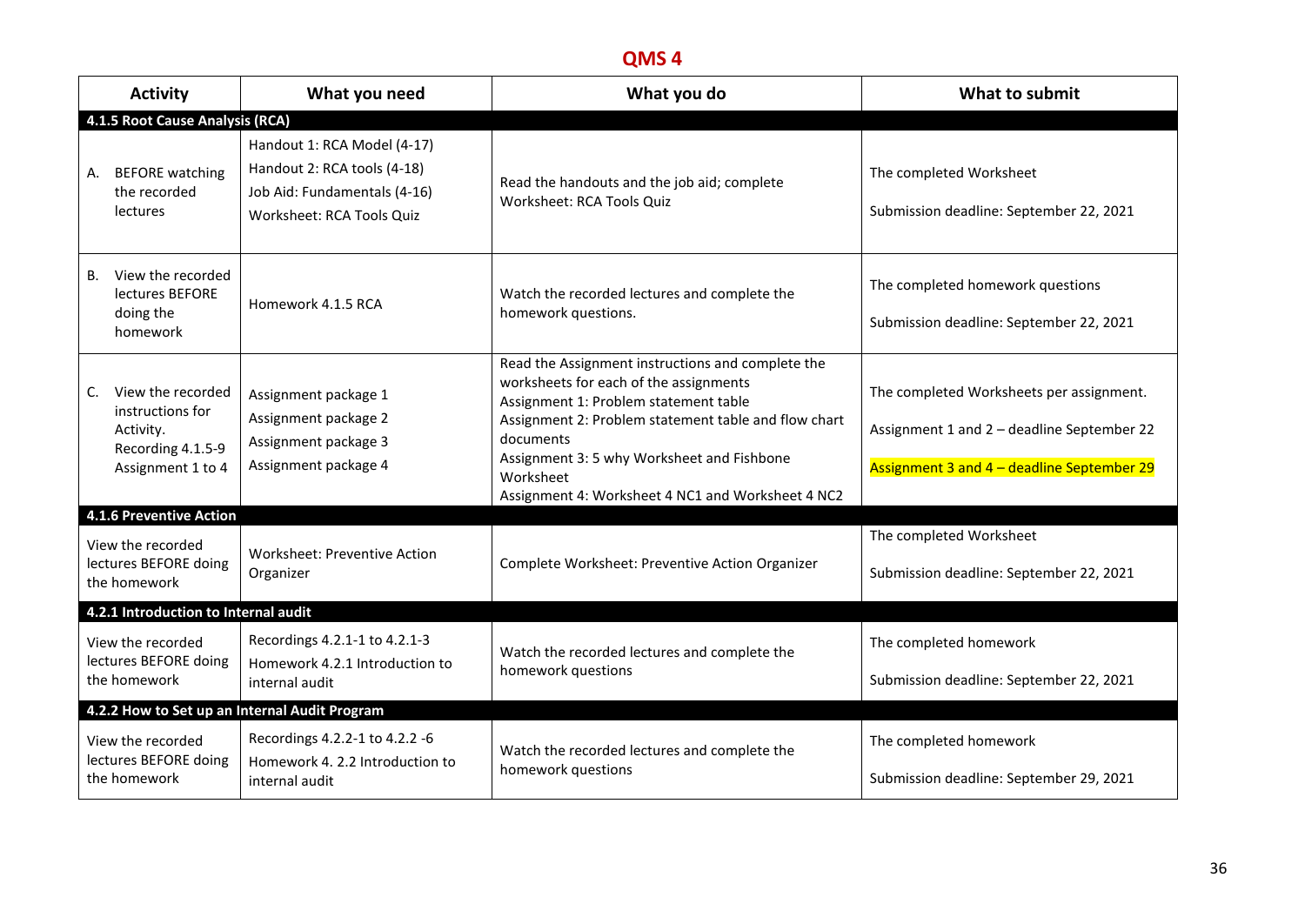| <b>Activity</b>                                                                                                          | What you need                                                                                                                                       | What you do                                                                   | What to submit                                                     |  |  |  |
|--------------------------------------------------------------------------------------------------------------------------|-----------------------------------------------------------------------------------------------------------------------------------------------------|-------------------------------------------------------------------------------|--------------------------------------------------------------------|--|--|--|
| 4.2.3 Internal Audit Planning and Preparation                                                                            |                                                                                                                                                     |                                                                               |                                                                    |  |  |  |
| View the recorded<br>lectures BEFORE doing<br>the homework.<br>View the activity<br>instruction recording<br>$4.2.3 - 5$ | Handout 1: Document Control Audit<br>Plan (4-47)<br>Handout 2: Upcoming Audit (4-48)<br>Worksheet: Creating an Audit Plan<br>$(4-49)$               | Read the handouts and complete Worksheet: Creating<br>an Audit Plan           | The completed Worksheet<br>Submission deadline: September 29, 2021 |  |  |  |
| 4.2.4 Internal audit methods                                                                                             |                                                                                                                                                     |                                                                               |                                                                    |  |  |  |
| View the recorded<br>lectures BEFORE doing<br>the homework<br>View the activity<br>instructions recording<br>$4.2.4 - 2$ | Job Aid: Audit Preparation Guide (4-<br>58)<br>Handout: Desk Review (4-55)<br>Worksheet: Process Model (4-57)                                       | Read the handouts and complete Worksheet: Process<br>Model (4-57)             | The completed Worksheet<br>Submission deadline: September 29, 2021 |  |  |  |
| 4.2.5 Audit Techniques and NCE Writing                                                                                   |                                                                                                                                                     |                                                                               |                                                                    |  |  |  |
| View the recorded<br>lectures BEFORE doing<br>the homework<br>View the activity<br>instructions recording<br>$4.2.5 - 4$ | Job Aid 1: Common Interview<br>Questions (4-65)<br>Job Aid 2: Non-conformity<br>statements (4-71)<br>Worksheet 2: Writing<br>Nonconformities (4-70) | Read the job aids and complete Worksheet 2: Writing<br>Nonconformities (4-70) | The completed Worksheet 2<br>Submission deadline: October 6, 2021  |  |  |  |
| 4.2.6 Audit Reporting                                                                                                    |                                                                                                                                                     |                                                                               |                                                                    |  |  |  |
| View the recorded<br>lectures BEFORE doing<br>the homework<br>View the activity<br>instructions recording<br>$4.2.6 - 3$ | Job Aid: Audit closure (4-72)<br>Worksheet: DocCon Audit (4-69)                                                                                     | Complete Worksheet: DocCon Audit (4-69)                                       | The completed Worksheet<br>Submission deadline: October 6, 2021    |  |  |  |
|                                                                                                                          | 4.3 Management Review (MR)                                                                                                                          |                                                                               |                                                                    |  |  |  |
| View the recorded<br>lectures BEFORE doing<br>the homework                                                               | Handout: Quality Report (4-81)<br>Worksheet: MR Report (4-82)                                                                                       | Read the handout and complete the last page of<br>Worksheet: MR Report (4-82) | The completed Worksheet<br>Submission deadline: October 13, 2021   |  |  |  |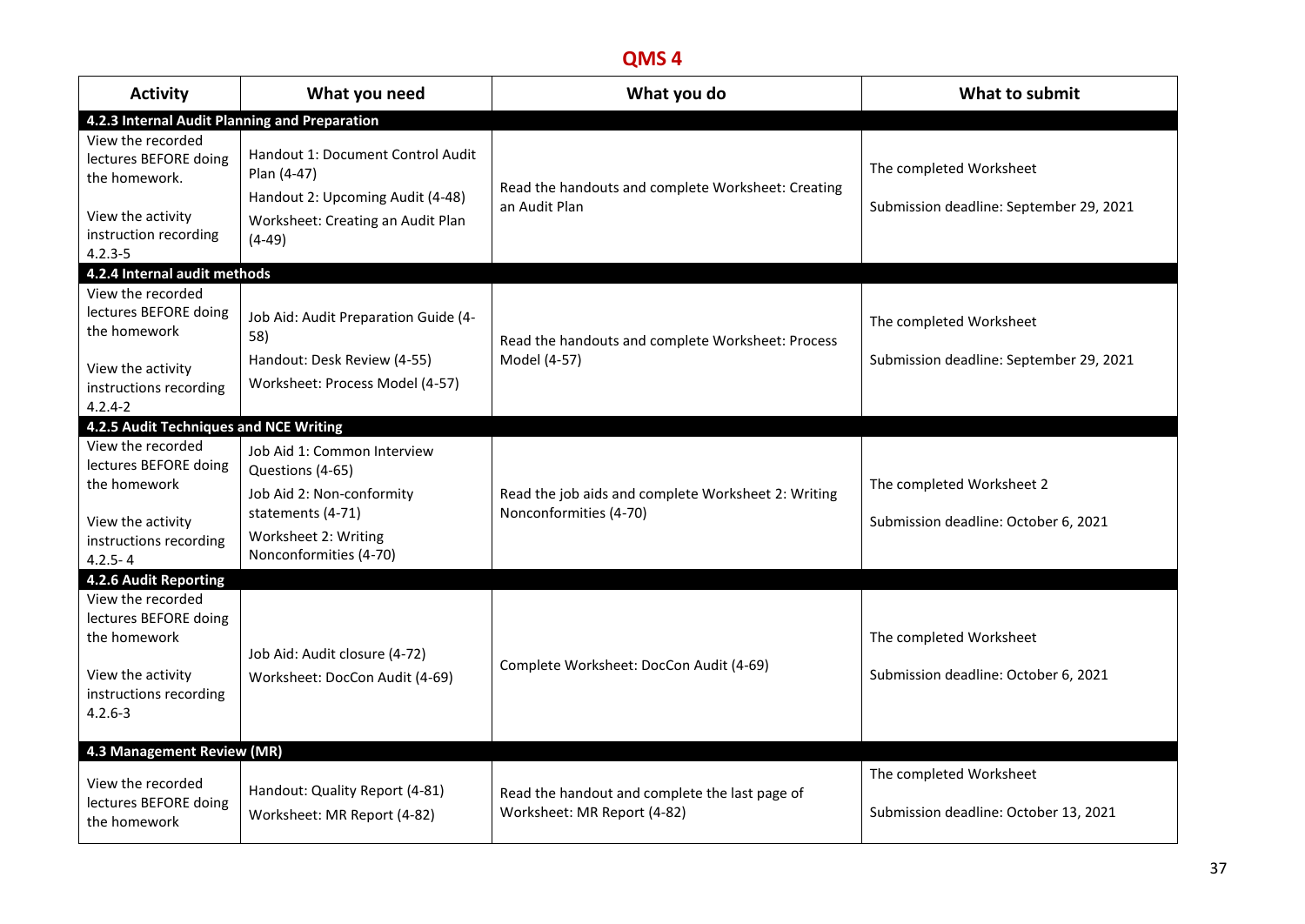#### **Weekly Post-Webinar Survey**

- <span id="page-38-0"></span>1. Webinar Date: \_\_\_\_\_\_\_\_\_\_\_\_\_\_\_\_\_\_\_\_\_\_\_
- 2. Name\*\*: \_\_\_\_\_\_\_\_\_\_\_\_\_\_\_\_\_\_\_\_\_\_\_\_\_\_\_
- 3. Rate the following statements

|                                                                                             | <b>Strongly</b><br>Agree | Agree | <b>Disagree</b> | <b>Strongly</b><br><b>Disagree</b> |
|---------------------------------------------------------------------------------------------|--------------------------|-------|-----------------|------------------------------------|
| Today's webinar enhanced my understanding of<br>the subjects covered                        |                          |       |                 |                                    |
| enjoyed today's session                                                                     |                          |       |                 |                                    |
| I felt comfortable asking questions and making<br>comments if necessary                     |                          |       |                 |                                    |
| I feel confident that I can implement what I<br>learned from the self-study and the webinar |                          |       |                 |                                    |

- 4. Please tell us one thing you liked the most about today's webinar
- 5. Please tell us one thing we can do to improve today's webinar

\*\*Participant name is required because the course accrediting body awards CPD points only to those who have completed the survey associated with each individual webinar.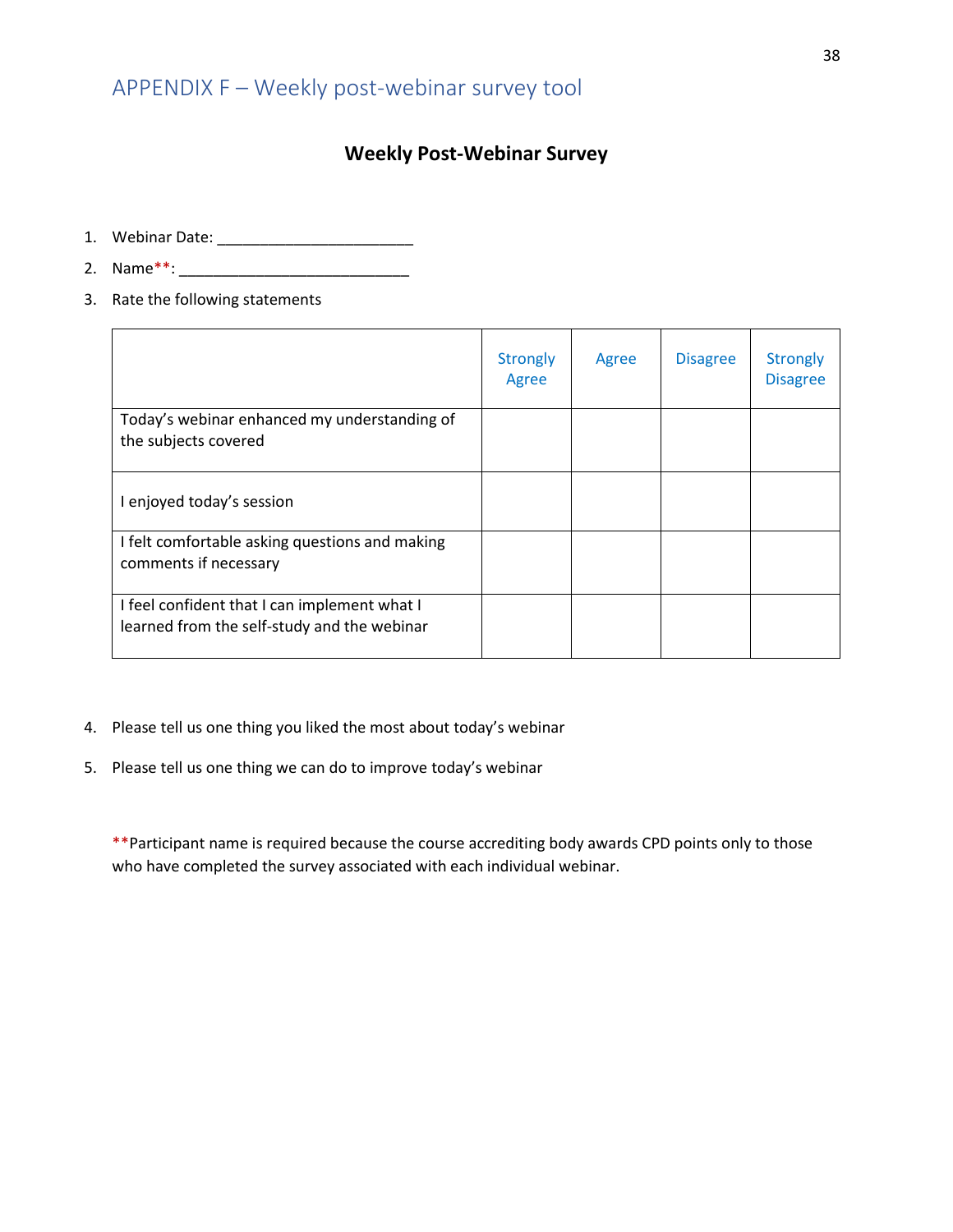# APPENDIX G – Monthly post-module survey tool

### **End-of-Module Survey**

<span id="page-39-0"></span>

| Please rate each statement between 1 and 4                                                          | 1<br>Completely<br>disagree | $\overline{2}$<br><b>Disagree</b> | $\overline{3}$<br>Agree | 4<br>Completely<br>Agree |
|-----------------------------------------------------------------------------------------------------|-----------------------------|-----------------------------------|-------------------------|--------------------------|
| The course was well organized<br>1.                                                                 |                             |                                   |                         |                          |
| The facilitators were knowledgeable about<br>2.<br>the subject matter                               |                             |                                   |                         |                          |
| The facilitators were helpful and available<br>3.<br>for course participants                        |                             |                                   |                         |                          |
| Participation and interaction were<br>4.<br>encouraged                                              |                             |                                   |                         |                          |
| The recorded lectures (videos) were<br>5.<br>helpful and easy to use                                |                             |                                   |                         |                          |
| The amount of weekly homework is<br>6.<br>reasonable and necessary                                  |                             |                                   |                         |                          |
| 7. The weekly Zoom sessions were important<br>to meeting learning objectives                        |                             |                                   |                         |                          |
| 8.<br>The total course duration was appropriate                                                     |                             |                                   |                         |                          |
| The e-learning platform (Zoom, course<br>9.<br>website, etc.) was well organized and easy<br>to use |                             |                                   |                         |                          |
| 10. The training met my expectations                                                                |                             |                                   |                         |                          |
| 11. This training is relevant to my current role                                                    |                             |                                   |                         |                          |
| 12. Overall, I would rate this training as                                                          | 1<br>Poor                   | $\overline{2}$<br>Fair            | $\overline{3}$<br>Good  | Δ<br><b>Excellent</b>    |
|                                                                                                     |                             |                                   |                         |                          |

Feel free to provide comments here to explain your ratings above.

(Continue to the next page)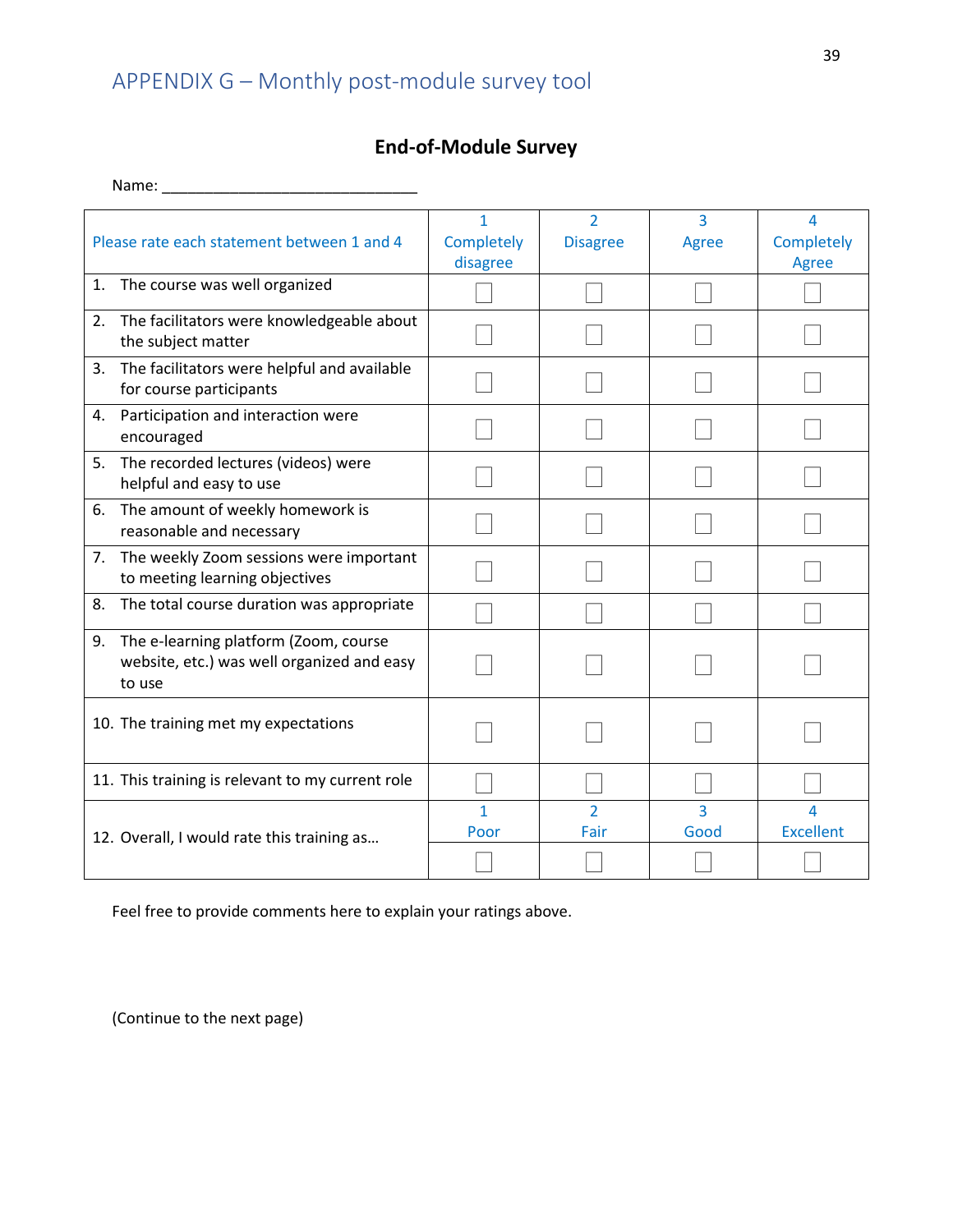| 13. Tell us 3 most significant outcomes that this training has achieved (in terms of your<br>personal development, improvement in your labs, or any other changes as a result of this<br>training). |
|-----------------------------------------------------------------------------------------------------------------------------------------------------------------------------------------------------|
|                                                                                                                                                                                                     |
|                                                                                                                                                                                                     |
|                                                                                                                                                                                                     |
| 14. What is your plan for applying your learning in the future?                                                                                                                                     |
|                                                                                                                                                                                                     |
| 15. Did you experience any challenges during this course? If yes, please describe the<br>challenges.                                                                                                |
|                                                                                                                                                                                                     |
|                                                                                                                                                                                                     |
|                                                                                                                                                                                                     |
|                                                                                                                                                                                                     |
| 16. What changes do you suggest for future trainings?                                                                                                                                               |
|                                                                                                                                                                                                     |
|                                                                                                                                                                                                     |
|                                                                                                                                                                                                     |
| 17. Do you have any other comments?                                                                                                                                                                 |
|                                                                                                                                                                                                     |
|                                                                                                                                                                                                     |
|                                                                                                                                                                                                     |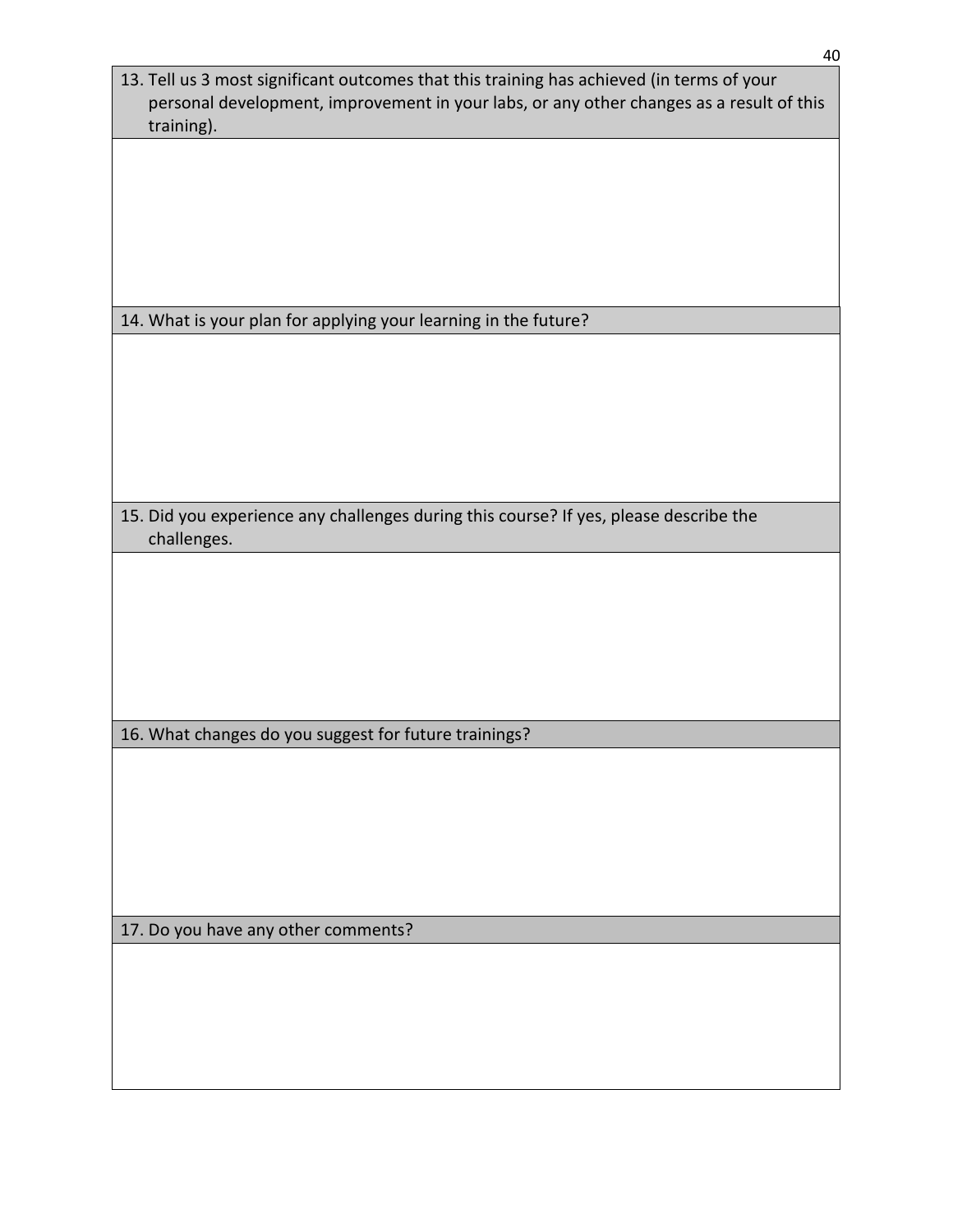#### <span id="page-41-0"></span>**Information about the SLMTA 3 e-learning course:**

- The SLMTA 3 e-learning course website [\(link\)](https://slmta.org/learning/)
- **E** Navigating the SLMTA 3 E-Learning Website [\(link\)](file:///C:/Users/dbx4/Downloads/Navigating%20the%20SLMTA%203%20e-learning%20website%20ver%202%20(2).pdf)
- **E** SLMTA 3 Curriculum Overview [\(link\)](file:///C:/Users/dbx4/Downloads/SLMTA%203%20CURRICULUM%20AT%20A%20GLANCE%20(cohort%202)%20for%20Participants%20(2).pdf)
- Recording of SLMTA 3 overview at the 2021 SLMTA Symposium: On-line training challenges and SLMTA 3 design solutions [\(link\)](https://www.youtube.com/watch?v=eKgy6In8qhM)
- Recording of SLMTA 3 E-Learning Oral Abstract at ASLM 2021: Converting a highly interactive laboratory accreditation curriculum to on-line learning in resource-limited settings: A study of effectiveness, feasibility, and costs for multi-country implementation [\(link\)](https://www.youtube.com/watch?v=llx403cS1hw)
- **The 2021 SLMTA Symposium recordings see Section 2 Designing and facilitating an effective** e-Learning course to achieve immediate impact [\(link\)](https://slmta.org/slmta-symposium/symposium-2021)

#### **Information about training in general:**

**E** "Creating a Successful Laboratory Training Program" by Lab Manager ([link\)](https://www.labmanager.com/leadership-and-staffing/creating-a-successful-laboratory-training-program-2352?utm_campaign=NEWSLETTERS_LM_Monitor&utm_medium=email&_hsmi=199781101&_hsenc=p2ANqtz--nS_gtaiVncya75P2t8j9uuSJkLMkZIv1nFDNe0LTJ1XFRlDeulJOfUp_vMl6vGcHf389dwIgQEU3hW6_kuzCzfiU-Ew&utm_content=199645330&utm_source=hs_email)

#### **Information about program implementation costs:**

- Zoom account plans and pricing [\(link\)](https://zoom.us/pricing)
- **E** Survey Monkey plans and pricing [\(link\)](https://www.surveymonkey.com/pricing/)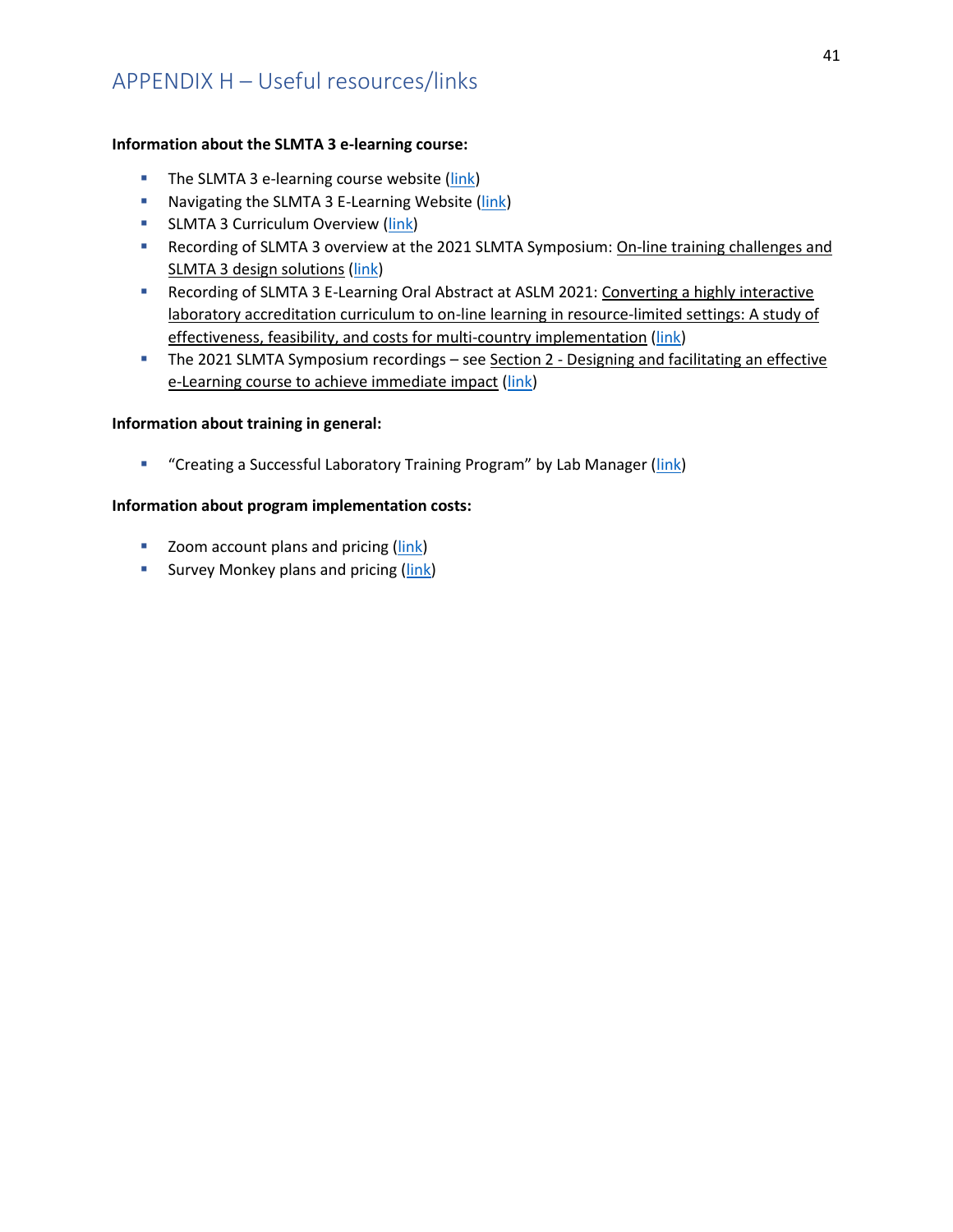<span id="page-42-0"></span>The template outlines most of the decisions you need to make for your country implementation plan. Depending on your country's delivery model, some items may not be applicable.

**Context, goals, coverage, target audiences, timelines, anticipated challenges, budget, etc.**

**Briefly summarize the modifications you plan to make to the global SLMTA 3 e-learning course.**

**Describe your key stakeholders and how you plan to engage them to ensure your e-learning course is sustainable and achieve immediate impact.**

| <b>Team Member</b>                    | <b>Name</b> |
|---------------------------------------|-------------|
| Course Director                       |             |
| Facilitators                          |             |
| <b>Course Coordinator</b>             |             |
| Others (web master, IT support, etc.) |             |
|                                       |             |

**Number of participants in each cohort and justification:** \_\_\_\_\_\_\_\_\_\_\_\_\_\_\_\_\_\_\_\_\_\_\_\_\_\_\_\_\_\_\_\_\_\_\_\_\_\_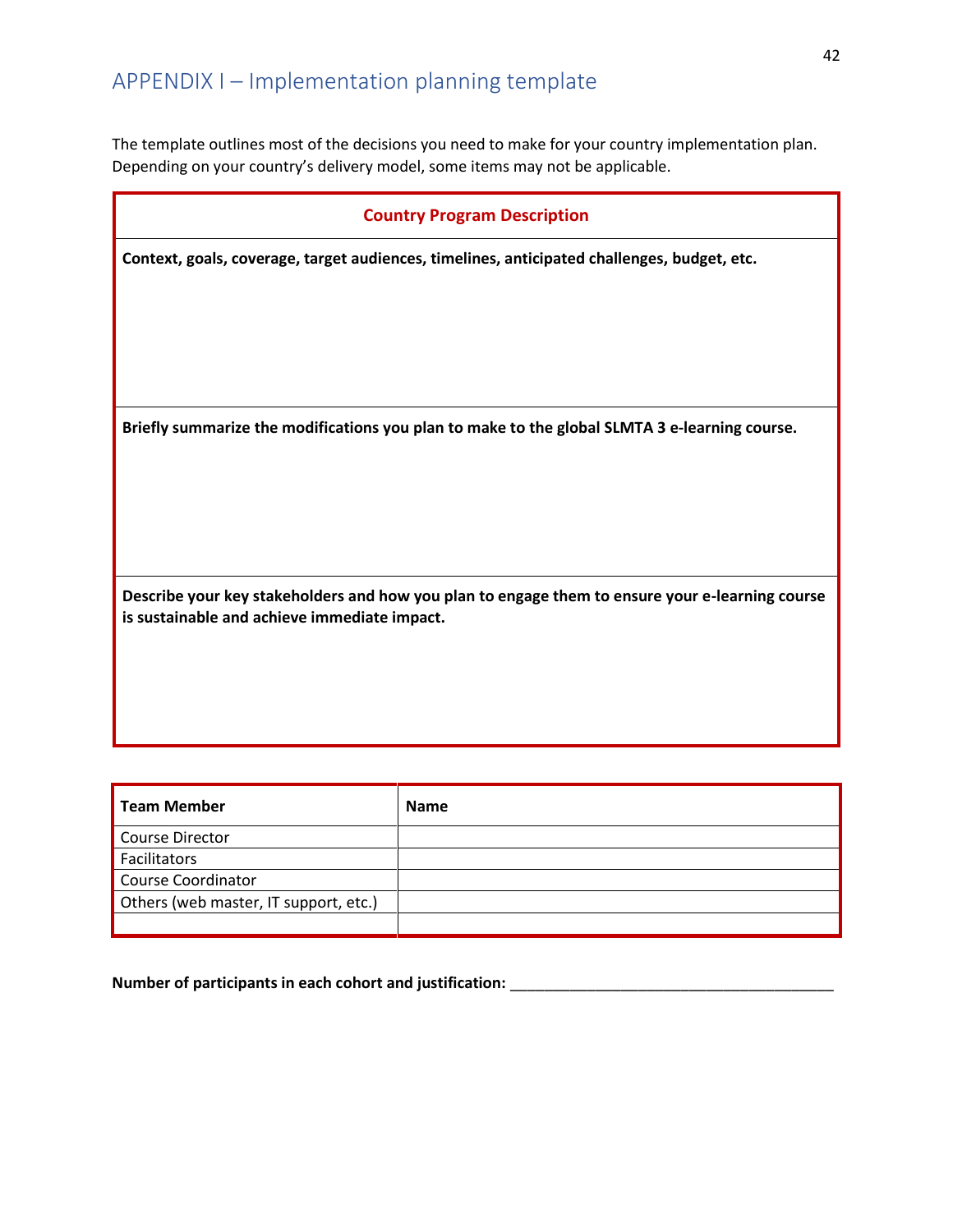#### **Describe your course structure and delivery model (100% virtual vs hybrid) below:**

| <b>E-learning Components</b>                                                                                    | Overall course length = ____ weeks                                                                                                                                                                                |  |
|-----------------------------------------------------------------------------------------------------------------|-------------------------------------------------------------------------------------------------------------------------------------------------------------------------------------------------------------------|--|
| Live training sessions                                                                                          | Frequency - how many times per week?<br>Mode - virtual (webinars) or face-to-face sessions?<br>Will the office hours be recorded? Plans for distributing the MP4 files?                                           |  |
| <b>Office hours</b>                                                                                             | Mode - live (virtual / face-to-face) or via email or WhatApp?<br>If live.<br>What is the frequency $-$ how many times per week?<br>Will the office hours be recorded? Plans for distributing the MP4 files?<br>a. |  |
| 100% off-line, asynchronous - request weekly homework requirements from Dr.<br>Homework/self-study<br>Katy Yao. |                                                                                                                                                                                                                   |  |
| Peer support                                                                                                    | Describe plans                                                                                                                                                                                                    |  |
| <b>ECHO</b> series                                                                                              | Describe plans                                                                                                                                                                                                    |  |
| <b>Incentive Program</b>                                                                                        | Describe plans                                                                                                                                                                                                    |  |
| <b>Criteria for course</b><br>certificate and expulsion                                                         | Describe plans                                                                                                                                                                                                    |  |
| <b>CPD</b>                                                                                                      | Describe plans                                                                                                                                                                                                    |  |

#### **Course Schedules:**

|         | <b>Dates for Office Hours</b> | <b>Homework Deadlines</b> | <b>Dates for Training Sessions</b> |
|---------|-------------------------------|---------------------------|------------------------------------|
| Week 1  |                               |                           |                                    |
| Week 2  |                               |                           |                                    |
| Week 3  |                               |                           |                                    |
| Week 4  |                               |                           |                                    |
| Week 5  |                               |                           |                                    |
| Week 6  |                               |                           |                                    |
| Week 7  |                               |                           |                                    |
| Week 8  |                               |                           |                                    |
| Week 9  |                               |                           |                                    |
| Week 10 |                               |                           |                                    |
| Week 11 |                               |                           |                                    |
| Week 12 |                               |                           |                                    |
| Week 13 |                               |                           |                                    |
| Week 14 |                               |                           |                                    |
| Week 15 |                               |                           |                                    |
|         |                               |                           |                                    |